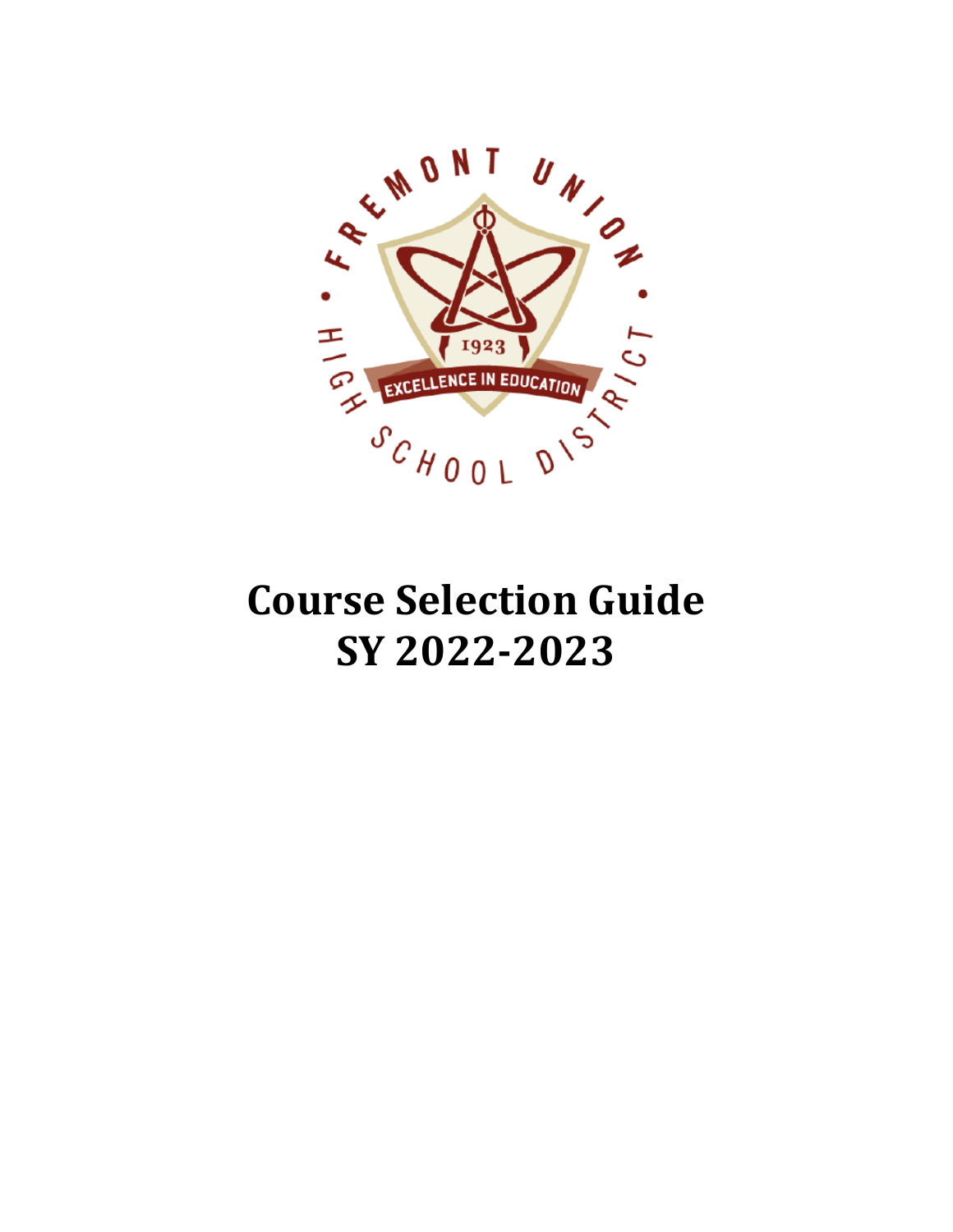### **TABLE OF CONTENTS**

| <b>FUHSD NON-DISCRIMINATION INFORMATION</b>                                                      | $\overline{4}$ |
|--------------------------------------------------------------------------------------------------|----------------|
| <b>GUIDANCE &amp; PLANNING</b>                                                                   | 6              |
| THE GUIDANCE PROGRAM                                                                             | 6              |
| <b>IMPORTANT GUIDANCE INFORMATION</b>                                                            | 7              |
| <b>COLLEGE ADMISSIONS</b>                                                                        | 9              |
| <b>COMMUNITY COLLEGE</b>                                                                         | 9              |
| <b>PRIVATE UNIVERSITIES &amp; COLLEGES</b>                                                       | 9              |
| <b>CALIFORNIA STATE UNIVERSITIES</b>                                                             | 11             |
| <b>CSU SUBIECT REQUIREMENTS</b>                                                                  | 11             |
| <b>UNIVERSITY OF CALIFORNIA</b>                                                                  | 12             |
| <b>UC SUBJECT REQUIREMENTS FOR ADMISSION</b>                                                     | 12             |
| <b>COLLEGE ADMISSIONS TESTING</b>                                                                | 13             |
| <b>ACT</b>                                                                                       | 13             |
| <b>ADVANCED PLACEMENT EXAMS</b>                                                                  | 13             |
| PSAT: PRELIMINARY SAT                                                                            | 13             |
| <b>SAT</b>                                                                                       | 14             |
| <b>TOEFL: TEST OF ENGLISH AS A FOREIGN LANGUAGE</b>                                              | 14             |
| <b>COLLEGE ELIGIBILITY FOR STUDENT ATHLETES</b>                                                  | 15             |
| <b>NATIONAL COLLEGIATE ATHLETIC ASSOCIATION (NCAA)</b>                                           | 15             |
| <b>NATIONAL ASSOCIATION OF INTERCOLLEGIATE ATHLETICS (NAIA)</b>                                  | 15             |
| <b>COURSE DESCRIPTIONS BY CONTENT AREA</b>                                                       | 16             |
| <b>HOW TO READ THE COURSE DESCRIPTIONS</b>                                                       | 16             |
| <b>CORE SUBJECTS</b>                                                                             | 17             |
| <b>ENGLISH</b>                                                                                   | 18             |
| THE INTERDISCIPLINARY PROGRAM                                                                    | 21             |
| ENGLISH LANGUAGE DEVELOPMENT PROGRAM*                                                            | 22             |
| <b>MATHEMATICS</b>                                                                               | 23             |
| PHYSICAL EDUCATION                                                                               | 27             |
| <b>SPECIALIZED PHYSICAL EDUCATION COURSES</b>                                                    | 28             |
| <b>SCIENCE</b>                                                                                   | 30             |
| <b>SOCIAL STUDIES/HISTORY</b>                                                                    | 34             |
| THE INTERDISCIPLINARY PROGRAM                                                                    | 36             |
| <b>APPLIED ACADEMICS</b>                                                                         | 37             |
| <u> Arts/Multimedia Electives</u>                                                                | 38             |
| <b>COMPUTER SCIENCE ELECTIVES</b>                                                                | 38             |
| <b>JOURNALISM ELECTIVES</b>                                                                      | 39             |
| <b>CAREER TECHNICAL EDUCATION</b>                                                                | 40             |
| <b>VISUAL AND PERFORMING ARTS</b>                                                                | 50             |
| ART                                                                                              | 51             |
| Music                                                                                            | 55             |
| THEATER AND PERFORMING ARTS                                                                      | 57             |
| <b>WORLD LANGUAGES</b>                                                                           | 58             |
| NON-DEPARTMENTAL/GENERAL ELECTIVES                                                               | 61             |
| <b>ADULT ED, SECONDARY ED, AND SUMMER ACADEMY PROGRAMS</b>                                       | 64             |
| ALTERNATIVES TO GRADUATION WITH A HIGH SCHOOL DIPLOMA                                            | 66             |
| <b>California High School Proficiency Exam (CHSPE)</b>                                           | 66             |
| High School Equivalency Tests: General Education Development (GED), High School Equivalency Test |                |
| (HiSet), Test Assessing Secondary Completion (TASC)                                              | 66             |
| <b>FUHSD AWARDS AND RECOGNITIONS</b>                                                             | 67             |
| <b>FUHSD Board of Trustees Community Service Award</b>                                           | 67             |
|                                                                                                  |                |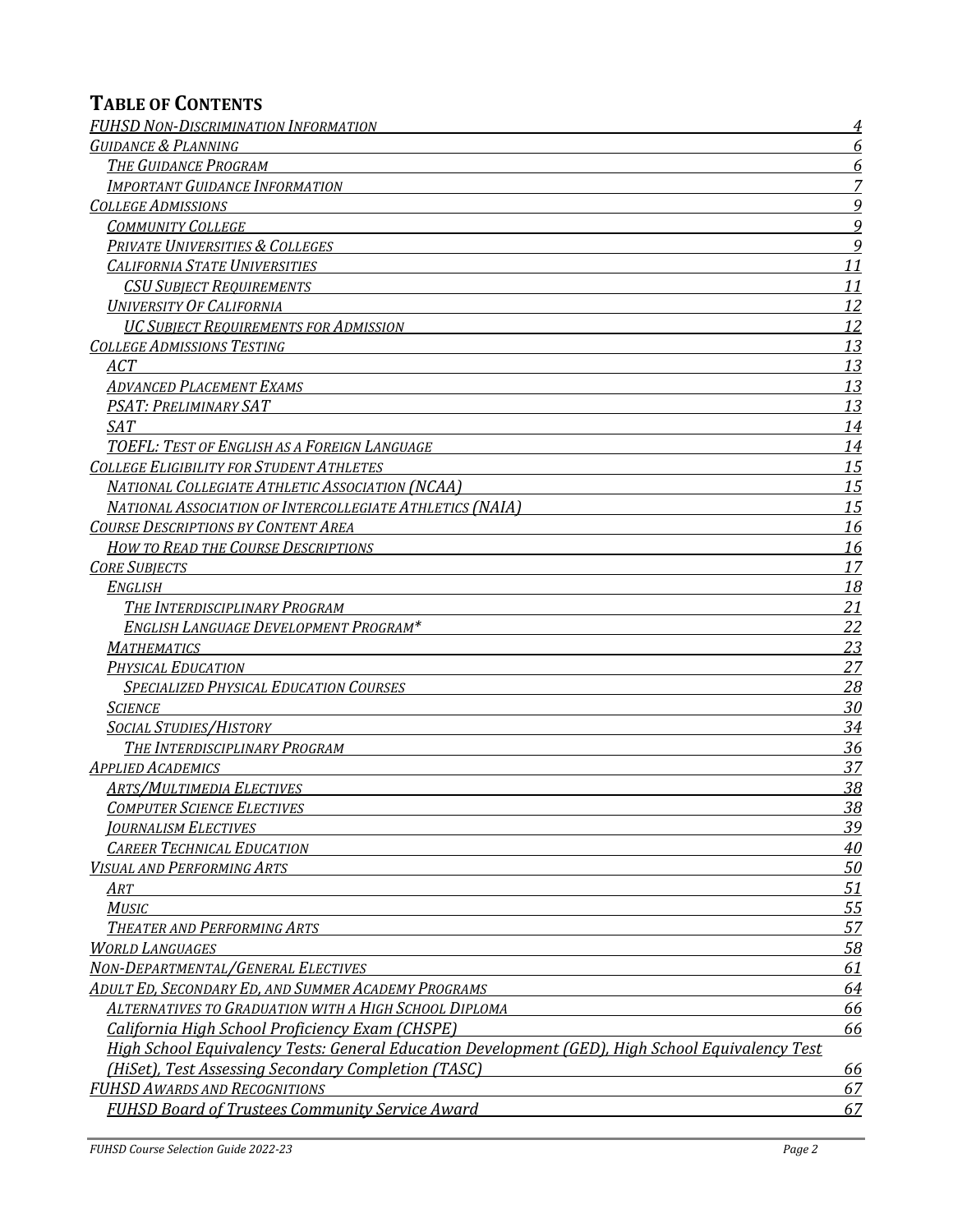| <b>FUHSD CTE Certificate of Completion</b> |    |
|--------------------------------------------|----|
| <b>State Seal of Biliteracy</b>            |    |
| Golden State Seal Merit Diploma            | 68 |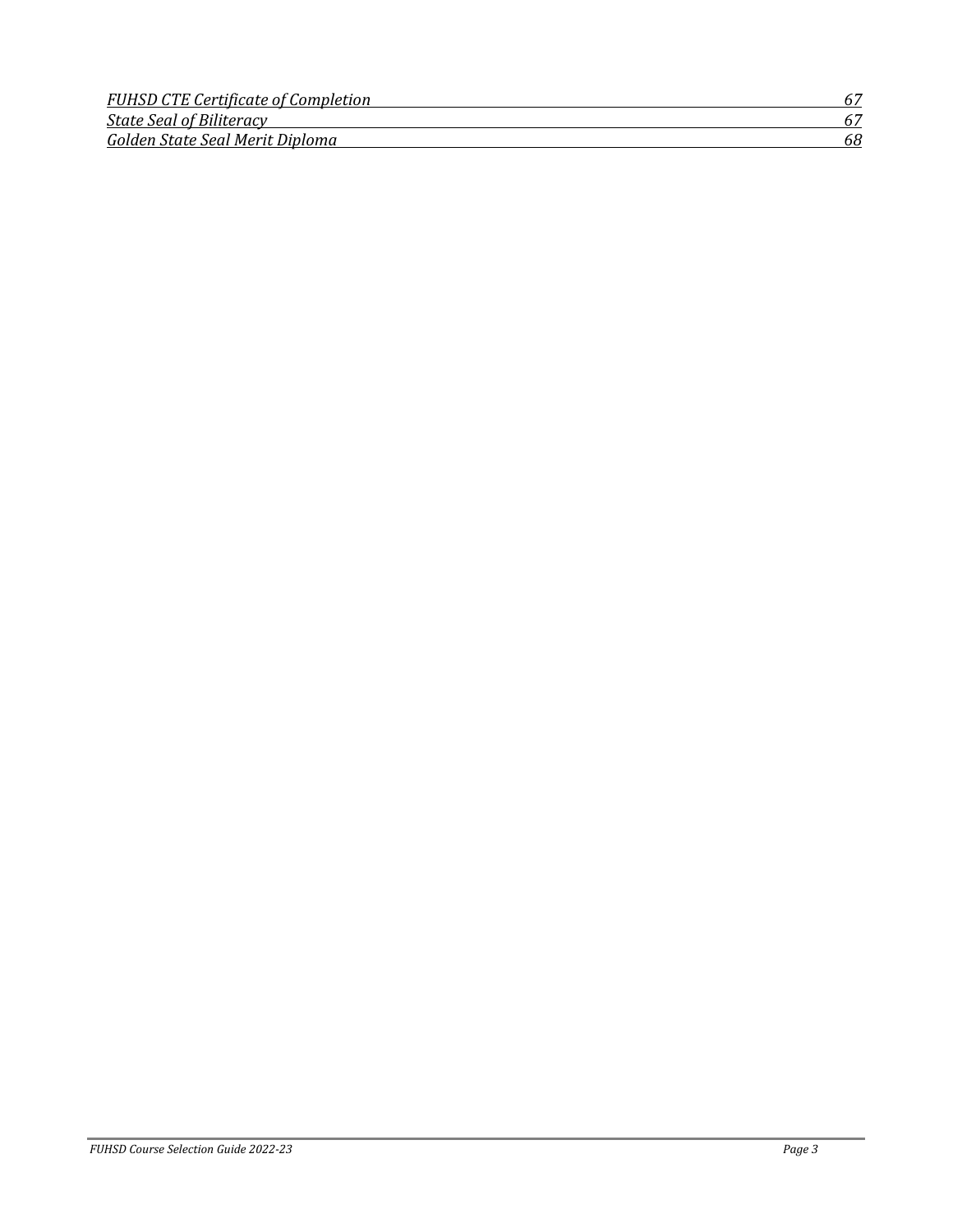# <span id="page-3-0"></span>**FUHSD NON-DISCRIMINATION INFORMATION**

The Fremont Union High School District prohibits discrimination in all its programs and activities on the basis of race, ethnicity, national origin, gender, religion, age, disability, political beliefs, sexual orientation, or marital or parental status.

**SIMPLIFIED CHINESE:** 菲利蒙联合高中学区举办的所有活动与课程禁止任何歧视。 包括色素,种族,国 籍,性别,宗教,年龄,身体或精神伤残,健康状况,政治信,性倾向,或婚姻身份。

**TRADITIONAL CHINESE:** 菲利蒙聯合高中學區舉辦的所有活動與課程禁止任何歧視。 包括色素,種族,國 籍,性別,宗教,年齡,身體或精神傷殘,健康狀況,政治信仰,性傾向,或婚姻身份。

**JAPANESE:** フリーモント高校区では人種、宗教、皮膚の色、出生国、祖先、身体障害、精神障害、 そ の他の医学的問題、婚姻関係、性別、性的指向、又は政治思想をもとに,差別をいたしません。

**KOREAN:** 프리몬트 연합 고등학교 학군은 인종, 종교적 신념, 피부색, 국적, 조상의 혈통, 신체장애, 정신장애, 건강, 결혼의 유무, 성별, 나이, 동성애나 정치 신념에 근거한 차별 대우를 하지 않습니다.

**TAGALOG:** Ang Fremont Union High School District ay hindi nagbibigay konsiderasyon batay sa lahi, pananampalataya, kulay, bansang pinagmulan, kapansanan, kalusugang mental o pisikal, estadong sibil, edad, seksuwa-lidad at paniniwalang politikal.

**SPANISH:** La unión del distrito de la escuela preparatoría Fremont no discrimina en base a raza, creencias religiosas, color de tez, origen de nacionalidad, acsendencia, deshabilidades físicas, deshabilidades mentales, condiciones medicas, estado civil, sexo, edad, orientación sexual o afiliación política.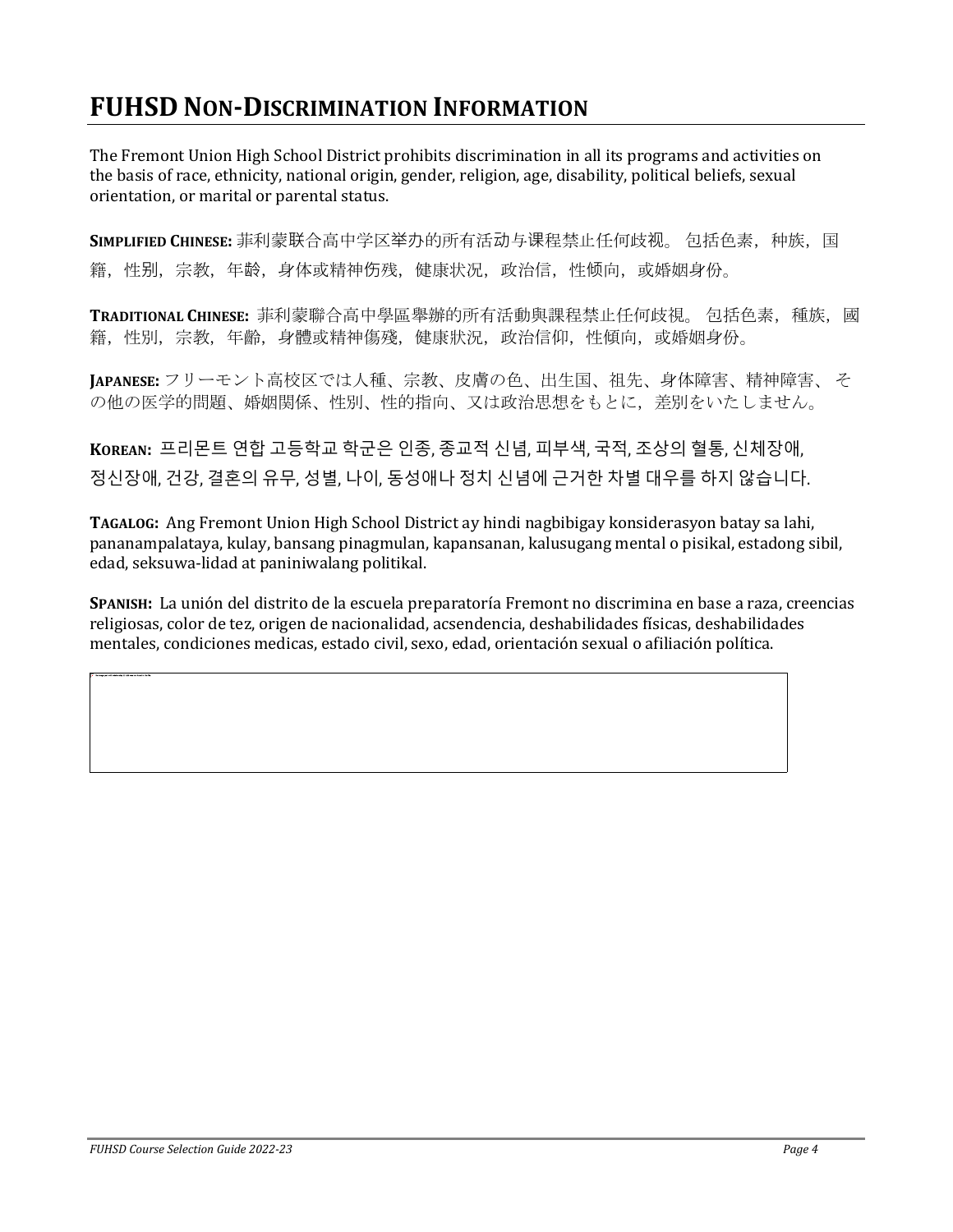The Fremont Union High School District Board of Trustees is committed to equal opportunity for all individuals in education. District programs and activities shall be free from discrimination based on gender, sex, race, color, religion, ancestry, national origin, ethnic group identification, marital or parental status, physical or mental disability, sexual orientation or the perception of one or more of such characteristics. The Board shall promote programs to ensure that discriminatory practices are eliminated in all district activities.

District programs and facilities, viewed in their entirety, shall be in compliance with the Americans with Disabilities Act.

The Superintendent or designee shall ensure that the District provides auxiliary aids and services when necessary to afford individuals with disabilities equal opportunity to participate in or enjoy the benefits of a service, program or activity. These aids and services may include, but are not limited to, qualified interpreters or readers, assistive listening devices, note-takers, written materials, taped test, and Braille or large print materials.

Individuals with disabilities shall notify the Superintendent or principal if they have a disability that requires special assistance or services. Reasonable notification should be given prior to the schoolsponsored function, program or meeting.

The Superintendent or designee shall notify students, parents/guardians, employees, employee organizations and applicants for admission and employment, and sources of referral for applicants about the district's policy on nondiscrimination. Such notification shall be included in each announcement, bulletin, catalog, application form or other recruitment material distributed to these groups. (34CFR 104.8, 106.9)

The Superintendent or designee shall also provide information about related complaint procedures. In compliance with the law, the District's nondiscrimination policy shall be published in the individual's primary language to the extent practicable.

Fremont Union High School District Board Policy 0410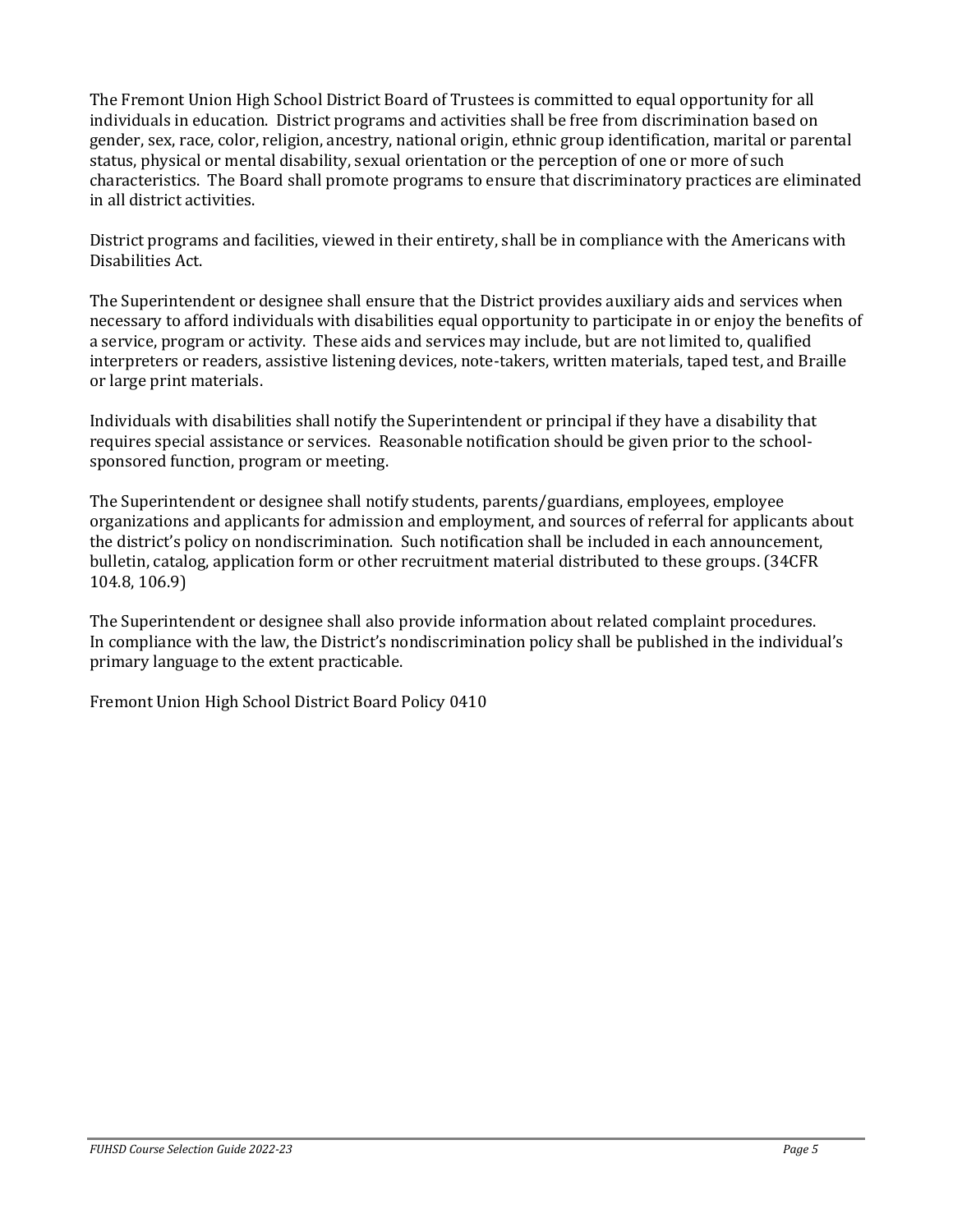# <span id="page-5-0"></span>**GUIDANCE & PLANNING**

The purpose of the Guidance Program is to assist students with their academic planning so they can take full advantage of a range of options upon graduation from high school. FUHSD's Guidance Teams at each site generally include Certificated Guidance Counselors, College and Career Advisors, and Administrators. These team members are often the first point of contact for students and families seeking information about FUHSD's high schools. The majority of guidance services are delivered through group presentations in the classroom or in evening presentations for students and their families. Guidance presentations occur throughout the year at each site with topics that include choosing a college and career, financial aid, and course selection. The Guidance team is available to students and their families for individual appointments for support with:

- Social emotional wellness
- College to career planning (including a 4-year plan toward graduation)
- Facilitating positive, collaborative relationships with peers and teachers
- Navigating the high school experience (including time management, involvement in extracurricular activities, self-advocacy, volunteer and internship opportunities)

The College and Career Advisors are the point of contact for college representatives, military recruiters, and volunteer and internship opportunities. They also organize our district's College Fair each fall. Schedules of visits from college representatives are generally posted online and shared via announcements. College and Career Advisors support *[Naviance](https://connection.naviance.com/auth/fclookup)*, our district's college and career planning tool, which provides students with personalized surveys and customized career and college exploration resources.

| Qth<br>Orientation                     | Freshman year is about establishing a strong foundation for the high school<br>experience. Students learn to navigate the wide range of academic programs and<br>extracurricular opportunities for personal and academic growth. Students will be<br>introduced to their Guidance Team members and the resources available to them.                                                                                                                                                                                                                                                                                      |
|----------------------------------------|--------------------------------------------------------------------------------------------------------------------------------------------------------------------------------------------------------------------------------------------------------------------------------------------------------------------------------------------------------------------------------------------------------------------------------------------------------------------------------------------------------------------------------------------------------------------------------------------------------------------------|
| 10 <sup>th</sup><br>Exploration        | Sophomore students feel the challenge of an added academic class (i.e., World<br>History) as they settle into their high school experience. Students face many<br>choices in the spring as they continue developing the academic and career paths<br>they wish to pursue after high school. Course choices become a major focus for<br>sophomores as they reflect on their progress and future career goals.                                                                                                                                                                                                             |
| <b>11th</b><br>Decision-Making         | As students enter the junior year, they begin making more definitive decisions<br>about post-high school plans. Guidance activities focus on self-reflection and<br>assessment of students' interests, skills, academic preparation, and future goals as<br>part of this planning process. College and Career Center speakers and evening<br>workshops offer students and parents information about college and other<br>educational alternatives, careers, and financial aid.                                                                                                                                           |
| 12 <sup>th</sup><br><b>Transitions</b> | The Guidance Program for Seniors is designed to support their transition to life<br>beyond high school. Information presented includes completing the application<br>processes for 2- and 4-year colleges, financial aid, community college career<br>programs, trade and technical schools, military programs, and apprenticeship<br>programs. Seniors are encouraged to take advantage of work-based learning<br>opportunities such as part-time jobs, internships, and job shadowing experiences<br>as they narrow their focus to a particular field and the post-secondary programs<br>required to meet their goals. |

#### <span id="page-5-1"></span>**THE GUIDANCE PROGRAM**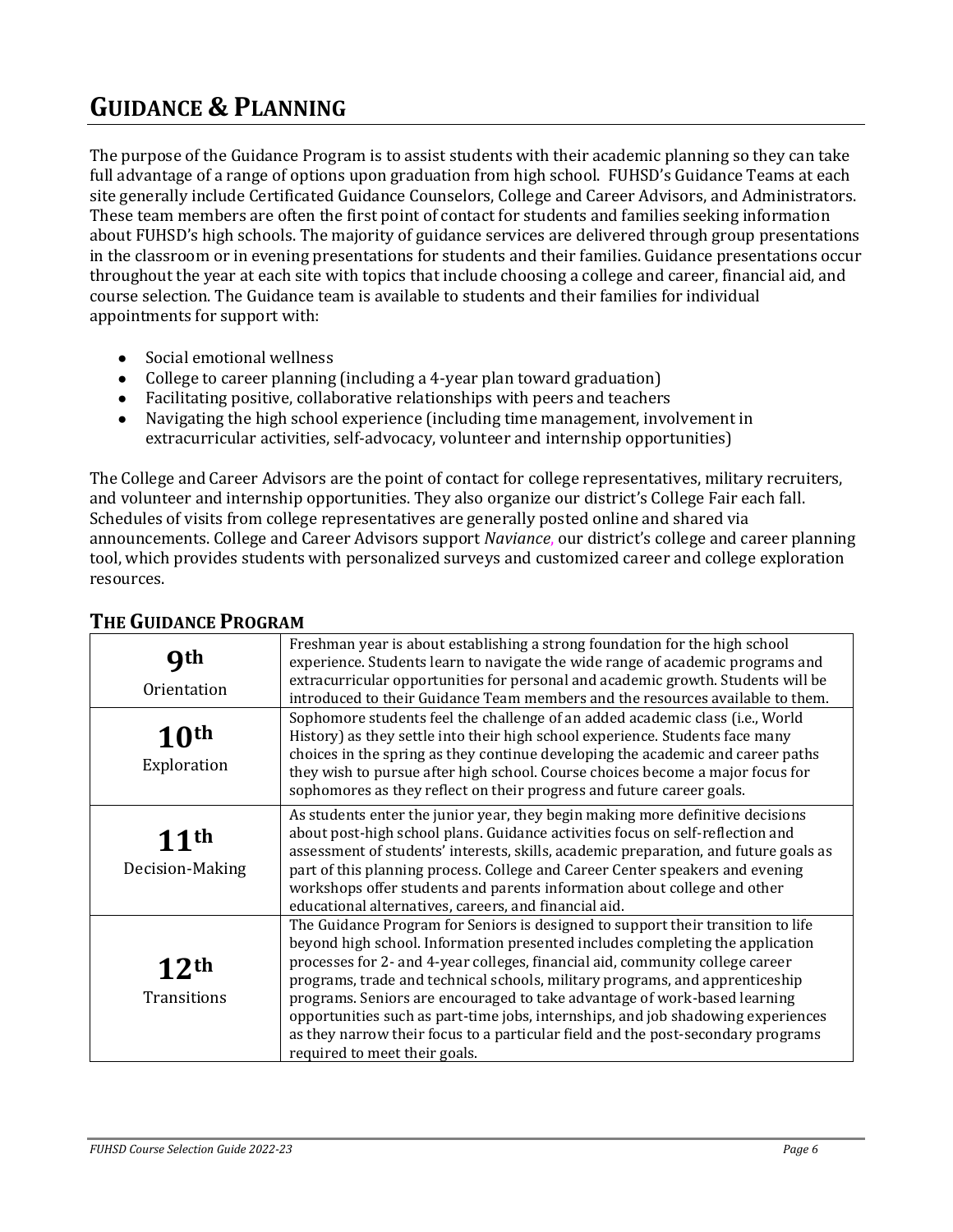# <span id="page-6-0"></span>**IMPORTANT GUIDANCE INFORMATION**

A semester class is worth 5 credits; a year class (two semesters) is worth 10 credits. A full course load is 6 classes; therefore, most students earn 30 credits each semester for a total of 60 credits per year.

Failed classes (grade of F) earn no credits. Required classes that are failed must be repeated until they are passed. Classes in which a student earns a D grade will count towards graduation requirements, but they will not count for college eligibility.

Courses that are repeated earn credits only once, unless otherwise noted in the course description. Example: A student earns a D in Algebra 1 and then repeats the course the next year earning a B. The D grade will remain on the permanent record but will earn no credits. The B grade will earn 5 credits. The higher grade will be used to calculate the total GPA. A minimum grade of C is required for college eligibility.

College eligibility may be met in selected courses with the end of course grade even if the first semester grade is lower than a C. Consult your Guidance Counselor or Assistant Principal for specific course listings.

The 9-12 Academic Grade Point Average (GPA) includes all grades in all academic courses for the full four years of high school. The 10–12 Academic GPA is used for college eligibility.

For more information about your school's guidance program, please visit these websites:

| Cupertino High School      | <b>Guidance Department</b> | <b>College and Career Center</b> |
|----------------------------|----------------------------|----------------------------------|
| <b>Fremont High School</b> | <b>Guidance Department</b> | <b>College and Career Center</b> |
| Homestead High School      | Guidance Department        | College and Career Center        |
| Lynbrook High School       | Guidance Department        | College and Career Center        |
| Monta Vista High School    | Guidance Department        | College and Career Center        |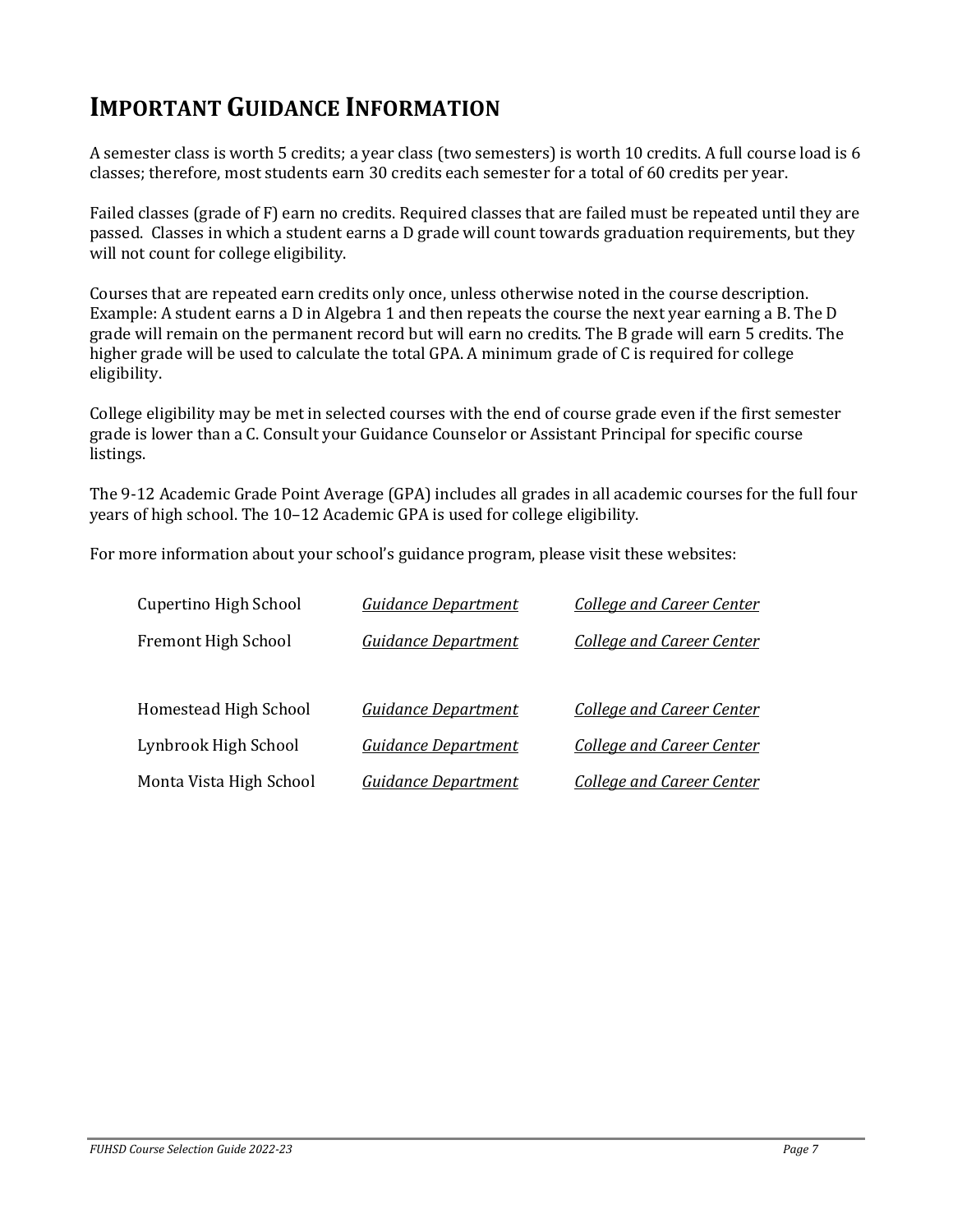| <b>Subject Area</b>                                                                                                                   | <b>FUHSD Graduation</b>                                                                          | <b>UC/CSU A-G Requirements</b>                                                                                                                                             |
|---------------------------------------------------------------------------------------------------------------------------------------|--------------------------------------------------------------------------------------------------|----------------------------------------------------------------------------------------------------------------------------------------------------------------------------|
| Social Science                                                                                                                        | 30 credits:<br>World History (10th),<br>US History (11th),<br>Gov. $(12th)$ , Economics $(12th)$ | (a) 2 Years:<br>World History and<br>US History or<br>1 Sem. US History & 1 Sem. Gov                                                                                       |
| English                                                                                                                               | 40 credits                                                                                       | $(b)$ 4 years                                                                                                                                                              |
| Math                                                                                                                                  | 20 credits:<br>10 credits "Algebra"<br>10 credits "Geometry" minimum                             | (c) 3 years through Algebra 2 (4 years<br>recommended):<br>*Must complete 1 yr of Geometry for UC                                                                          |
| Science                                                                                                                               | 20 credits:<br>10 credits Life Science<br>10 credits Physical Science                            | (d) 2 years (3 recommended):<br>1 year Life Science (ex. Biology, Physio,<br>APES)<br>1 year Physical Science (ex. Chem,<br>Physics, APES)                                 |
| World Language                                                                                                                        | *10 credits                                                                                      | (e) 2 years minimum in same language<br>(3 years recommended)                                                                                                              |
| Visual/<br>Performing Arts<br>(includes music, art,<br>drama, dance)                                                                  | *10 credits                                                                                      | $(f)$ 1 year                                                                                                                                                               |
| <b>Applied Academics</b><br>(includes Career<br>Technical Education,<br>Computer Science,<br>Journalism, general<br>career education) | *10 credits                                                                                      | (g) Please refer to course descriptions in<br>this guide to determine which FUHSD<br>courses in this category meet UC/CSU<br>"g" requirements.                             |
| <b>Physical Education</b>                                                                                                             | 20 credits                                                                                       | None                                                                                                                                                                       |
| Elective                                                                                                                              | 60 credits                                                                                       | Certain courses may meet UC/CSU<br>requirements. Please refer to course<br>descriptions in the course guide.                                                               |
| <b>Total Credits</b>                                                                                                                  | 220 credits                                                                                      | 15 College Prep classes                                                                                                                                                    |
| <b>General Notes</b>                                                                                                                  | Must pass with D's or better                                                                     | Must pass with C's or better<br>(For additional information on UC/CSU<br>gpa and testing requirements, please<br>refer to the College Admissions section<br>of this guide) |

## **FUHSD GRADUATION & UC/CSU A-G COURSE REQUIREMENTS**

\*For FUHSD graduation, students must complete 2 of the 3 starred areas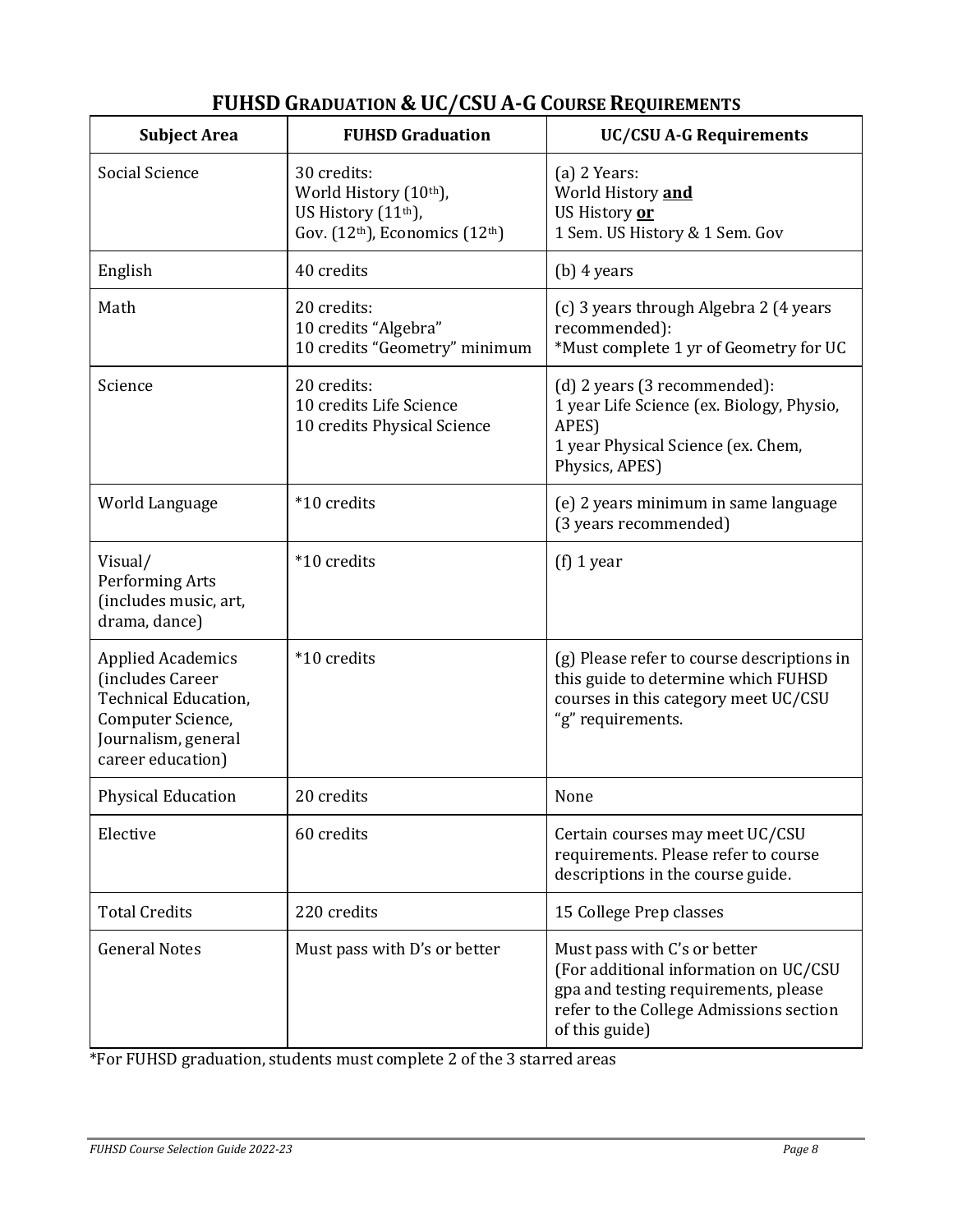# <span id="page-8-0"></span>**COLLEGE ADMISSIONS**

FUHSD provides all students with their own account in our college and career guidance resource, Naviance. This online tool allows students to conduct personalized searches to explore the range of careers and related college opportunities available to them. Please refer to your school's main page to link to the appropriate Naviance site. Naviance can help a student better understand which of the options listed below is best to meet his or her future goals. Your Guidance Counselors, administrators, and College and Career Advisor are also ready to help you understand your options and make plans for your future.

#### <span id="page-8-1"></span>**COMMUNITY COLLEGE**

Admission to community college requires one of the following: graduating from high school, passing either the General Educational Development (GED) Exam or California High School Proficiency Examination (CHSPE), being at least 18 years of age. At the community college, students can complete the first two years of college and transfer as juniors to 4-year universities when they successfully complete appropriate course work. Students can also earn AA degrees and certificates in specific vocational areas that will assist them in entering an occupation. Local community college contact information is listed below:

21250 Stevens Creek Blvd. 3095 Yerba Buena Road 12345 El Monte Road Cupertino, CA 95014 San Jose, CA 95135 Los Altos Hills, CA 94022 *[www.deanza.fhda.edu](http://www.deanza.fhda.edu/) [www.evc.edu](http://www.evc.edu/) [www.foothill.fhda.edu](http://www.foothill.fhda.edu/)*

Santa Clara, CA 95054 San Jose, CA 95128 Saratoga, CA 95070 Counseling: (408) 855-5030 Counseling: (408) 288-3750 Counseling: (408) 741-2009 *[www.missioncollege.org](http://www.missioncollege.org/) [www.sjcc.edu](http://www.sjcc.edu/) <http://westvalley.edu/>*

# **De Anza College Evergreen Valley College Foothill College**

**Mission College San Jose City College West Valley College** 3000 Mission College Blvd. 2100 Moorpark Avenue 14000 Fruitvale Avenue

Counseling: (408) 864-5400 Counseling: (408) 270-6474 Career Center: (650) 949-7229

#### <span id="page-8-2"></span>**PRIVATE UNIVERSITIES & COLLEGES**

There are hundreds of private (independent) universities and colleges across the country. Students will find great variety among these schools as each offers a unique educational environment. A student's individual needs and career plans will determine which private university he or she would be best suited for. While most private universities are relatively small in size, they also differ from public universities in educational emphasis: religious, nonsectarian, community service, career focus, and liberal arts. For additional information on private universities in California, we recommend visiting [http://www.aiccu.edu.](http://www.aiccu.edu/)

#### **How Do Private Universities Make Admissions Decisions?**

Private universities vary in terms of selectivity with some having highly selective admission standards and others having a relatively open admissions program. Listed below are key factors involved in admissions decisions:

**• High School Courses** – A strong program of college preparatory courses is recommended beginning as a freshman and continuing through the senior year.

**Grades and Class Rank** – Private universities look carefully at the grades in academic subjects as well as the number of Honors and AP (Advanced Placement) courses the student took throughout high school. The Fremont Union High School District does not rank students. Private universities utilize GPAs to infer ranking.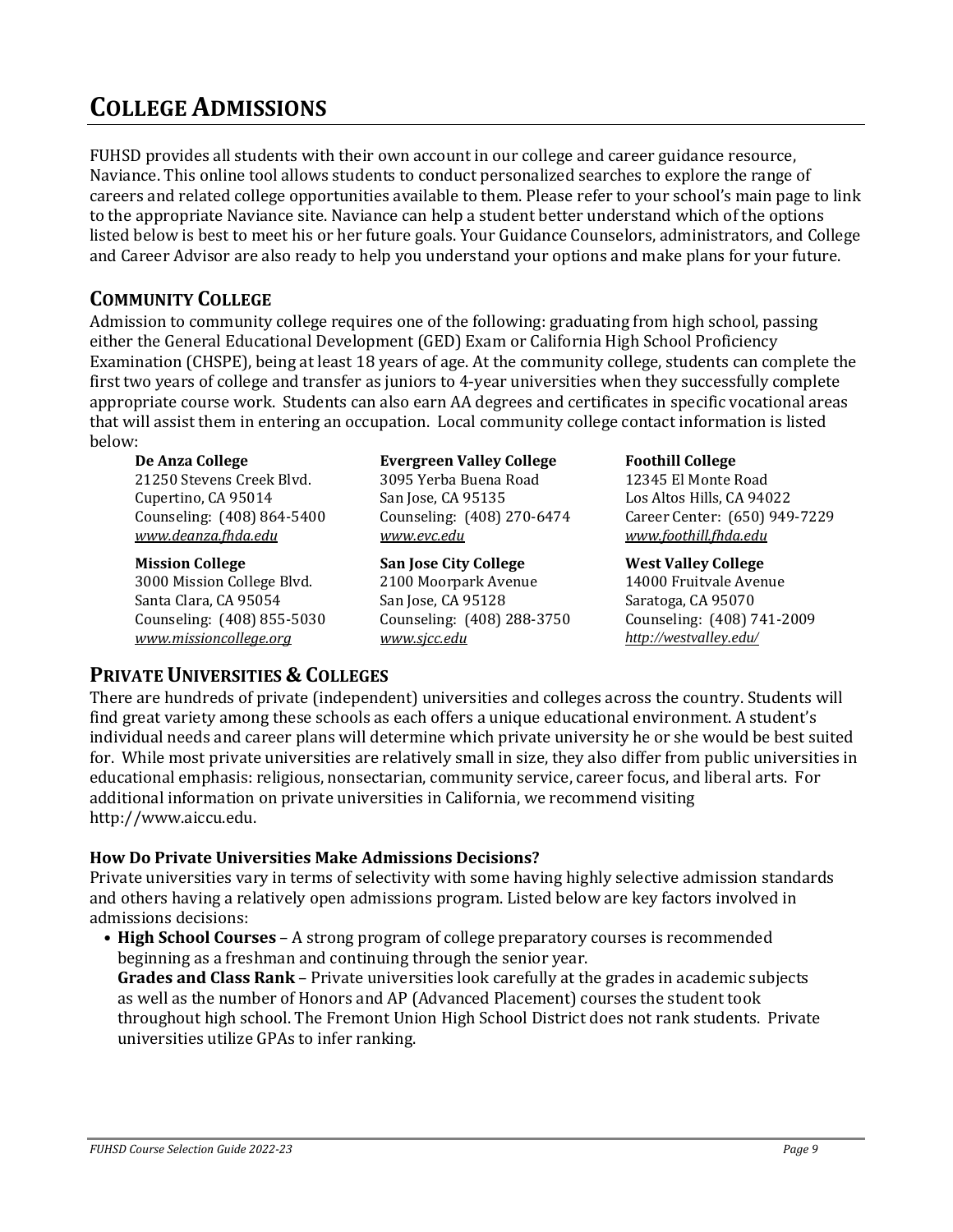- **College Entrance Exams**  The SAT and/or ACT are used by most private universities. Some of the more competitive institutions also require the SAT. We recommend students take these tests during the junior or senior year. Information regarding test dates and registration may be found on each campus in the high school's Career Center and on the web (www.collegeboard.org, www.act.org)
- **Letters of Recommendation**  Private universities require letters of recommendation from teachers, counselors, administrators, or community members.
- **Extra Curricular Activities**  Activities in and out of school ― clubs, athletics, music, art, drama, journalism, band, cheerleading, yearbook, alumni ties, and community service ― may also be used in making admissions decisions.
- **Essays or Personal Statements**  Short essays are required. Topics vary by university and, sometimes, the program or major. Please refer to each college or university to determine if there are requirements unique to that school.
- **Special Talents and Achievements**  Excelling in subject areas or activities and possessing leadership skills are also determining factors in private university admissions**.**
- **Cultural or Ethnic Diversity**  Most private universities prefer a sampling of students from across the nation and abroad. Cultural and ethnic diversity are still considered factors in admissions.
- **Interview or Audition**  Some private universities require or recommend an interview or audition depending on the program.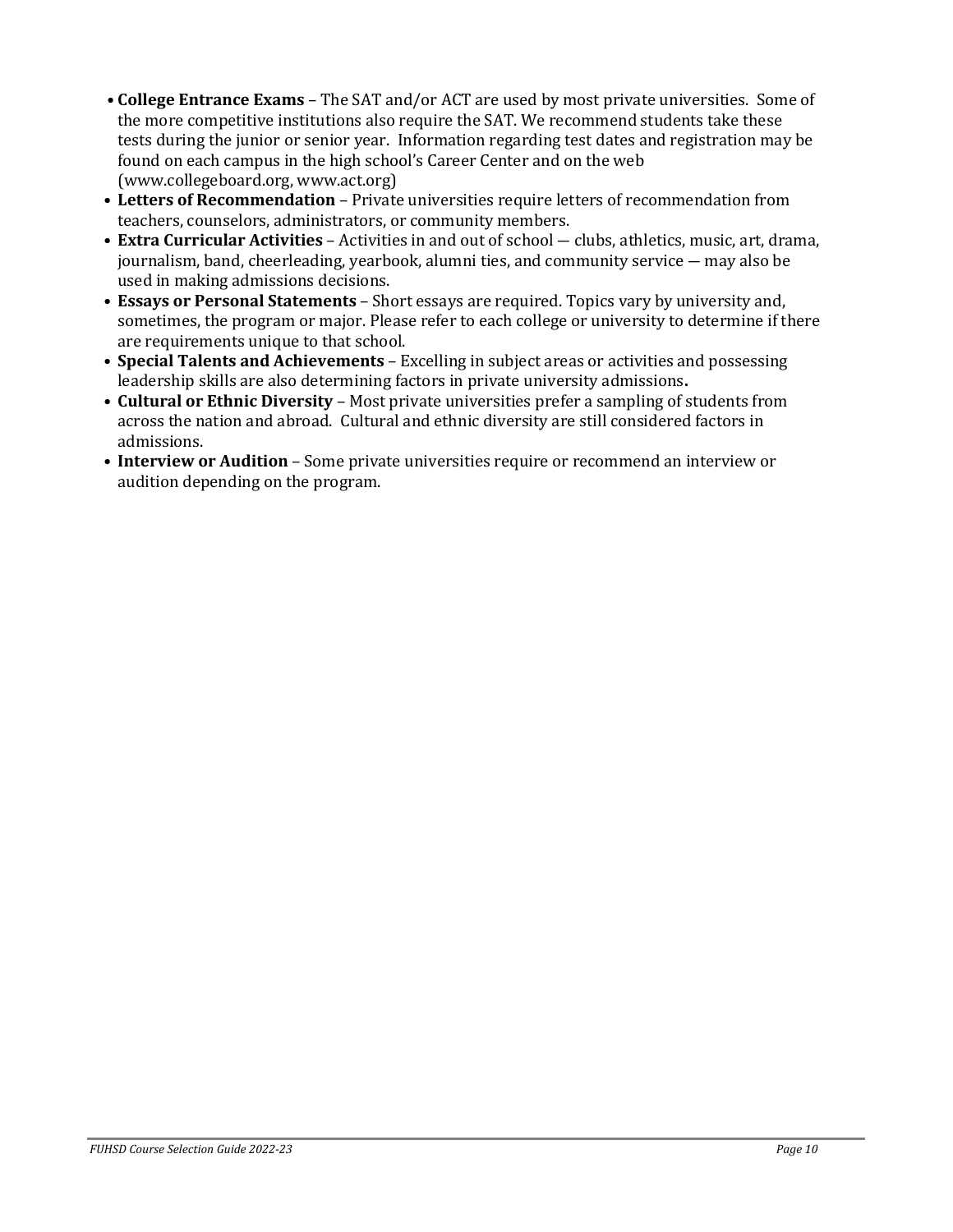<span id="page-10-0"></span>

The twenty-three campuses of the California State Universities are located in Bakersfield, Channel Islands, Chico, Dominguez Hills, Fresno, Fullerton, Hayward, Humboldt, Long Beach, Los Angeles, Maritime Academy in Vallejo, Monterey Bay, Northridge, Pomona, Sacramento, San Bernardino, San Diego, San Francisco, San Jose, San Luis Obispo, San Marcos, Sonoma, and Stanislaus.

**The California State University** selects applicants from the top one-third of California's high school graduates. Admission is based initially on the student's grade point average and the score on the ACT or SAT. The GPA is based on college prep courses for sophomore and junior years.

**To be eligible** for admission to the system, but not necessarily to a specific school or program, students with a given GPA must present a minimum corresponding ACT composite or SAT total score (see chart below). The higher the GPA, the lower the test scores may be. Students with a 3.00 or higher GPA are eligible with any score on the entrance examination. For additional information about CSU, we recommend visitin[g http://www.csumentor.edu.](http://www.csumentor.edu/)

<span id="page-10-1"></span>

| <b>CSU SUBJECT REQUIREMENTS</b> |                                                                                                                                                                    |              |
|---------------------------------|--------------------------------------------------------------------------------------------------------------------------------------------------------------------|--------------|
| <b>Area</b>                     | <b>Subject</b>                                                                                                                                                     | <b>Years</b> |
| a.                              | History and Social Science (including 1 year of U.S. history or 1 semester of U.S.<br>history and 1 semester of civics or American government AND 1 year of social | 2            |
| b.                              | science)<br><b>English</b> (4 years of college preparatory English composition and literature)                                                                     | 4            |
| c.                              | Math (4 years is recommended) including Algebra I, Geometry, Algebra II, or<br>higher mathematics (take one each year)                                             | 3            |
| d.                              | <b>Laboratory Science</b> (including 1 biological science and 1 physical science)                                                                                  | 2            |
| e.                              | Language Other than English (2 years of the same language; American Sign<br>Language is applicable)                                                                | 2            |
| f.                              | Visual and Performing Arts (dance, drama or theater, music, or visual art)                                                                                         | 1            |
| g.                              | <b>College Preparatory Elective</b> (additional year chosen from the University of<br>California "A-G" list)                                                       | 1            |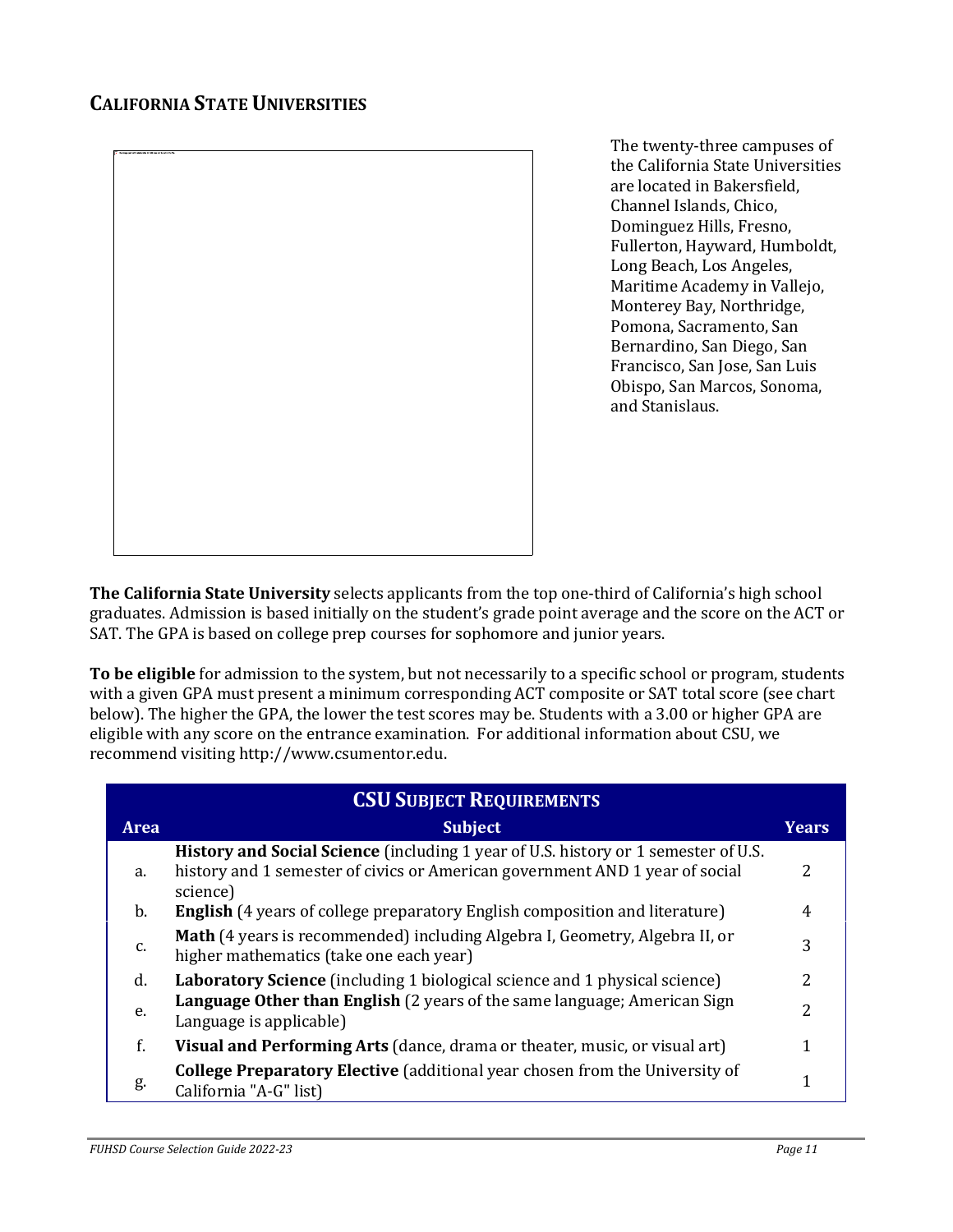#### <span id="page-11-0"></span>**UNIVERSITY OF CALIFORNIA**

The University of California campuses are located in Berkeley, Davis, Irvine, Los Angeles, Merced, Riverside, San Diego, Santa Barbara, and Santa Cruz. The University of California in San Francisco is primarily a graduate program in the health professions. The University of California selects applicants from the top nine percent of California's high school graduates. Admission is based on the student's grade point average in a specific sequence of high school courses called the "A-G" subjects completed in the 10<sup>th</sup>,  $11<sup>th</sup>$ , and  $12<sup>th</sup>$  grades. A student is required to complete 15 year-long "a-g" subjects as described below with at least a C grade in each, 11 of which must be completed by the end of the junior year. Because admission to UC is so competitive, it is recommended that students complete more than the minimum requirements. For additional information about UC, we recommend visiting [https://admission.universityofcalifornia.edu/index.html.](https://admission.universityofcalifornia.edu/index.html)

#### <span id="page-11-1"></span>**UC SUBJECT REQUIREMENTS FOR ADMISSION**

**a. History/Social Science** – 2 YEARS REQUIRED Two years of history/social science, including one year of world history, cultures and geography; and one year of U.S. history or one-half year of U.S. history and one-half year of civics or American government.

#### **b. English** – 4 YEARS REQUIRED

Four years of college-preparatory English that include frequent writing, from brainstorming to final paper, as well as reading of classic and modern literature. No more than one year of ESL-type courses can be used to meet this requirement.

#### **c. Mathematics** – 3 YEARS REQUIRED, 4 YEARS RECOMMENDED

Three years of college-preparatory mathematics that include the topics covered in elementary and advanced algebra and two- and three-dimensional geometry. A geometry course or an integrated math course with a sufficient amount of geometry content must be completed. Approved integrated math courses may be used to fulfill part or all of this requirement, as may math courses taken in the seventh and eighth grades if the high school accepts them as equivalent to its own courses; also acceptable are courses that address the previously mentioned content areas and include or integrate probability, statistics or trigonometry. Courses intended for 11th and/or 12th grade levels may satisfy the required third year or recommended fourth year of the subject requirement if approved as an advanced math course.

#### **d. Laboratory Science** – 2 YEARS REQUIRED, 3 YEARS RECOMMENDED

Two years (3 recommended) of college-preparatory science, including or integrating topics that provide fundamental knowledge in two of these three subjects: biology, chemistry, or physics. One year of approved interdisciplinary or earth and space sciences coursework can meet one year of the requirement. Computer Science, Engineering, Applied Science courses can be used in area D as an additional science (i.e., third year and beyond).

#### **e. Language Other than English** – 2 YEARS REQUIRED, 3 YEARS RECOMMENDED

Two years (3 recommended), or equivalent to the 2nd level of high school instruction, of the same language other than English are required. (Three years/3rd level of high school instruction recommended). Courses should emphasize speaking and understanding, and include instruction in grammar, vocabulary, reading, composition and culture. American Sign Language and classical languages, such as Latin and Greek, are acceptable, as are Native American languages. Courses taken in the seventh and eighth grades may be used to fulfill part or all of this requirement if the high school accepts them as equivalent to its own courses.

#### **f. Visual and Performing Arts (VPA)** – 1 YEAR REQUIRED

One year-long course of visual and performing arts chosen from the following: dance, drama/theater, music or visual art

#### **g. College-Preparatory Electives** – 1 YEAR REQUIRED

One year (two semesters) chosen from courses specific to the elective (G) subject area or courses beyond those used to satisfy the requirements of the A-F subjects.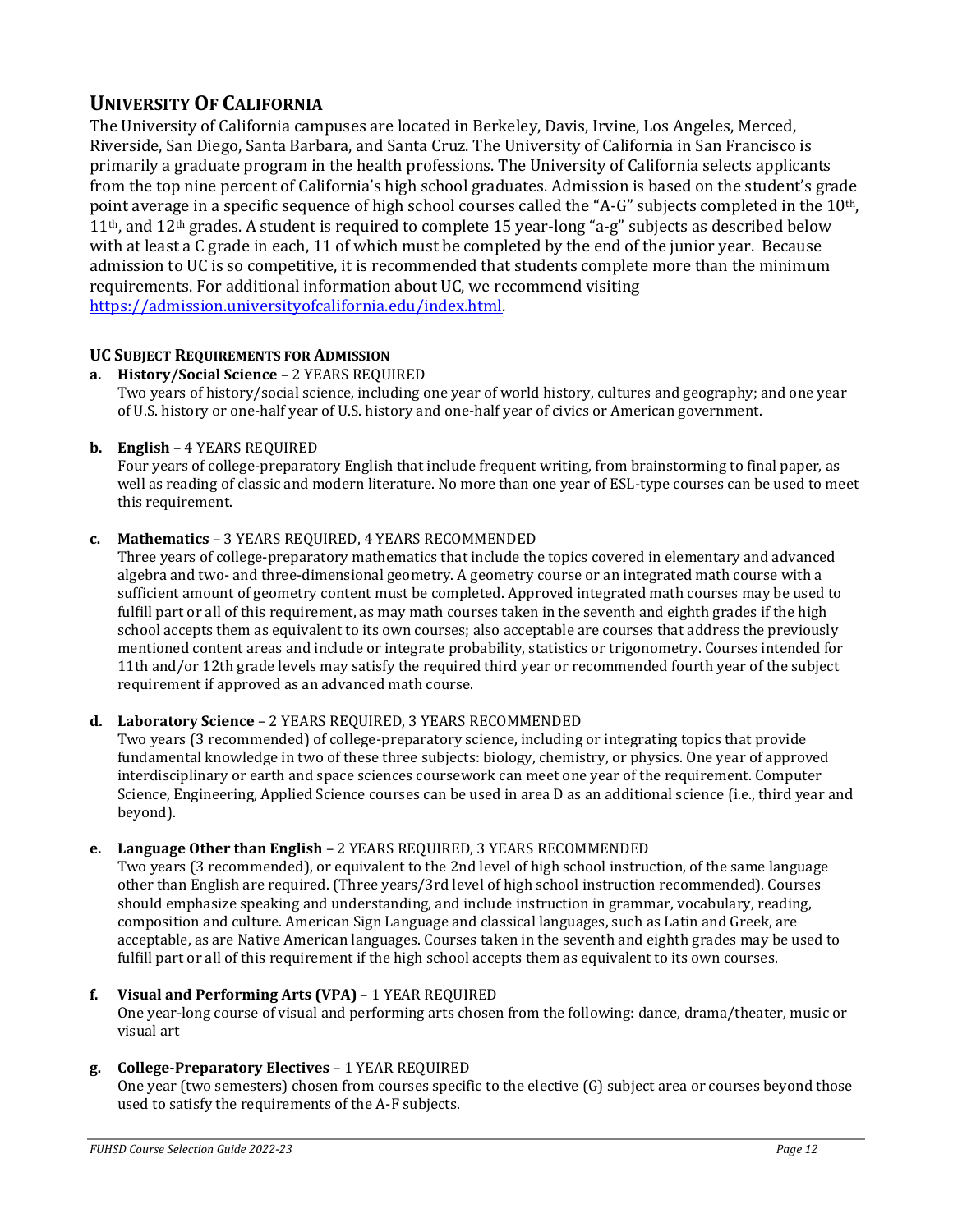# <span id="page-12-0"></span>**COLLEGE ADMISSIONS TESTING**

The ACT and the SAT Reasoning Tests are college entrance tests: both are accepted by most colleges and universities. It is not necessary to take both tests, although students may choose to do so. Information listed below is for the purpose of giving a general overview. For the most current information regarding any test dates, fees and registration information please check with your high school's College and Career Center or the websites listed. Due to COVID-19 many colleges/universities opted to go "test optional" or "test blind" due to limited access to admissions testing. For information regarding which schools require admissions testing, please review the admissions website for schools in which you are interested in applying for more information.

## <span id="page-12-1"></span>**ACT**

#### WEBSITE: *<http://www.actstudent.org/>*

The ACT is a multiple choice test designed to measure classroom achievement in four broad content areas, as well as the ability to reason, and the application of problem-solving skills. The test takes approximately three hours and covers **English**, **Mathematics**, **Reading** and **Science Reasoning**. The Writing Test, which is optional, measures skill in planning and writing a short essay. The score is based on the number of correct answers given with no penalty for wrong guesses. Subscores for English, Mathematics, Reading, and Science Reasoning, as well as a composite score, may be returned to the high school for distribution to the student or sent directly to the student's home. This test is accepted by most colleges and universities nationwide.

#### <span id="page-12-2"></span>**ADVANCED PLACEMENT EXAMS**

#### WEBSITE: *[www.collegeboard.com](about:blank)*

The Advanced Placement (AP) Program is a program of college-level courses and exams for secondary school students. Many colleges and universities grant credit and/or advanced placement to students who score in the upper range of the test (3 or better); students should check with their prospective college and program for specific information. The examination is scored on a five-point scale: 5 (extremely well qualified) to 1 (no recommendation). AP Score results are posted online by College Board in early July and, if the student requested, sent to the college.

## **EARLY ASSESSMENT PROGRAM (EAP)**

#### WEBSITE: *<https://www.calstate.edu/eap/>*

The Early Assessment Program is a partnership between the California Department of Education, California State University, California Community Colleges, and the Smarter Balanced Assessment Consortium. As part of the California Assessment of Student Performance and Progress (CAASPP), results of the 11th grade Smarter Balanced summative assessment include an EAP college readiness status. Students who earn a "Ready for College" status in English-Language Arts and/or Mathematics can use these results to place into credit-bearing courses in that department should they enroll in a participating college or university. Students who earn a "Conditionally Ready for College" status must take and pass with a grade of "C" or higher an approved course in that content area or otherwise meet the school's criteria for placement.

## <span id="page-12-3"></span>**PSAT: PRELIMINARY SAT**

#### WEBSITE: *[www.collegeboard.com](about:blank)*

The Preliminary SAT is given once a year, in October. College Board introduced a redesigned PSAT, aligned to the new SAT, in October 2015. This test, usually taken in the Junior year, is used to determine the winners of National Merit Scholarships and is an excellent practice experience for the SAT. When space permits, students are encouraged to take the PSAT as sophomores for practice on these college preparation exams.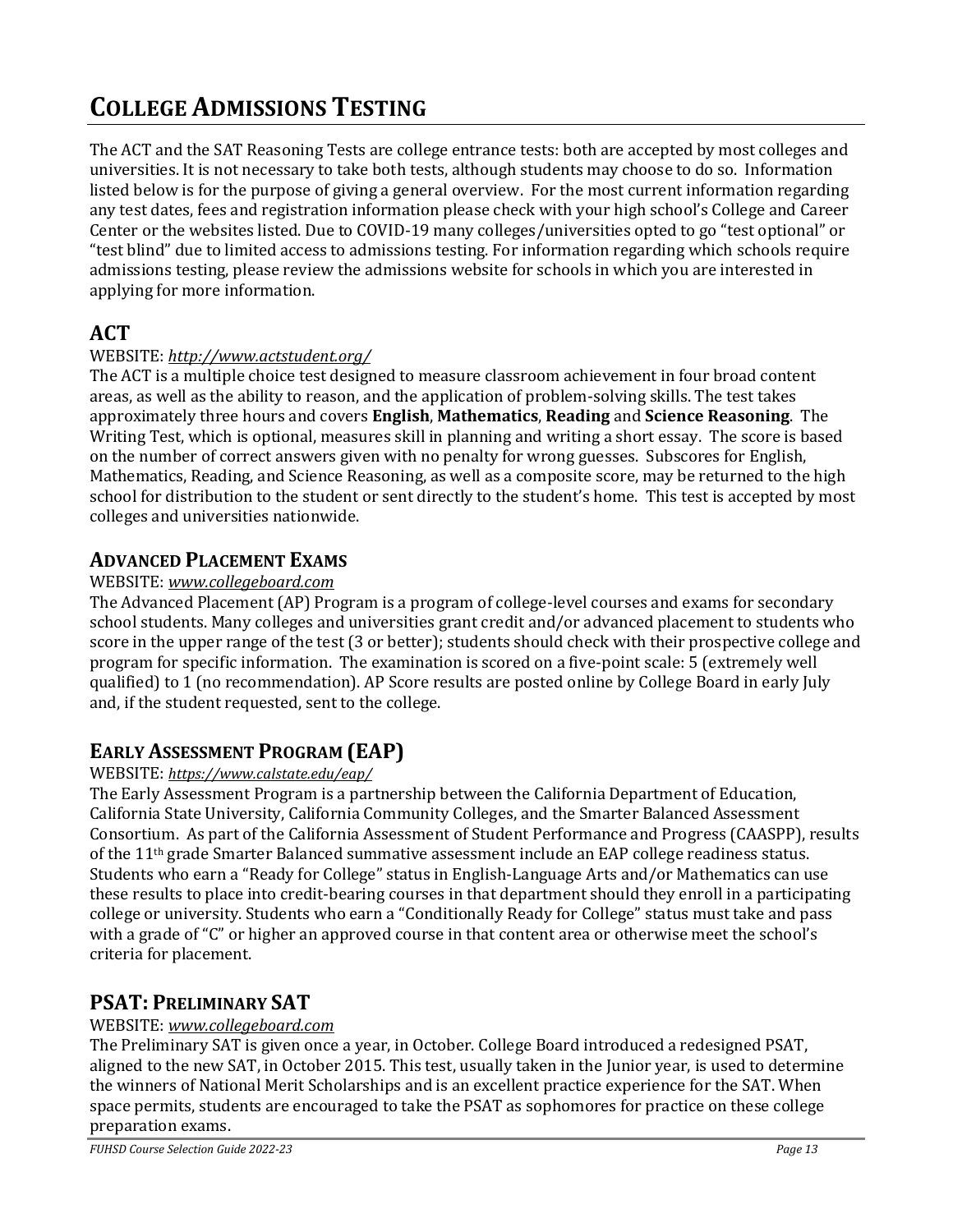### <span id="page-13-0"></span>**SAT**

#### WEBSITE: *[www.collegeboard.com](http://www.collegeboard.com/)*

College Board's SAT includes an Evidence-based Reading and Writing test and a Math test, and an optional essay component for an additional fee. Students should check with the colleges and universities they are applying to for specific information about which version of the SAT will be accepted. The SAT focuses on the skills that matter most for college readiness and success, including a focus on evidencebased reading, writing, and analysis in the Evidence-based Reading and Writing test, and in the optional Essay test. The Mathematics test features complex applications of problem solving and data analysis. For more information about the SAT, visit the College Board website.

#### <span id="page-13-1"></span>**TOEFL: TEST OF ENGLISH AS A FOREIGN LANGUAGE**

#### WEBSITE: www.toefl.org

The TOEFL is used to evaluate English proficiency of students whose native language is not English. This test does not replace the ACT or SAT. UC and CSU systems require the TOEFL if 2 years of high school were in a country where the language of instruction was not English.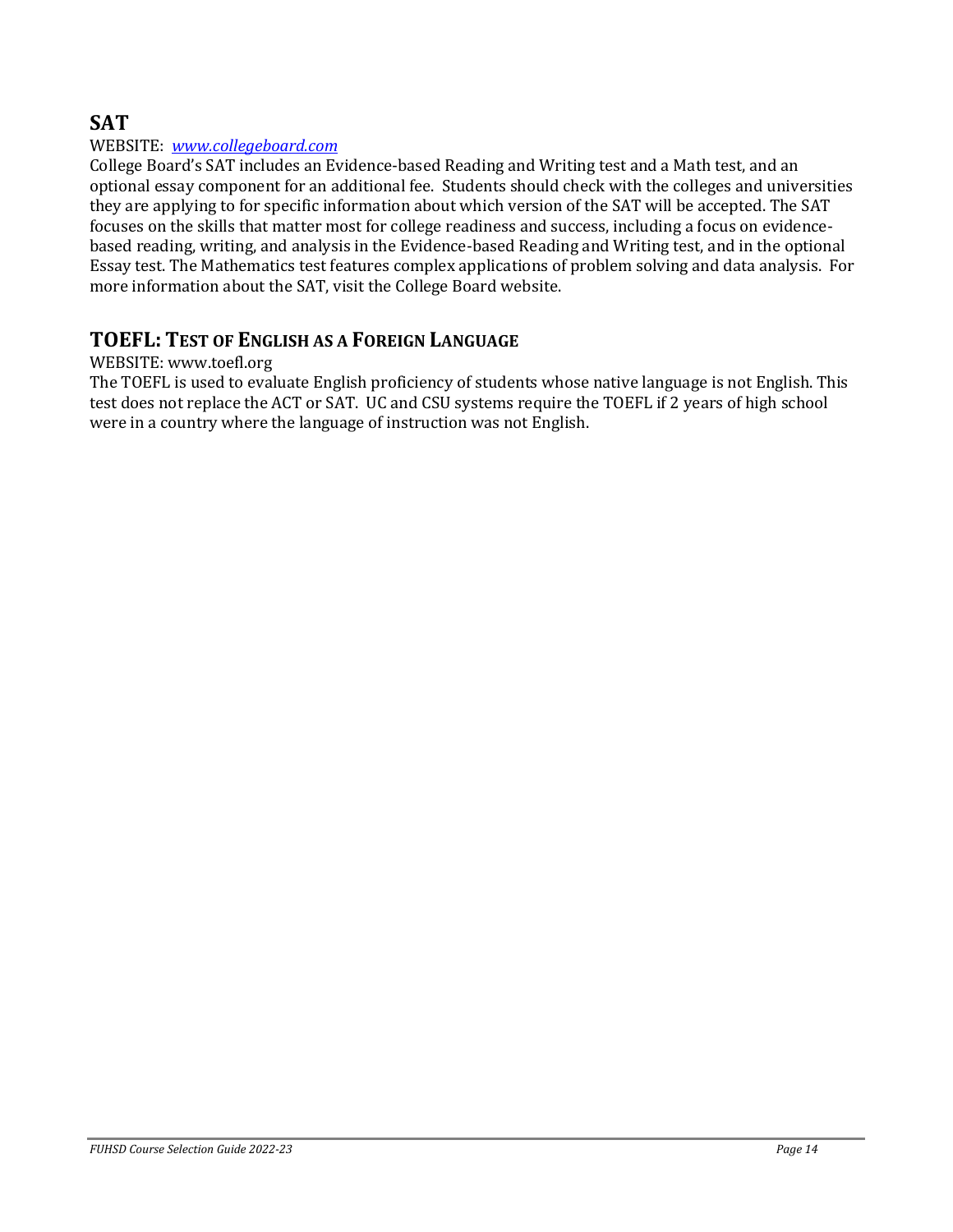# <span id="page-14-0"></span>**COLLEGE ELIGIBILITY FOR STUDENT ATHLETES**

Students who plan to compete in collegiate athletics must go through a separate eligibility process in addition to the college application process. There are two main bodies for collegiate athletics, the NCAA and the NAIA; these are two separate organizations with different eligibility criteria and processes. Student athletes are highly encouraged to contact the college's athletics department for information and guidance specific to their sport and program. Students begin the process of applying for athletic eligibility during their junior year.

#### <span id="page-14-1"></span>**NATIONAL COLLEGIATE ATHLETIC ASSOCIATION (NCAA)**

The NCAA currently has separate eligibility criteria for Division I and Division II programs. Eligibility is based on completion of certain course requirements, grade point average, and the score on the ACT or SAT. Only core courses are used to calculate grade point average. Students must certify their amateurism as part of the eligibility process. For more information about NCAA eligibility, visit the NCAA eligibility website: *[http://web1.ncaa.org/ECWR2/NCAA\\_EMS/NCAA\\_EMS.html#](http://web1.ncaa.org/ECWR2/NCAA_EMS/NCAA_EMS.html)*.

#### **16 Core-Course Rule\* 16 Core-Course Rule**

#### **16 Core Courses: 16 Core Courses:**

- 
- 
- 2 years of natural/physical science (1 year of years of natural/physical science (1 year of  $\begin{vmatrix} 2 \end{vmatrix}$
- 1 year of additional English, mathematics, or year of additional English, mathematics, or  $\begin{vmatrix} 3 \end{vmatrix}$
- 2 years of social science 2 years of social science years of additional courses (from any area
- 4 above, foreign language or non-doctrinal religion/philosophy)

\*10 core courses must be completed prior to the beginning of the senior year; 7 of the 10 must be in English, math, or science.

#### **DIVISION I DIVISION II**

- 4 years of English 3 years of English
- 3 years of mathematics (Algebra I or higher) 2 years of mathematics (Algebra I or higher)
	- years of natural/physical science (1 year of lab if offered by high school)
	- years of additional English, mathematics, or
	- natural/physical science
	- years of additional courses (from any area
	- 4 above, foreign language or non-doctrinal religion/philosophy)

## <span id="page-14-2"></span>**NATIONAL ASSOCIATION OF INTERCOLLEGIATE ATHLETICS (NAIA)**

Student athletes planning to compete in NAIA athletics must complete the NAIA eligibility process. Eligibility is based on grade point average, high school standing, and the score on the ACT or SAT. Students must be considered amateur athletes. For more information about NAIA eligibility and to register online, visit the NAIA eligibility center: *<http://www.playnaia.org/index.php>*.

An entering freshman must:

- Be a graduate of an accredited high school;
- Meet two of the three following requirements:
	- o Test score: achieve a minimum of 18 on the ACT or 860 on the SAT (combined score of critical reading and math only)
	- $\circ$  High School GPA: achieve a minimum overall high school GPA of 2.0 on a 4.0 scale
	- o Class rank: graduate in the top half of your high school class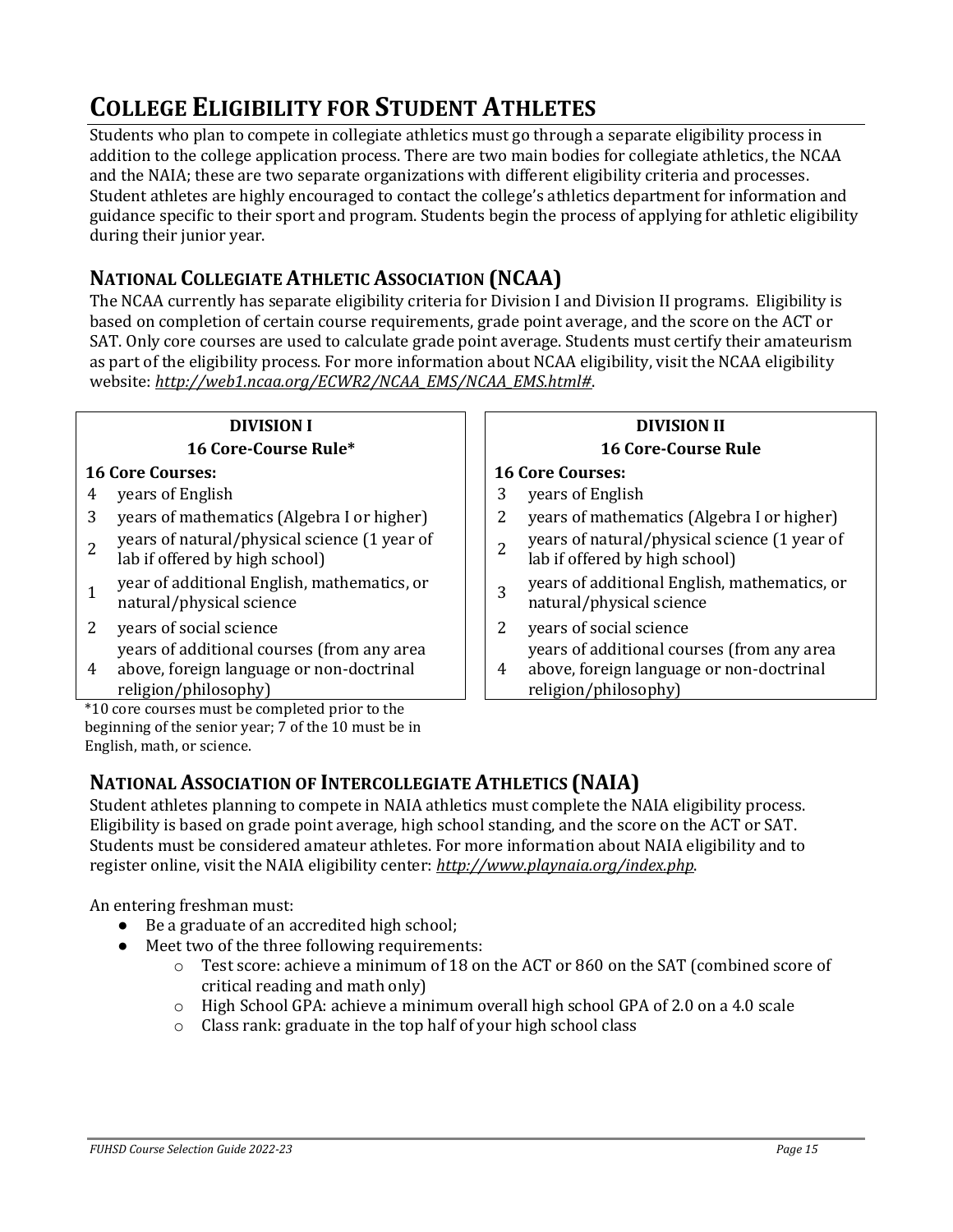# <span id="page-15-0"></span>**COURSE DESCRIPTIONS BY CONTENT AREA**

#### <span id="page-15-1"></span>**HOW TO READ THE COURSE DESCRIPTIONS**

Each course description includes credits earned, grade level and recommended precursor courses, if applicable, and a short narrative. In addition, the University of California and California State University "a-g" designations are denoted. Each subject area lists a general description about the connection to that area and both high school graduation and UC eligibility requirements. Eligibility requirements detail the minimum requirements to be eligible for admission into the UC system, not for specific requirements for each campus. For specific admissions criteria of particular colleges and universities, please check directly with the appropriate institution's admissions office.

The following guide details the wide range of course offerings available throughout the district. Course offerings are determined by a number of factors including: graduation and college admissions requirements; school and district achievement data; student interest; teacher availability/expertise; and fiscal resources. In some instances, due to these factors, courses listed in this guide will not be available at all schools. Please refer to your own school's course selection guide for those courses available to your student. All classes required for graduation and college admission are offered at all schools. All course offerings must be approved in advance by the FUHSD Board of Trustees.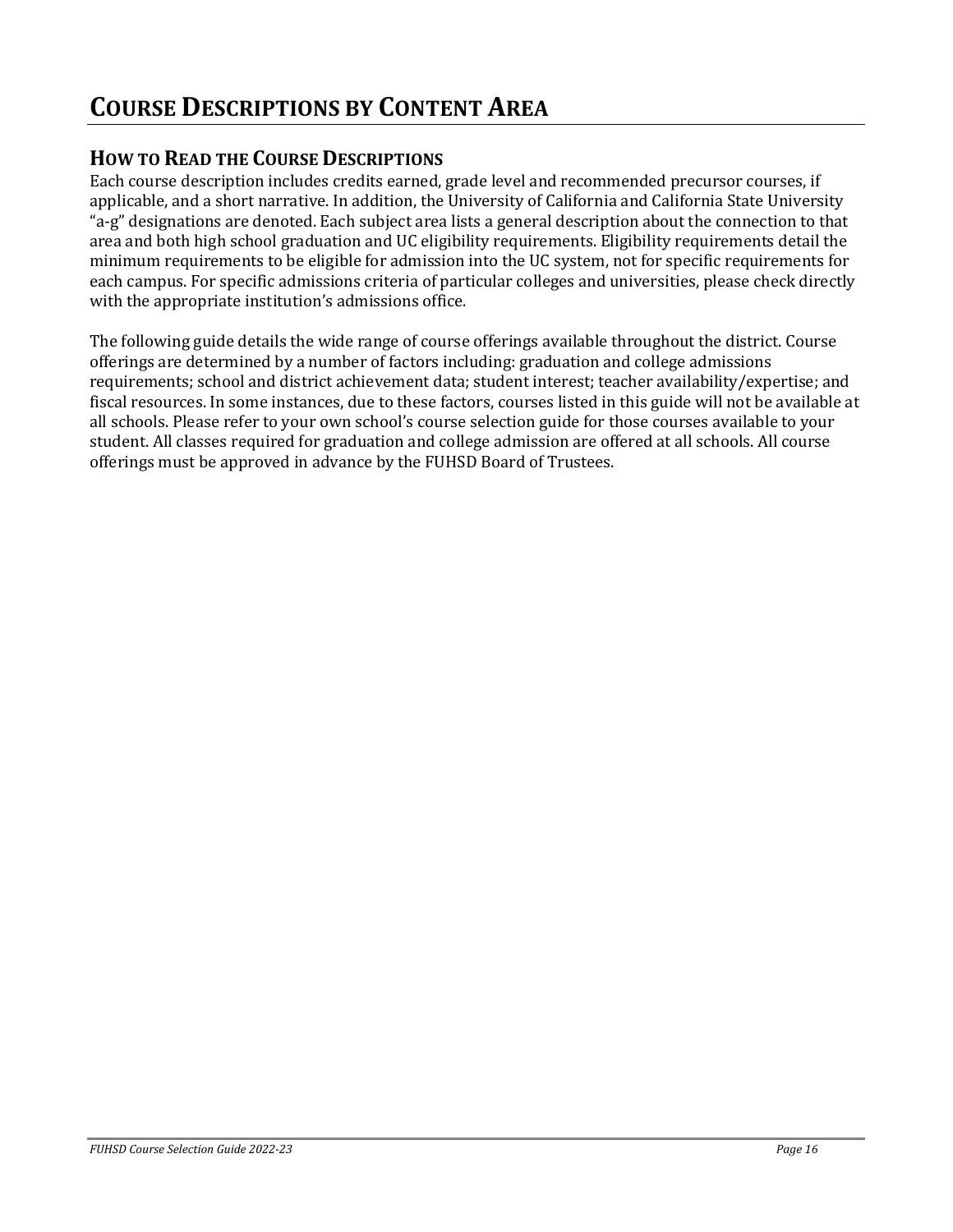# <span id="page-16-0"></span>**CORE SUBJECTS**

Courses for the following core subject areas can be found in this section:

English Mathematics Physical Education Science Social Science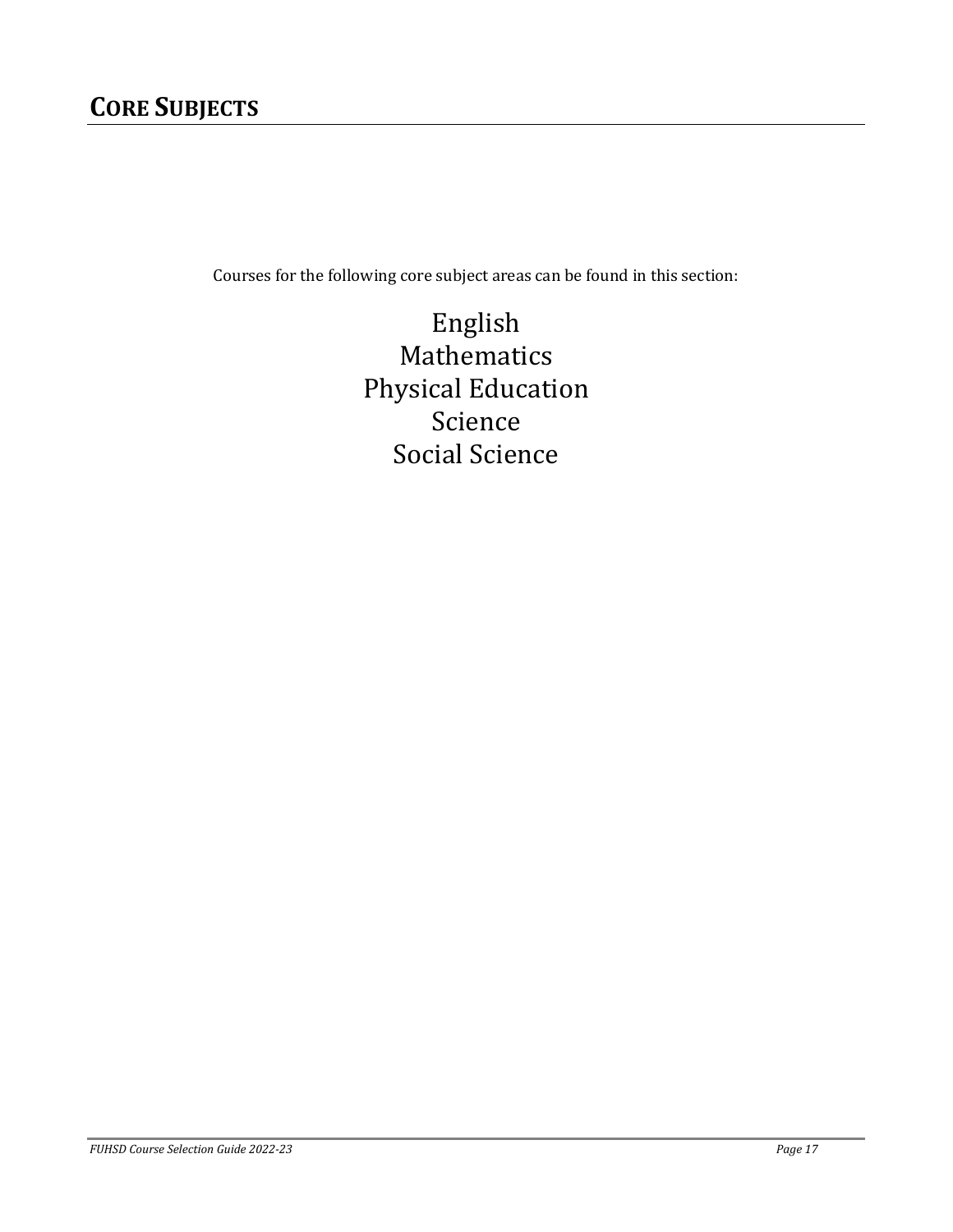#### <span id="page-17-0"></span>**ENGLISH**

The overall goal of the English-Language Arts program is to enable the student to respond in a variety of ways to the ideas in literature, starting at the personal and progressing to the universal level. This goal is achieved in the classroom by: using literature that focuses on aesthetic, ethical, cultural and political issues and themes; using active learning strategies that help students integrate thinking, reading, speaking, listening and writing; using a variety of assessment strategies.

Writing instruction focuses on the process of writing and on self-discovery: connecting personal experience to the ideas and issues of literature. Speaking and listening activities are integrated into all language classes.

Students are expected to develop their abilities to read more broadly and to comprehend at higher levels, as well as to work effectively in groups. Throughout the curriculum, students are encouraged to thin both creatively and critically; to express independent thinking; and to work on clarity of thought in written and oral communication.

#### **HIGH SCHOOL GRADUATION**

There is a four-year requirement for graduation.

#### **UC ELIGIBILITY**

"b" English –4 years required. A student must earn 40 credits and grades of "C" or higher in approved English courses.

| 1010: Literature & Writing |             |                       |
|----------------------------|-------------|-----------------------|
| Grades: 9                  | Credits: 10 | UC/CSU Requirement: b |

This course integrates the study of literature with instruction in the writing process. Students will explore the ideas and issues of literature while improving their writing, speaking, listening, thinking and language skills. Materials include poetry and prose, fiction and non-fiction.

#### **1020: World Literature & Writing**

Grades: 10 Credits: 10 Credits: 10 UC/CSU Requirement: b Using works of world literature, the student will explore themes of human experience and inquiry. The literature will include novels, plays, stories and poetry by historical and contemporary authors from around the world. This literature-based program provides instruction and experiences for students to build their listening, speaking, reading, writing and thinking skills.

#### **1030: Expository Reading & Writing**

Grades: 11-12 **Credits: 10** Credits: 10 **UC/CSU Requirement: b** The goal of this course is to prepare college-bound seniors for the literacy demands of higher education. Students in this yearlong, rhetoric-based course develop advanced proficiencies in expository, analytical, and argumentative reading and writing. They will examine the relationship between an author's argument or theme and his or her audience and purpose, analyze the impact of structural and rhetorical strategies, examine the social, political, and philosophical assumptions that underlie a text, and then apply these same strategies to their own writing. By the end of the course, students will be expected to use this process independently when reading unfamiliar texts and writing in response to them. Course texts include contemporary essays, newspaper and magazine articles, editorials, reports, biographies, memos, assorted public documents, and other non-fiction texts. The course modules also include the study of two full-length works (one novel and one work of nonfiction), research methods, and documentation conventions. Written assessments and holistic scoring guides conclude each unit. Completion of this course with a grade of "C" or higher will clear a CSU Early Assessment Program result of "Conditionally Ready" on the 11<sup>th</sup> grade Smarter Balanced assessment.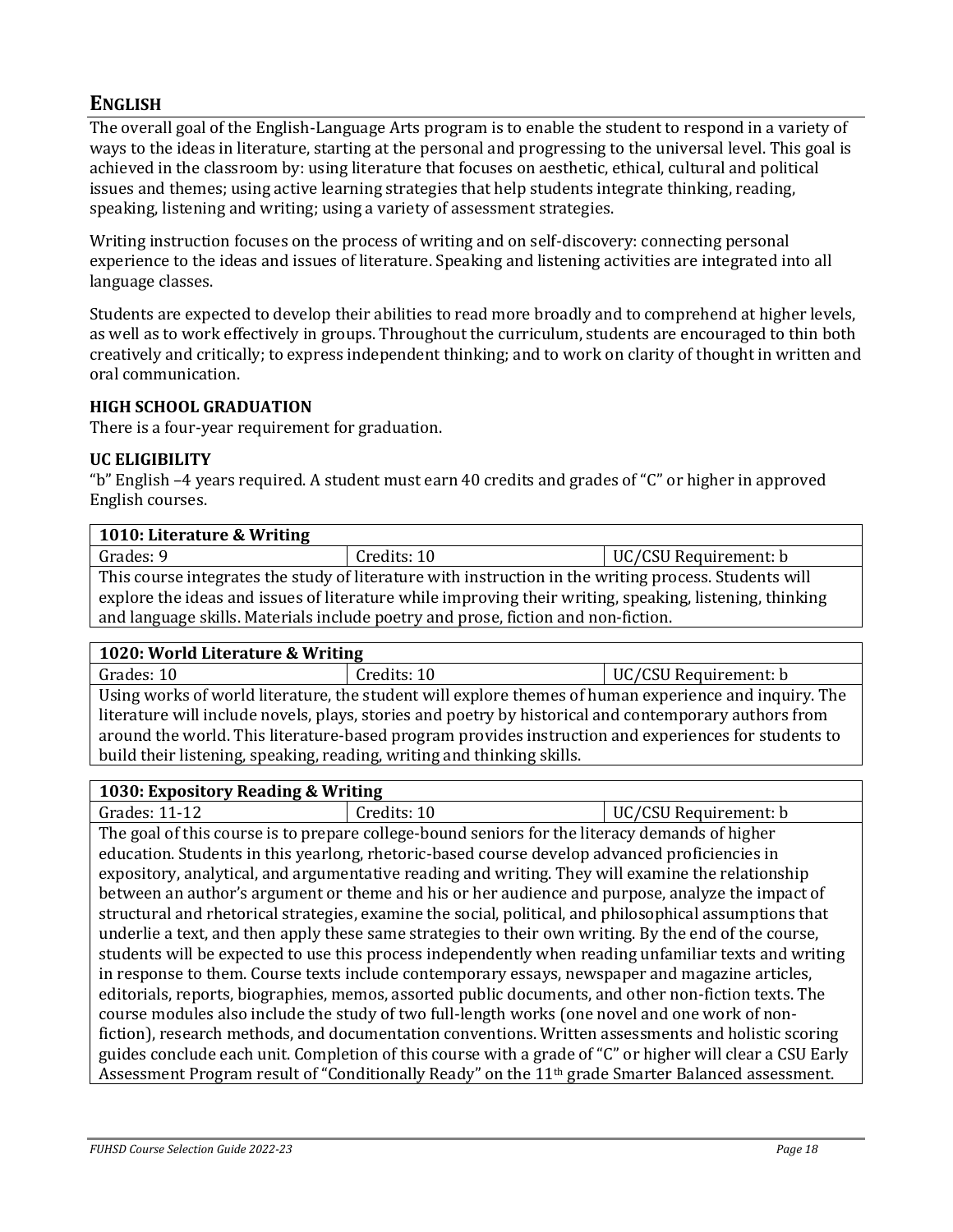#### **1043: Global Literature & Writing**

Grades: 9-12 **Credits: 10** Credits: 10 **UC/CSU Requirement: N/A** 

Required: Intermediate-level English learners enroll in this class concurrently with ELD 2. Students will read literature from different cultures of the world. While the reading is primarily in English, students will be encouraged to share examples of literature from their own native culture. In addition, students will be introduced to the basic elements of literature, including character, setting, plot and theme analysis. The emphasis is on instructing reading and writing strategies to prepare students for Literature/Writing 1 and higher English classes.

#### **1060: Academic Reading & Writing**

Grades: 9-12 | Credits: 10 | UC/CSU Requirement: N/A

Placement in this course is based on teacher recommendation and/or scores from middle school assessments (including CAASPP results and other reading assessments). This reading intervention course is for students who need targeted support and acceleration of their academic reading and writing skills. Course activities are designed to expand vocabulary, improve reading comprehension, and target listening, speaking, and writing skills using adaptive technology and whole- and small-group instruction.

#### **1130: American Literature & Writing**

Grades: 11-12 **Credits: 10** Credits: 10 **UC/CSU Requirement: b** This course provides rigorous and challenging experiences for the student in the areas of critical reading, critical thinking, effective discussion, essay test-taking, expository writing and research. The core of the curriculum is a chronological or thematic study of American literature, its literary periods and major writings. Outside reading focuses on broader philosophical ideas, encouraging wider reading including classics by American authors.

#### **1140: American Literature & Writing Honors**

Grades: 11-12 **Credits: 10** Credits: 10 **UC/CSU Requirement: b** This course is designed for students who enjoy being challenged in literature and writing classes and who are prepared to accept the responsibilities of that challenge. Like the American Literature course this honors course is a chronological or thematic study of American literature, its literary periods and its major writers; however, the honors course will include more extensive reading, writing (both timed and process essays) and analytical thinking. Furthermore, students in the honors program are expected to invest significantly more academic energy into the course and to work more independently than students taking American Literature and Writing.

#### **1180: Voices of Modern Culture**

Grades: 11-12 **Credits: 10** Credits: 10 **UC/CSU Requirement: b** This course makes use of a variety of literary and language forms to explore the major ideas in modern culture including poetry, the short story, the novel, drama, film, nonfiction writing and reporting, and investigative research. The main focus of the course is understanding all texts as unique "voices" from other cultures in other places and times. The course is divided into six units: Many Selves, Many Voices, encountering the Other and Being the other, a Medley of Voices, Voices from the Past, Visible Voices, and Multiple Perspectives. Within each of these six units is an emphasis on writing instruction, literary study and oral skills.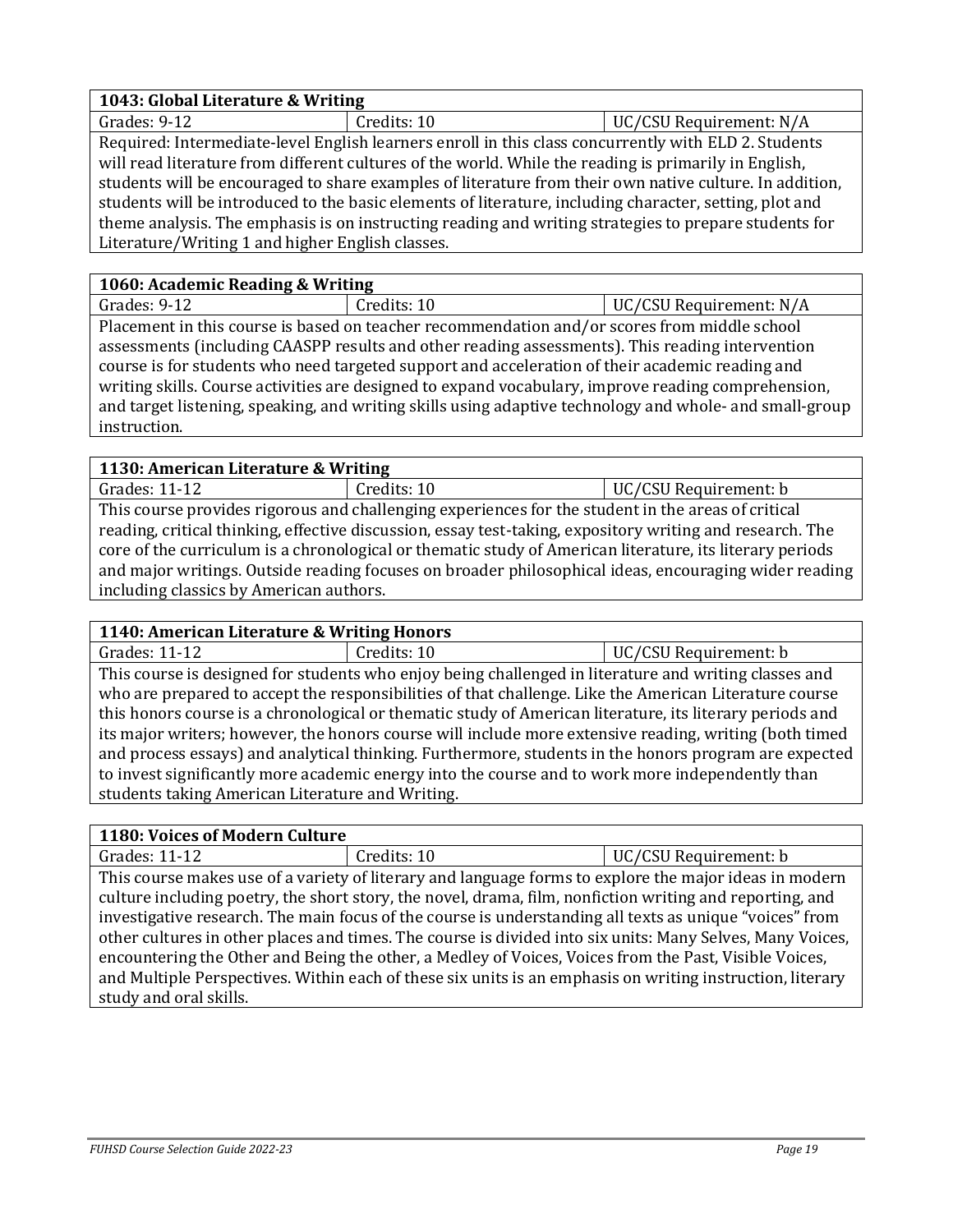#### **1190: AP English Language & Composition**

| Grades: 11-12 | Credits: 10                                                                                                 | UC/CSU Requirement: b |
|---------------|-------------------------------------------------------------------------------------------------------------|-----------------------|
|               | The AP course in English Language and Composition engages students in becoming skilled readers of           |                       |
|               | prose written in a variety of periods, disciplines, and rhetorical contexts, and in becoming skilled        |                       |
|               | writers who compose for a variety of purposes. The course also shows how generic conventions and            |                       |
|               | the resources of language contribute to effectiveness in writing This course uses a survey of American      |                       |
|               | literature and writing from the beginning of the country to modern times with which to frame the            |                       |
|               | studies of language and composition. Completion of this course with a grade of "C" or higher will clear a   |                       |
|               | CSU Early Assessment Program result of "Conditionally Ready" on the 11 <sup>th</sup> grade Smarter Balanced |                       |
| assessment.   |                                                                                                             |                       |

#### **1230: Humanities**

| Grades: 11-12 | Credits: 10                                                                                                                          | UC/CSU Requirement: b |
|---------------|--------------------------------------------------------------------------------------------------------------------------------------|-----------------------|
|               | $\alpha$ . It are interesting a later than the contribution of the $\alpha$ contribution of a later than $\alpha$ . The contribution |                       |

Students learn the relationship between literature, music, fine arts, history, and philosophy. The course increases awareness and understanding of various levels of meaning in different branches of the humanities. Students routinely read, write, present projects, and debate information.

# **1240: British Literature & Writing**

Grades: 11-12 Credits: 10 Credits: 10 UC/CSU Requirement: b This course includes the study of the literature of the Anglo-Saxon period, the Medieval and Elizabethan periods, and the Jacobean and Puritan ages, a sweep that entails Britain's dramatic literature and history from 449 to 1660. Also covered is literature written from 1660 to today, including the Restoration and Eighteenth Century, the Romantic Age, the Victorian Age and the Twentieth Century.

#### **1290: Contemporary Literature & Writing**

Grades: 11-12 **Credits: 10** Credits: 10 **UC/CSU Requirement: b** This course enables students to read and analyze literature relevant to ideas and problems of people today. Themes central to the human situation are discussed and debated, and students write expository essays. This course also delves into contemporary thought and applies those values to the literature through formal papers, discussions and projects.

#### **1250: European Literature & Writing** Grades:12 **Credits: 10** Credits: 10 **UC/CSU Requirement:** b Beginning with the Middle Ages, this course is organized chronologically, encompassing a wide variety of masterworks from the literary traditions of the British Isles and continental Europe. In addition to offering a rough historical survey of European literature, the course functions as a genre review that embraces epic poetry, drama, novels, lyric poetry, short stories, essays, historical accounts, philosophical works, and other informational texts. The course writing assignments will prepare students for the types of writing they are likely to encounter in college. These assignments include persuasive essays, timed responses to fictional and non-fictional readings, literary analysis essays, and formal research papers. Students will also have the opportunity to write their own poems and fictional pieces, in response to the literary examples on the course reading list.

| 1260: Story and Style: A Critical Lens                                                                 |                                                                                                         |                       |
|--------------------------------------------------------------------------------------------------------|---------------------------------------------------------------------------------------------------------|-----------------------|
| Grades: 12                                                                                             | Credits: 10                                                                                             | UC/CSU Requirement: b |
|                                                                                                        | This course presents students with new ways to view multiple literary genres including, but not limited |                       |
| to, drama, speech, multimedia text, expository text, and the novel. Students will analyze and evaluate |                                                                                                         |                       |
|                                                                                                        | their world through the lenses of the texts they read and write about during this course. They will     |                       |
| become more critical consumers of the written and spoken word through an ongoing examination of        |                                                                                                         |                       |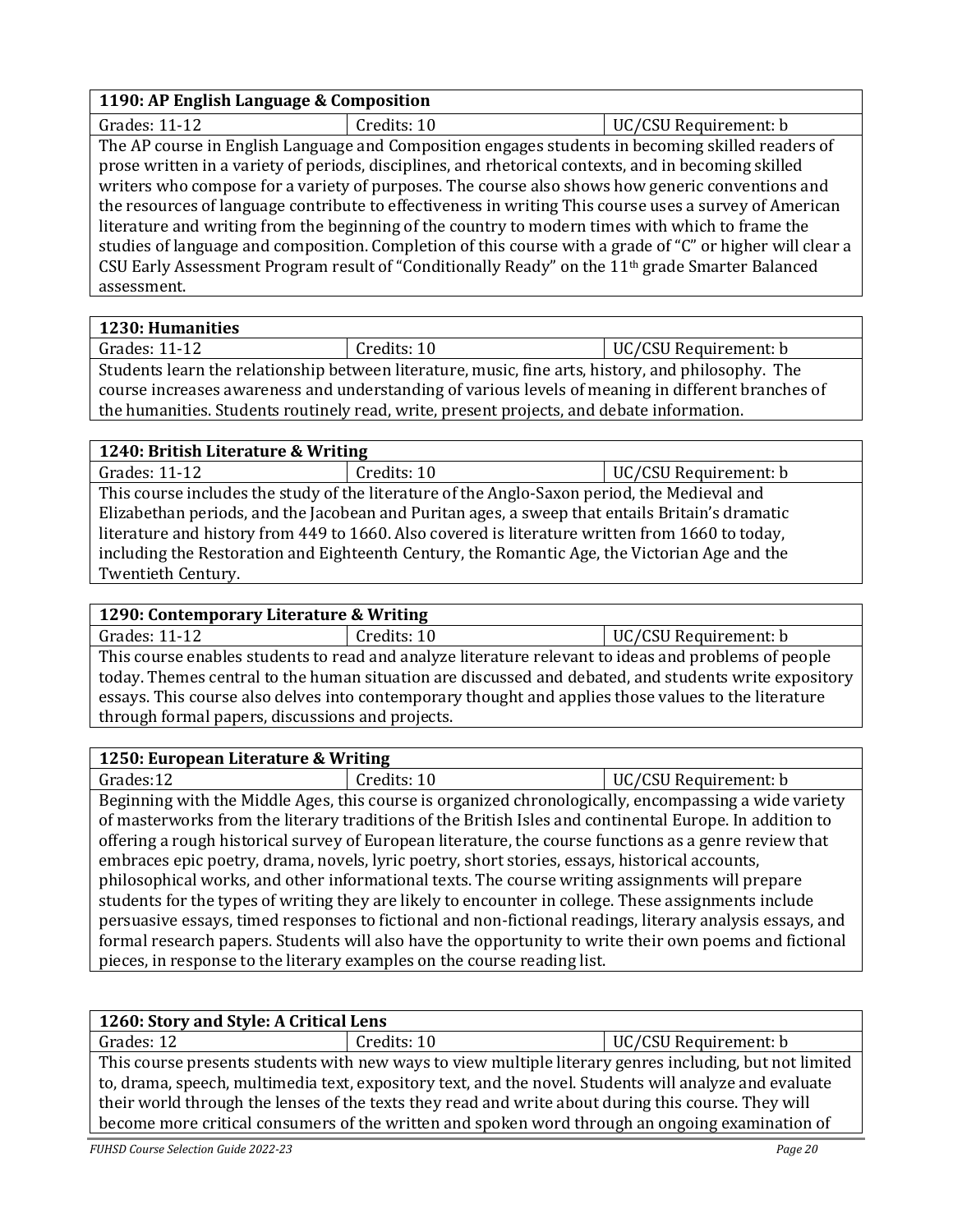how an author manipulates a text's structure and syntax to illustrate a point. Students will explore themes of personal reflection and the human condition through expository and literary essays, creative non-fiction, persuasive speeches, and class discussions. Students will complete a senior thesis, which involves extensive, in-depth research on an individual topic and interaction with members of the community.

#### **1300: Mythology/Folklore & Writing**

Grades: 11-12 Credits: 10 Credits: 10 UC/CSU Requirement: b This course is an introduction to mythology and folklore of a country or group of people. Students analyze the relationship between myths and various cultures in order to highlight universal themes in mythology, discuss the significance of literary devices from classical and contemporary literature, and build vocabulary from words in the literature. Extensive expository and analytical activities, writing and speaking experiences are integrated.

#### **1410: AP English Literature & Composition**

Grades: 12 Credits: 10 Credits: 10 UC/CSU Requirement: b This Advanced Placement English course in Literature and Composition engages students in the careful reading and critical analysis of literature. Through the close reading of selected texts, students deepen their understanding of the ways writers use language to provide both meaning and pleasure for their readers. As they read, students consider a work's structure, style and themes, as well as smaller-scale elements, such as the use of figurative language, imagery, symbolism and tone. The course includes intensive study of representative works from various genres and periods, concentrating on selections that do not yield all of their pleasures of thought and feeling the first time through. Students will read deliberately and thoroughly, taking time to understand a work's complexity in order to absorb its richness of meaning and to analyze how that meaning is embodied in literary form. Completion of this course with a grade of "C" or higher will clear a CSU Early Assessment Program result of "Conditionally Ready" on the 11th grade Smarter Balanced assessment.

#### <span id="page-20-0"></span>**THE INTERDISCIPLINARY PROGRAM**

#### **1160: American Studies (pairs with 1760: American Studies)**

Grades: 11 | Credits: 10 English, 10 US History | UC/CSU Requirement: a & b

This combined US History/American Literature and Writing course is a team-taught, two-period, yearlong study of the events, ideas and cultural movements that have shaped Americans and the United States in the twentieth century. The key question students address and the course explores in depth is, What does it mean to be an American in the twenty-first century? Students read a wide variety of literature, including traditional forms (fiction, nonfiction, drama and poetry) as well as historical documents and critical essays. The two instructors, one English and the other Social Studies, will guide students through a variety of learning activities with an emphasis on team learning through collaboration and cooperation.

#### **1170: World Studies/World Core (pairs with 1770: World Studies/World Core SS)**

Grades: 10 Credits: 10 English, 10 World History | UC/CSU Requirement: a & b

World Studies is an integrated class, designed for sophomore students, which incorporates World History and a foundation level English course into a two-period block class. World History from the French Revolution to the present day is the context in which the class operates. It uses appropriate literature from the major continents and civilizations of the world to integrate into the study of world history. A major emphasis is placed on writing, including essays, term papers, and short theses. A determined effort is made to insure that diverse cultural perspectives are incorporated in all units of study.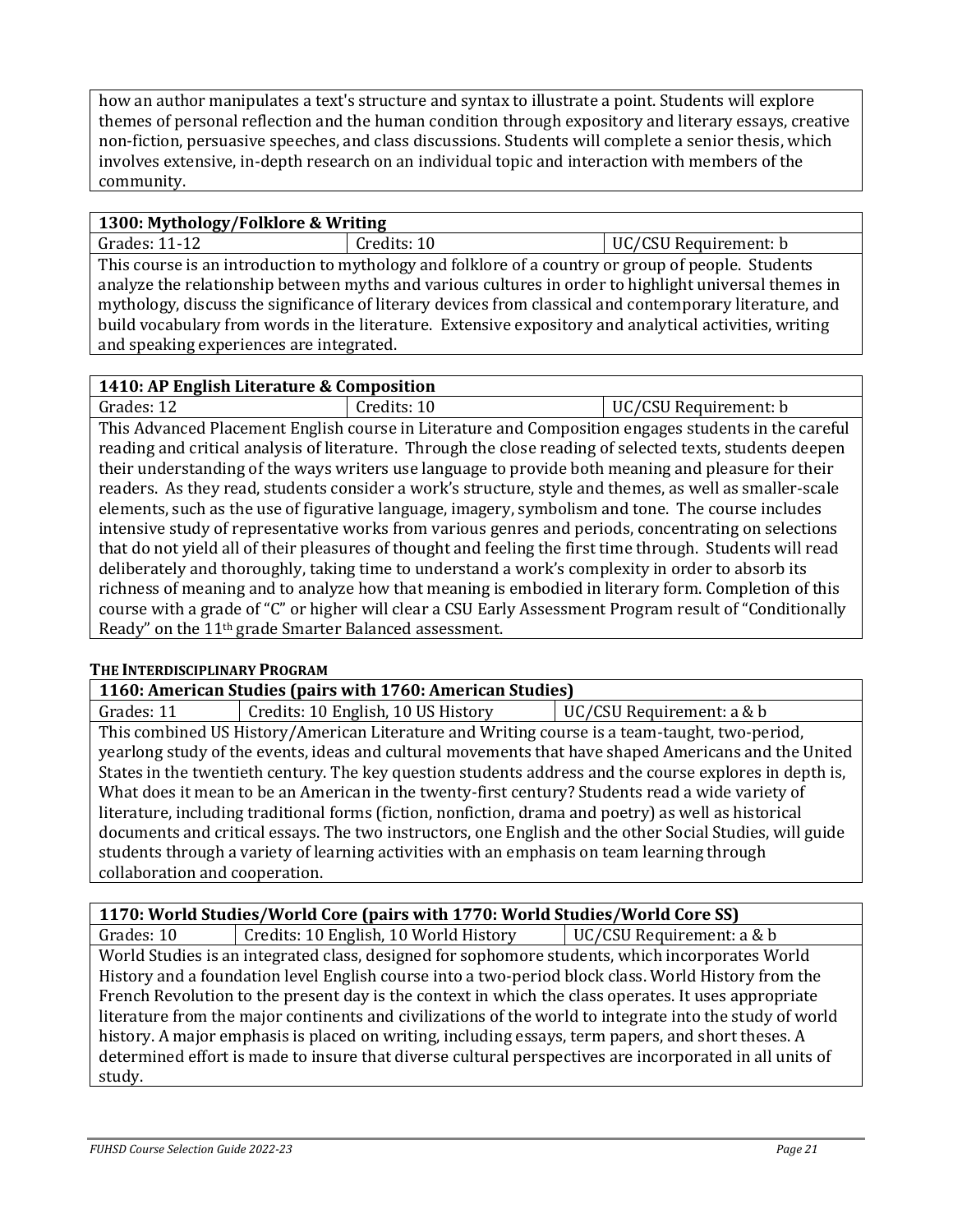#### <span id="page-21-0"></span>**ENGLISH LANGUAGE DEVELOPMENT PROGRAM\***

| <b>1420: ELD Level 1A</b> |                                                                                                      |                         |
|---------------------------|------------------------------------------------------------------------------------------------------|-------------------------|
| Grades: 9-12              | Credits: 10                                                                                          | UC/CSU Requirement: N/A |
|                           | Recommended: Assessment. ELD 1A focuses on speaking and listening skills for beginning level English |                         |
|                           | Language Learners. This course helps students develop basic interpersonal communication skills.      |                         |
|                           | Through quality interactive instruction and activities, the course introduces both communicative and |                         |
|                           | academic vocabulary, covers language patterns, grammatical structure, and oral skills to help the    |                         |
|                           | student survive academically in American schools and functionally in society. ELD 1A course is taken |                         |
| concurrently with ELD 1B. |                                                                                                      |                         |

#### **1430: ELD Level 1B**

| Grades: 9-12                                                                                           | Credits: 10                                                                                        | UC/CSU Requirement: N/A |
|--------------------------------------------------------------------------------------------------------|----------------------------------------------------------------------------------------------------|-------------------------|
|                                                                                                        | Recommended: Assessment. ELD 1B emphasizes reading, writing, and literacy skills for the beginning |                         |
| level English Language Learners. Students begin by learning how to compose paragraphs and progress     |                                                                                                    |                         |
| to authoring organized expository and narrative writings, including descriptive, compare and contrast, |                                                                                                    |                         |
|                                                                                                        |                                                                                                    |                         |

narratives, and literary response essays. ELD 1B is designed to be a print rich environment including both non-fictional and fictional texts. ELD 1B course is taken concurrently with ELD 1A.

#### **1430: ELD Level 1C**

| Grades: '<br>ч- |                                                                                            | C/CSU Requirement: N/A |
|-----------------|--------------------------------------------------------------------------------------------|------------------------|
|                 | Decempended: Assessment Heing seignes and social studies texts, beginning English Language |                        |

Recommended: Assessment. Using science and social studies texts, beginning English Language Learners (ELL) will develop knowledge of introductory science and social studies concepts in preparation for subsequent courses in these disciplines. The focus, however, will be on acquiring crossdisciplinary high frequency vocabulary (CALP or Tier 2 words) applicable to all academic areas. In addition, students will learn reading strategies (e.g., how to reconstruct expository information using graphic organizers) and study skills (e.g., how to take notes). Addressing 9-12 Social Studies, Science and ELD standards, this course functions as reinforcement and enrichment of the ELD1A/B curriculum.

#### **1440: ELD Level 2**

| Grades:<br>ч. | 10<br>_ _ _ _ | /CSU Requirement: N/A<br>(JC/C |
|---------------|---------------|--------------------------------|

Recommended: Assessment. This course is designed for students who already have a foundational knowledge of English in academic and communicative vocabulary, sentence structure, reading of nonfictional and fictional texts, and writing. Through quality interactive instruction and activities, students will continue to build cognitive academic language proficiency in all four skill areas. Texts will be of greater length and complexity. Students will be introduced to additional expository and narrative writing genres, including persuasive, research and biographical essays.

#### **1450: ELD Level 3**

| Grades: 9-12 | Credits: 10 | UC/CSU Requirement: b |
|--------------|-------------|-----------------------|

Recommended: Assessment. This course is designed for advanced learners of English as an additional language. Students acquire sophisticated academic and communicative vocabulary, sentence structure, reading of non-fictional and fictional texts, and writing. Students read non-fictional and fictional texts of demanding length and complexity in various genres to prepare them for advanced mainstream English and courses in other content areas. Through quality interactive instruction and activities, a print-rich environment, and public speaking experiences, students will continue to solidify cognitive academic language proficiency in all four skill areas. Students will be introduced to additional expository and narrative writing genres, including full research reports and reflective essays.

\* Students in the ELD program will concurrently be placed in a sheltered literature course appropriate to their English level. ELD students are assessed yearly for appropriate placement.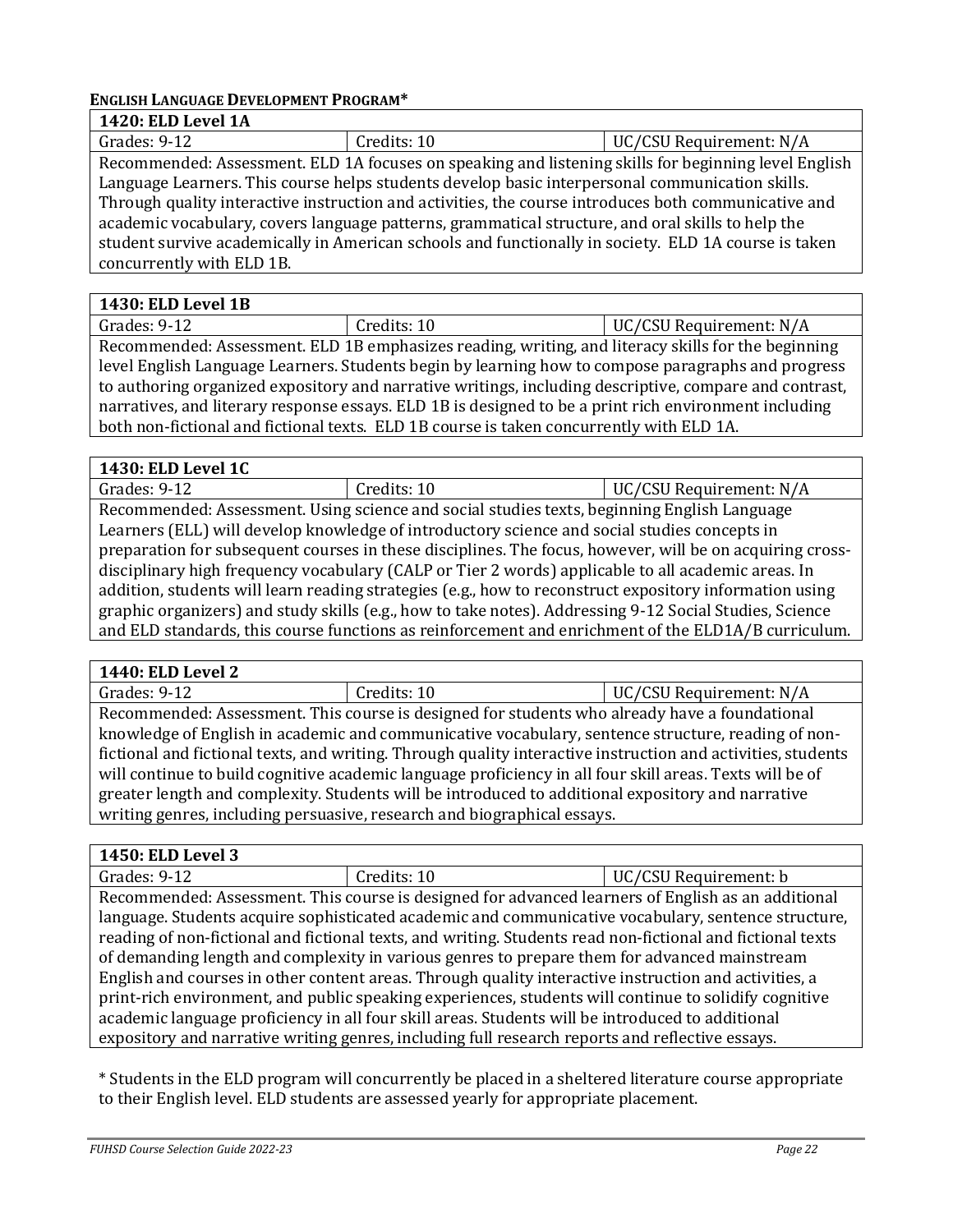#### <span id="page-22-0"></span>**MATHEMATICS**

Mathematics courses prepare students for both college and career readiness, equipping them with the knowledge and skills necessary to fully participate in the twenty-first-century global economy. Math courses follow a traditional progression in foundational courses: Algebra 1, Geometry, and Algebra 2 with options for more in depth and rigorous study. Courses are aligned to the California Common Core State Standards for Mathematics. Standards for Mathematical Practice apply to all course offering in order to ensure students are able to: Make sense of problems and persevere in solving them; Reason abstractly and quantitatively; Construct viable arguments and critique the reasoning of others; Model with mathematics; Use appropriate tools strategically; Attend to precision; Look for and make use of structure; and Look for and express regularity in repeated reasoning across the curriculum. Advanced mathematics courses provide students with pathways to a variety of Advanced Placement course offerings.

#### **HIGH SCHOOL GRADUATION**

There is a two-year requirement for graduation; the minimum is Algebra 1 and Geometry.

#### **UC ELIGIBILITY**

"c" Mathematics – 3 year required, 4 years recommended. A student must earn 30 credits and a grade of "C" or higher in approved mathematic courses, and must have completed a Geometry course.

| 2210: Algebra 1                                                                                       |                                                                                                          |                       |
|-------------------------------------------------------------------------------------------------------|----------------------------------------------------------------------------------------------------------|-----------------------|
| Grades: 9-12                                                                                          | Credits: 10                                                                                              | UC/CSU Requirement: c |
|                                                                                                       | Algebra 1 is imperative for success in subsequent math courses, and transitions students from            |                       |
|                                                                                                       | arithmetic to symbolic reasoning. The key content, which follows the Common Core State Standards         |                       |
|                                                                                                       | for Algebra 1, involves understanding, writing, solving, and graphing linear, exponential, and quadratic |                       |
|                                                                                                       | equations and inequalities. When working with linear equations, emphasis will be placed on               |                       |
|                                                                                                       | understanding equations in slope-intercept form and slope in general as it relates to rates in context.  |                       |
| Solving systems of two linear equations in two unknowns is also emphasized. Exponential               |                                                                                                          |                       |
| relationships are studied in comparison with linear relationships to highlight the characteristics of |                                                                                                          |                       |
|                                                                                                       | exponential growth and decay. Quadratic equations are solved by factoring, using graphs, and applying    |                       |
|                                                                                                       | the quadratic formula. Students should also become comfortable with operations on monomial and           |                       |
|                                                                                                       | polynomial expressions. Students learn to solve problems employing all of these techniques.              |                       |
| Successful completion of Algebra 1 prepares students for Geometry.                                    |                                                                                                          |                       |

#### **2210: Algebra 1 with Algebra Workshop**

Grades: 9-12 **Credits: 10 Math, 10 Elective** UC/CSU Requirement: c Algebra 1 with Algebra Workshop covers the same content as Algebra 1 and provides extra support to strengthen math foundations in addition to algebra skills and concepts. This course meets the graduation requirement. Students enrolled in this program have math for two periods, and earn 10 math credits and 10 elective credits.

#### **2230: Geometry**

Grades: 9-12 Credits: 10 UC/CSU Requirement: c Recommended: Successful completion of Algebra 1. The Geometry course, which follows the Common Core State Standards for Geometry, focuses on a formal development of geometric skills and concepts. Students build their visualization, reasoning, and mathematical communication skills through study of the following topics: transformations, congruence, similarity, properties of geometric shapes (triangles, quadrilaterals, circles), geometric modeling (plane and solid), coordinate geometry, and right triangle trigonometry. They also develop the ability to construct formal logical arguments and proofs in a geometric setting. Geometry meets the graduation requirement, and together with Algebra 1, prepares a student for Algebra 2.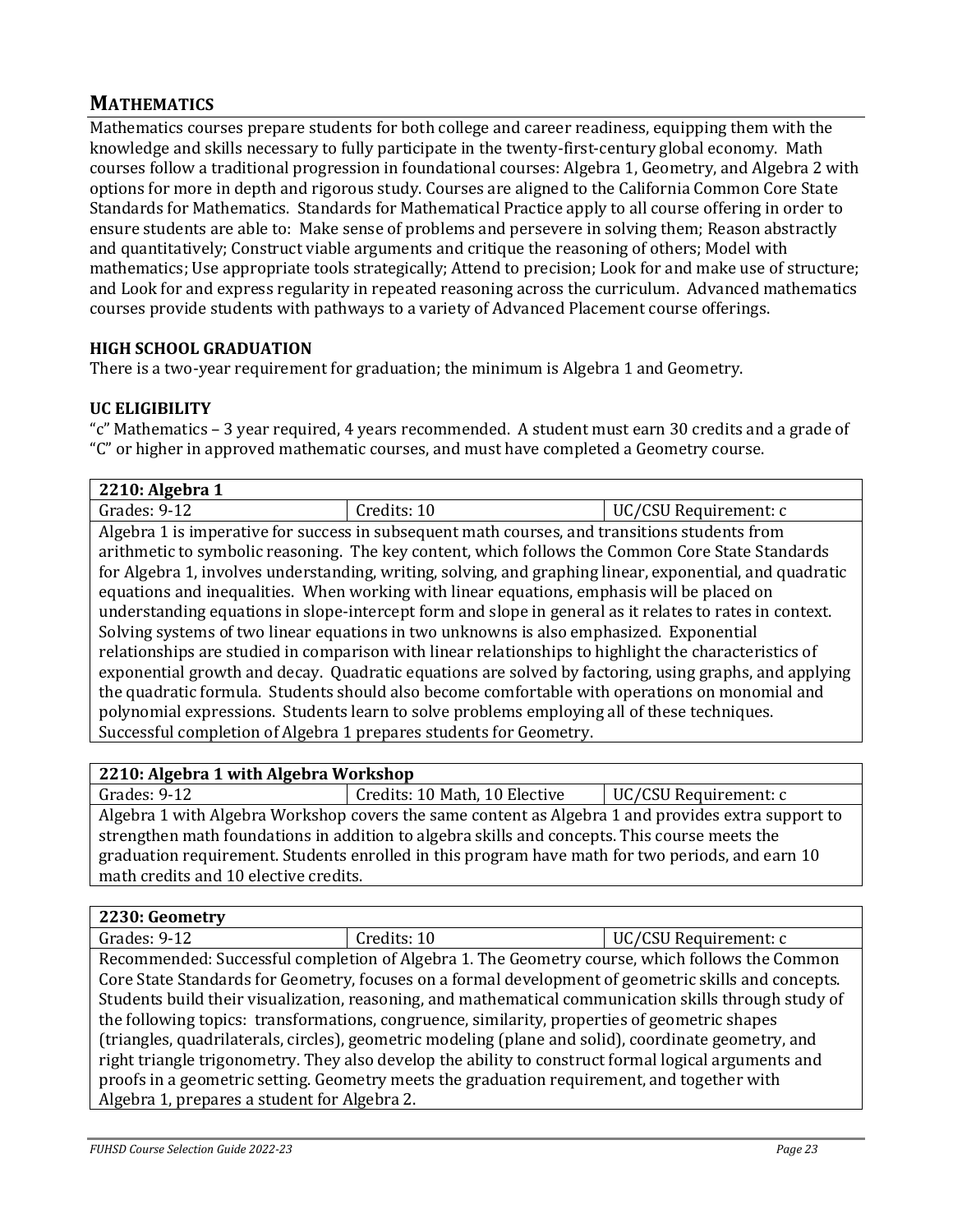| 2240: Geometry Enriched |                                                                                                         |                       |
|-------------------------|---------------------------------------------------------------------------------------------------------|-----------------------|
| Grades: 9-12            | Credits: 10                                                                                             | UC/CSU Requirement: c |
|                         | Recommended: Mastery of Algebra 1. Geometry Enriched emphasizes formal proofs and students are          |                       |
|                         | expected to enter with a firm grasp of Algebra 1 concepts and skills. The course, which follows the     |                       |
|                         | Common Core State Standards for Geometry, focuses on a formal development of geometric skills and       |                       |
|                         | concepts. Students build their visualization, reasoning, and mathematical communication skills          |                       |
|                         | through study of the following topics: transformations, congruence, similarity, properties of geometric |                       |
|                         | shapes (triangles, quadrilaterals, circles), geometric modeling (plane and solid), coordinate geometry, |                       |
|                         | right triangle trigonometry, and probability. Students also develop the ability to construct formal     |                       |
|                         | logical arguments and proofs in a geometric setting. Mastery of Geometry Enriched and Algebra 1         |                       |
|                         | prepares students for the rigor of the course that follows: Algebra 2/Trigonometry.                     |                       |

#### **2310: Algebra 2**

| Grades: 9-12                                                                                         | Credits: 10                                                                                           | UC/CSU Requirement: c |
|------------------------------------------------------------------------------------------------------|-------------------------------------------------------------------------------------------------------|-----------------------|
|                                                                                                      | Recommended: Successful completion of Algebra 1 and Geometry. Algebra 2 expands and refines the       |                       |
|                                                                                                      | mathematical content of Algebra 1 and Geometry. Emphasis is placed on abstract thinking skills, the   |                       |
|                                                                                                      | function concept, extension of right triangle trigonometry to the unit circle and domain of all real  |                       |
|                                                                                                      | numbers, and the algebraic solution of problems in various content areas. Polynomial, exponential,    |                       |
| logarithmic, radical, rational, and trigonometric functions comprise the core material through which |                                                                                                       |                       |
|                                                                                                      | equations, graphs, and their transformations are studied and applied. The course also includes an     |                       |
|                                                                                                      | introduction to statistics and sequences and series. Calculators are used to aid in the solution of   |                       |
|                                                                                                      | problems and in making estimates for realistic solutions. Successful completion of Algebra 2 prepares |                       |
|                                                                                                      | students for Math Analysis or Applications of Advanced Mathematics.                                   |                       |

#### **2320: Algebra 2/Trigonometry**

Grades: 9-12 Credits: 10 UC/CSU Requirement: c Recommended: Mastery of Algebra 1 and Geometry/Geometry Enriched. Algebra 2/Trigonometry is for students who plan to maximize the amount of mathematics studied in high school. Course content includes a more rigorous study of all topics taught in the Algebra 2 course. As in Algebra 2, emphasis is placed on abstract thinking skills, the function concept, extension of right triangle trigonometry to the unit circle and domain of all real numbers, and the algebraic solution of problems in various content areas. Polynomial, exponential, logarithmic, radical, rational, and trigonometric functions comprise the core material through which equations, graphs, and their transformations are studied and applied. The course also includes an introduction to statistics and sequences and series. Beyond the content of Algebra 2, in the trigonometry portion of Algebra 2/Trigonometry, students study, in depth, all 6 trigonometric functions as they relate to the unit circle using radians and degrees, including simplifying expressions, solving equations, graphing, and applications. Additional topics include solving triangles, defining and solving equations with inverse trigonometric functions, and proving and applying trigonometric identities. Calculators are used to aid in the solution of problems and in making estimates for realistic solutions. Successful completion of Algebra 2/Trigonometry prepares students for Math Analysis or Applications of Advanced Mathematics. Mastery of Algebra 2/Trigonometry prepares students for Pre-Calculus Honors.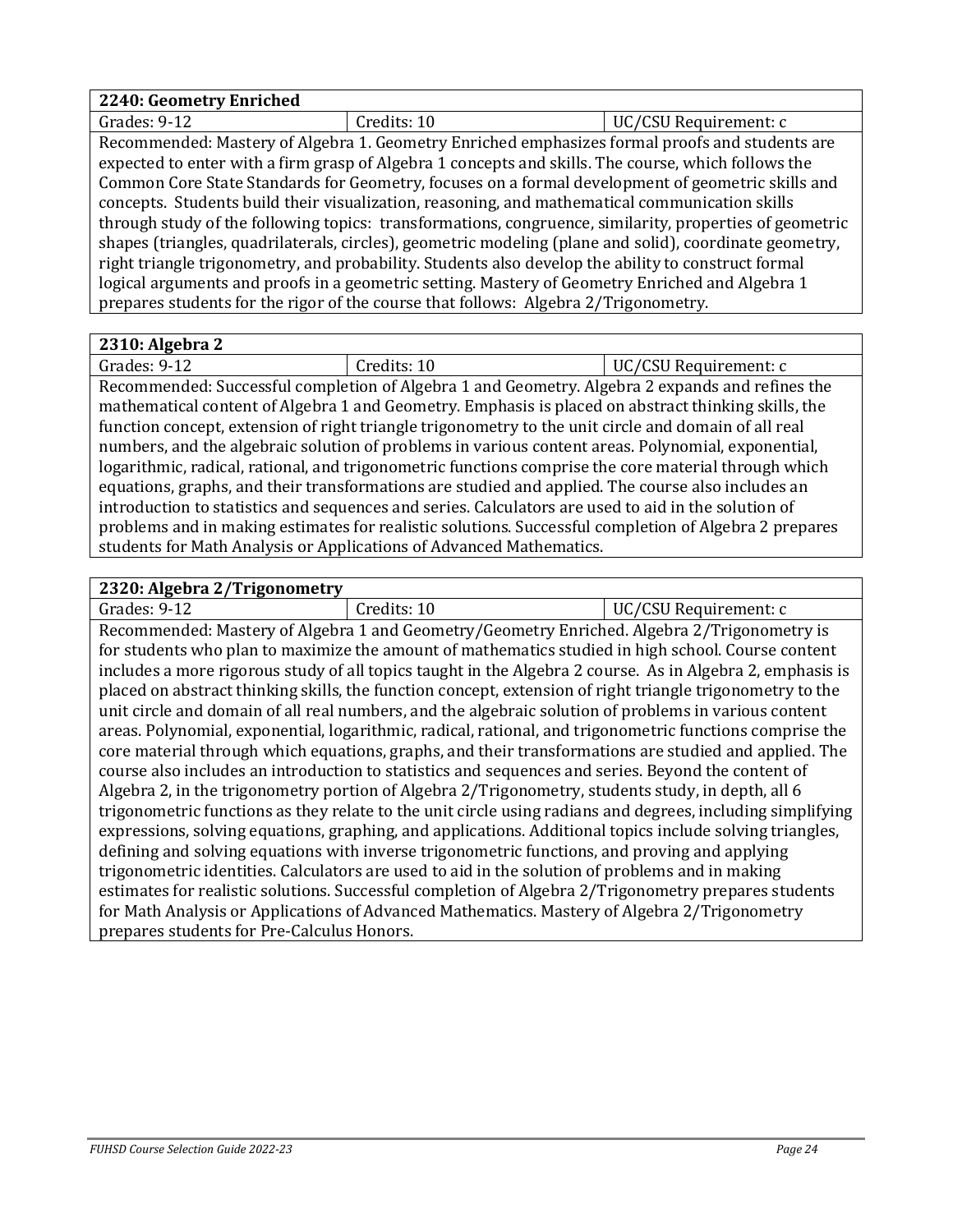#### **2390: Pre-Calculus** Grades: 9-12 Credits: 10 UC/CSU Requirement: c Recommended: Successful completion of Algebra 2/2-Trigonometry. Math Analysis focuses on the study of families of functions, their application in mathematical modeling, and the use of equivalence to rewrite expressions to reveal important features. Students analyze features of a variety of functions and their graphs, connect different representations, and identify and apply transformations of equations and graphs. To solve problems using function models, students choose among function families, fit linear and nonlinear functions to data, and interpret, apply, and evaluate the resulting models. The study of functions in this course includes strengthening of concepts and skills from prior

courses, fuller development of equivalent forms of functions, and an in-depth study of trigonometry and its applications. Completion of this course with a grade of "C" or higher will clear a CSU Early Assessment Program result of "Conditionally Ready" on the 11th grade Smarter Balanced assessment. Full mastery of concepts and skills from this course prepares students to take Calculus AB the following year.

#### **2410: Applications of Advanced Mathematics**

Grades: 9-12 Credits: 10 UC/CSU Requirement: c Recommended: Successful completion of Algebra 2/2-Trigonometry. Applications of Advanced Math is designed for college-bound students who want an advanced mathematics course after Algebra 2 that focuses on real-world applications in fields such as business, finance, politics, architecture, gaming, and natural science. Students who complete this class will be prepared for Advanced Placement or college level statistics. The course consists of four core units: geometry and trigonometry, mathematical modeling, statistics, and the mathematics of decision-making. To help students understand that math makes sense outside of a textbook, the course incorporates real world data and technological tools. The course is built around collaborative tasks that require students to persevere in solving complex, unfamiliar problems, choose and use mathematical models to represent their thinking. Students will be asked to clarify their thinking, verify the reasonableness of their conclusions, explain their solutions in writing, and critique the reasoning of others. As the course progresses, students will be expected to communicate their ideas with increasing accuracy, objectivity, clarity, and concision. Students are encouraged to explore multiple pathways toward a solution to further enhance their understanding. Completion of this course with a grade of "C" or higher will clear a CSU Early Assessment Program result of "Conditionally Ready" on the 11th grade Smarter Balanced assessment.

#### **2420: Pre-Calculus Honors**

Grades: 9-12 **Credits: 10** Credits: 10 **CALCE** UC/CSU Requirement: c Recommended: Mastery of both Geometry/Geometry Enriched and Algebra 2/Trigonometry. Pre-Calculus Honors is for students who plan to maximize the amount of mathematics studied in high school. This fast-paced course assumes that students have already mastered all skills and concepts from prior courses. The focus is on expanding the study of functions to a broad variety of function types, with increased emphasis on abstract thinking and formal proofs. Students analyze features of a variety of functions and their graphs, connect different representations, and identify and apply transformations of equations and graphs. Students also solve challenging problems using function models, where they choose among function families, fit linear and nonlinear functions to data, and interpret, apply, and evaluate the resulting models. This course continues the rigorous study of trigonometry begun in Algebra 2/Trigonometry, moving on to advanced equations, graphs, and proofs, including the study of vectors and polar coordinates. Students also continue their study of topics such as the algebra of polynomials and rationals, advanced inequalities, conic sections, and sequences and series. Completion of this course with a grade of "C" or higher will clear a CSU Early Assessment Program result of "Conditionally Ready" on the 11th grade Smarter Balanced assessment. Successful completion of this course prepares students to take Calculus AB, or with full mastery of concepts and skills, Calculus BC, the following year.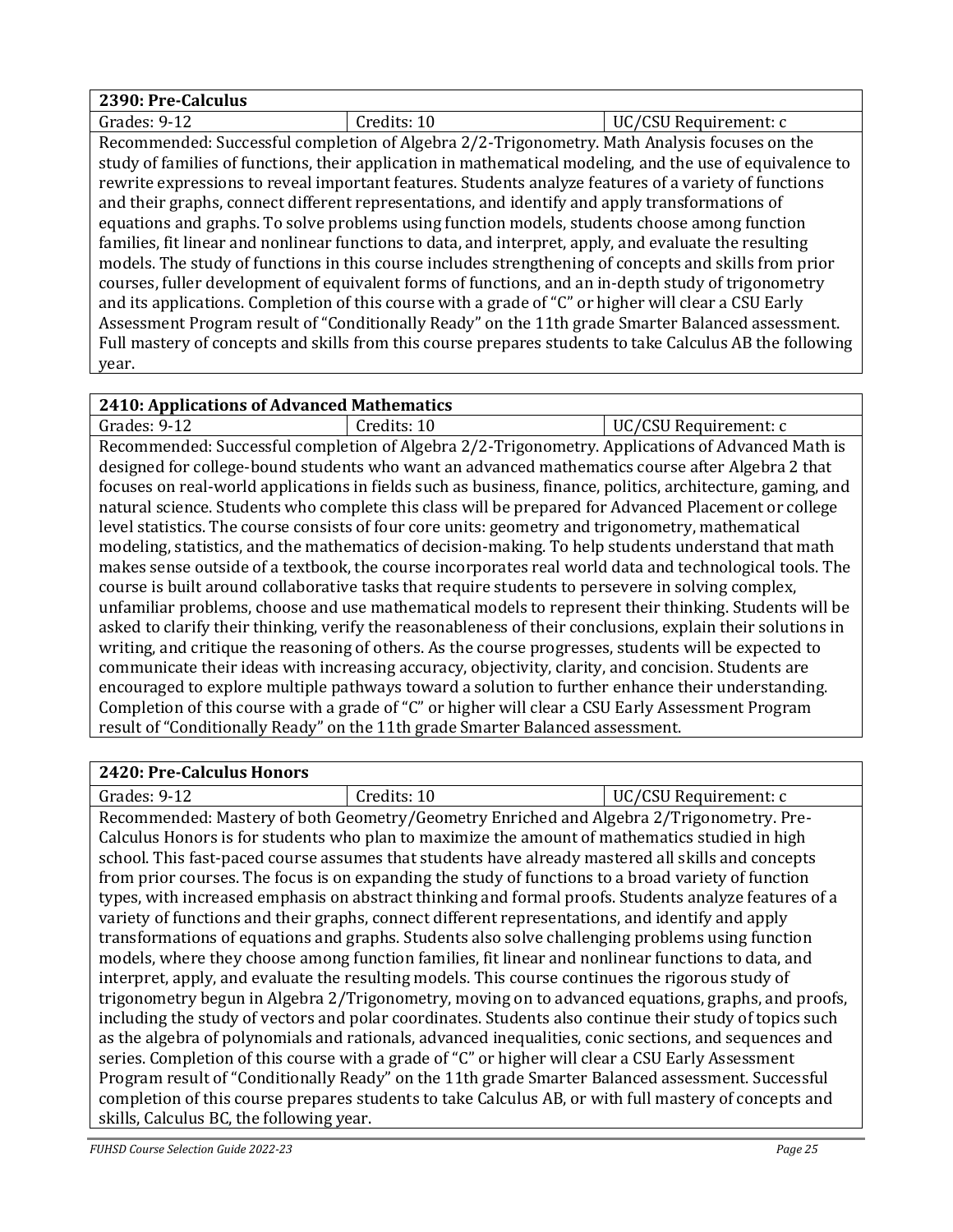| 2430: AP Calculus AB |                                                                                                            |                       |
|----------------------|------------------------------------------------------------------------------------------------------------|-----------------------|
| Grades: 9-12         | Credits: 10                                                                                                | UC/CSU Requirement: c |
|                      | Recommended: Mastery of Math Analysis. This course covers the content of two quarters (more than           |                       |
|                      | one semester) of a college Calculus curriculum, focusing on the application of limits, differentiation and |                       |
|                      | integration. Some techniques of integration and indeterminate forms for limits are also covered.           |                       |
|                      | Throughout the course, an emphasis is placed on symbolic, graphical, and numeric representations, as       |                       |
|                      | well as on clear communication of mathematical thinking. Students successfully completing this course      |                       |
|                      | are prepared to take the Calculus AB AP Exam, which requires use of a graphing calculator. Completion      |                       |
|                      | of this course with a grade of "C" or higher will clear a CSU Early Assessment Program result of           |                       |
|                      | "Conditionally Ready" on the 11 <sup>th</sup> grade Smarter Balanced assessment.                           |                       |

#### **2440: AP Calculus BC**

| aher''<br>ч-<br>┸᠘           | 1V.          | Requirement: c |
|------------------------------|--------------|----------------|
| $\sim$<br>$\sim$<br>.<br>- - | $-1$<br>$ -$ |                |

Recommended: Mastery of Pre-Calculus Honors. This course covers the content of three quarters (two semesters) of a college Calculus curriculum, focusing on applications of limits, differentiation and integration. Numerical approaches (such as Newton's method, Simpson's Rule, and Euler's Method); various techniques of integration; indeterminate forms for limits; and Taylor series are also covered, as well as application of Calculus techniques to parametric and polar representations. Throughout the course, an emphasis is placed on symbolic, graphical and numeric representations, as well as on clear communication of mathematical thinking. Students successfully completing this course are prepared to take the Calculus BC AP Exam, which requires use of a graphing calculator. Completion of this course with a grade of "C" or higher will clear a CSU Early Assessment Program result of "Conditionally Ready" on the 11th grade Smarter Balanced assessment.

#### **2460: AP Statistics**

Grades: 9-12 Credits: 10 UC/CSU Requirement: c Recommended: Successful completion of Algebra 2 or higher math course. This course covers the content of one semester of an introductory, non-Calculus-based, college curriculum in Statistics, which is often a requirement for college students majoring in the social sciences, health sciences and business. Students will be introduced to the major concepts and tools for collecting, analyzing, and drawing conclusions from data. The course is built around four main topics: exploring data, planning a study, probability as it relates to distribution of data, and inferential reasoning. With the possible exception of probability, most of the material in this course has not been a part of the traditional secondary mathematics curriculum. Students successfully completing this course are prepared to take the Statistics AP Exam which includes use of a graphing calculator. Completion of this course with a grade of "C" or higher will clear a CSU Early Assessment Program result of "Conditionally Ready" on the  $11<sup>th</sup>$ grade Smarter Balanced assessment.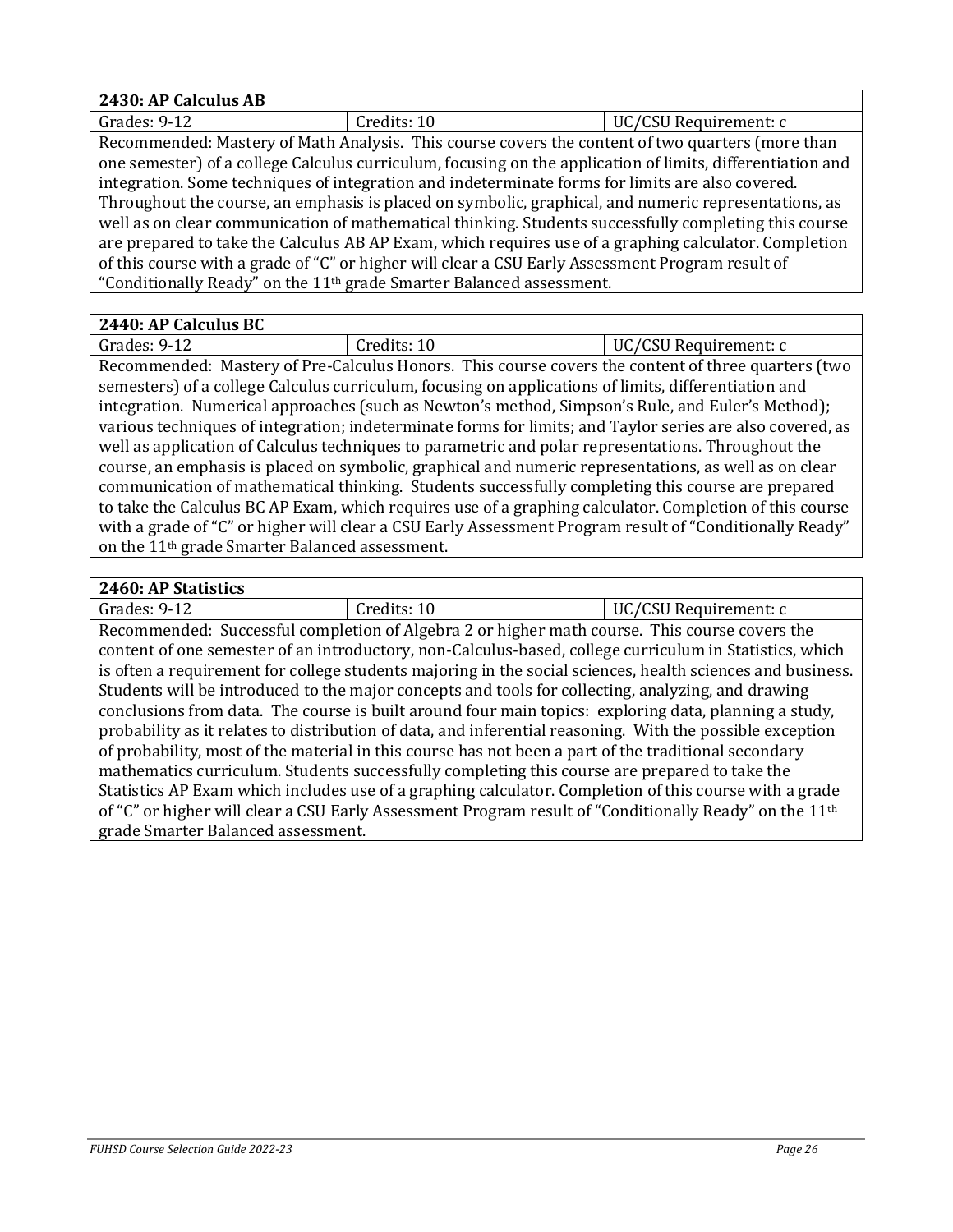#### <span id="page-26-0"></span>**PHYSICAL EDUCATION**

Our goal is to prepare our students for life in our society. Our objectives are to give the students information and basic skills they will need for survival and longevity. We expect our students to go away with an understanding of and a positive attitude towards physical fitness and wellness. Our two years of required Physical Education (PE) are divided into two programs—PE 9 core and PE 10 electives. The unit activities are instruction oriented and of two types—survival and carry-over life time activities. The survival activities are designed to give our students the knowledge and skills needed to have a healthy life. In the carry-over activities, we are attempting to expose our students to a variety of experiences, some of which they might pursue for a lifetime.

#### **HIGH SCHOOL GRADUATION**

There is a two-year requirement for graduation.

#### **UC ELIGIBILITY**

There is no Physical Education requirement.

| 2510: PE 9                                                                                        |                                                                                                             |                         |
|---------------------------------------------------------------------------------------------------|-------------------------------------------------------------------------------------------------------------|-------------------------|
| Grades: 9                                                                                         | Credits: 10                                                                                                 | UC/CSU Requirement: N/A |
|                                                                                                   | A basic course required of all freshmen, which includes instruction in beginning and intermediate           |                         |
|                                                                                                   | skills, basic rules, history and etiquette in a variety of sports. Students must complete the objectives of |                         |
|                                                                                                   | an activity in each of the following areas: Individual—an activity in which the student performs            |                         |
| without the need of another person; Dual—an activity in which a student competes against another  |                                                                                                             |                         |
| student; Team—an activity in which a group of students compete against another group of students; |                                                                                                             |                         |
| Rhythmic—an activity in which movement is coordinated with music or a rhythmic beat; Aquatic—an   |                                                                                                             |                         |
|                                                                                                   | activity which covers the basic skills of swimming; Wellness—fundamentals of good health practices          |                         |
| are incorporated in activities.                                                                   |                                                                                                             |                         |

#### **2530: PE 10-12**

| Grades: 10-12                                                                                               | Credits: 10                                                                                             | UC/CSU Requirement: N/A |
|-------------------------------------------------------------------------------------------------------------|---------------------------------------------------------------------------------------------------------|-------------------------|
| Recommended: PE 9. The PE 10 elective program is designed to allow choice in the selection of               |                                                                                                         |                         |
| physical education activities. Emphasis is placed on refining basic skill and participation. The activities |                                                                                                         |                         |
|                                                                                                             | typically offered may include: aerobics, aquatics, basketball, badminton, body development, dance, flag |                         |
| football, game management, golf, gymnastics, pickleball, recreational games, soccer, softball, tennis,      |                                                                                                         |                         |
| track, ultimate Frisbee, volleyball, weight training, wrestling.                                            |                                                                                                         |                         |

#### **2560: PE Soccer**

| Grades: 10-12                                                                                    | Credits: 10 | UC/CSU Requirement: N/A |
|--------------------------------------------------------------------------------------------------|-------------|-------------------------|
| Recommended: PE 9. This course is designed for those students interested in developing skills in |             |                         |
| soccer. Emphasis is placed on refining skills and team playing.                                  |             |                         |

| 2620: PE Elective                                                                                      |             |                         |
|--------------------------------------------------------------------------------------------------------|-------------|-------------------------|
| Grades: 10-12                                                                                          | Credits: 10 | UC/CSU Requirement: N/A |
| Recommended: PE 9. The elective program is designed to allow individual choice in the selection of     |             |                         |
| physical education activities. Emphasis is on the continued development of basic skills and carry-over |             |                         |
| activities.                                                                                            |             |                         |

| 2670: PE Basketball                                                                                   |             |                         |
|-------------------------------------------------------------------------------------------------------|-------------|-------------------------|
| Grades: 10-12                                                                                         | Credits: 10 | UC/CSU Requirement: N/A |
| Recommended: PE 9. This course will enable students to gain knowledge of basic team basketball        |             |                         |
| skills; dribble, pass, pivot screen, shoot for goal, goal keeping, understanding rules, understanding |             |                         |
| individual positions on the court.                                                                    |             |                         |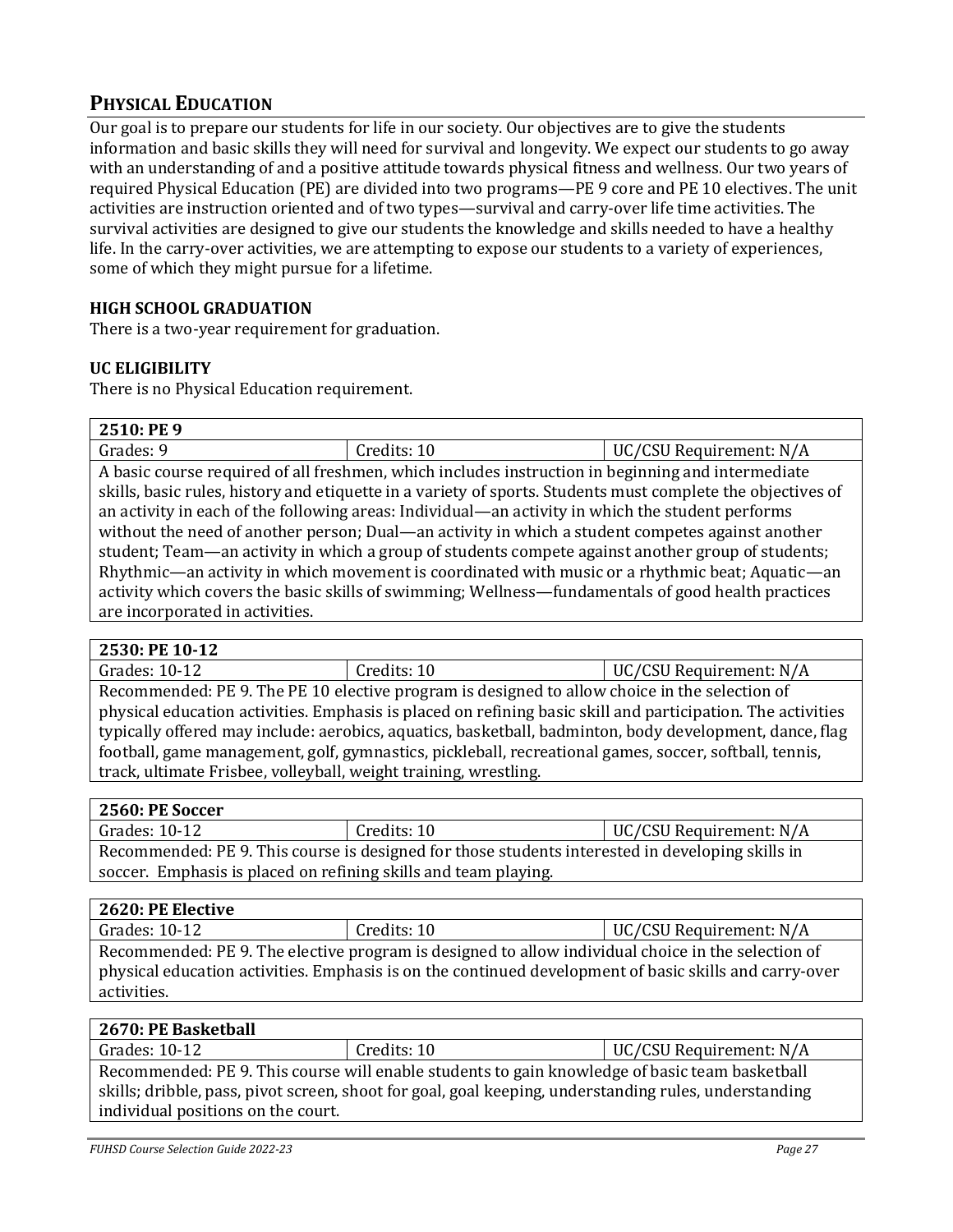**2710: PE Bowling**

Grades: 10-12 **Credits: 10** Credits: 10 **UC/CSU Requirement: N/A** 

Recommended: PE 9. This course includes instruction in skills, rules and etiquette involved in bowling. Emphasis is placed on individual skill development in a team setting.

#### **2720: PE Racquet Sports**

| Grades: 10-12                                                                                          | Credits: 10 | UC/CSU Requirement: N/A |
|--------------------------------------------------------------------------------------------------------|-------------|-------------------------|
| Recommended: PE 9. This course is designed for students interested in developing skills in the various |             |                         |
| racquet sports and physical conditioning: tennis, pickle ball and badminton. Emphasis is placed on     |             |                         |
| refining skills, strategy and competitive doubles and singles play.                                    |             |                         |

#### **2740: PE Weight Training**

Grades: 10-12 | Credits: 10 | UC/CSU Requirement: N/A

Recommended: PE 9. This course is designed for those students interested in developing body strength for advanced sports skills. Students will engage in weightlifting, cardiovascular conditioning and flexibility exercises. Students will utilize both free weights and weight machines.

#### **2770: PE Martial Arts**

Grades: 10-12 **Credits: 10** Credits: 10 **UC/CSU Requirement: N/A** Recommended: PE 9. In this alternative to PE 10, students will master the PE 10 standards with a focus on the applications of those standards within the martial arts. Students will learn formal, choreographed "forms" as well as applicable skills in self-defense, both standing and on the ground. An emphasis on physical fitness will be woven throughout the curriculum, as successful martial artists must combine strength and endurance. Short lessons will address the historical and cultural roots of various martial arts forms. Additional written, oral and project-based assignments will explore the PE 10 themes of health (including nutrition, emotional and mental health), adaptive fitness, and lifelong fitness.

#### **2780: PE Total Fitness**

| $(1 - 1)$<br>Grades: | $-1 - -1$<br>1V<br>cuits. | Requirement: N/A<br>പാ∪ |
|----------------------|---------------------------|-------------------------|
|                      |                           |                         |

Recommended: PE 9. The course emphasizes aerobic activity with elements of all five of the components of fitness: cardiovascular endurance, muscular strength, muscular endurance, flexibility and body composition. This course is set to prepare students for a life of fitness after high school. Knowledge of anatomy and physiology will be introduced. Individual students will be assessed primarily on their own personal fitness level and student personal PE folders will be maintained.

#### <span id="page-27-0"></span>**SPECIALIZED PHYSICAL EDUCATION COURSES**

| 2525: PE 9 Band |                                                                                                                                                                                       |                         |
|-----------------|---------------------------------------------------------------------------------------------------------------------------------------------------------------------------------------|-------------------------|
| Grades: 9       | Credits: 10                                                                                                                                                                           | UC/CSU Requirement: N/A |
|                 | Recommended: Approval of Music and PE Department heads. This is a basic twelve-week course,<br>offered first semester only, for students who participate in the school marching band. |                         |

After marching season, 9th grade students join a regular PE class.

#### **2545: PE 10 Band**

Grades: 10-12 | Credits: 10 | UC/CSU Requirement: N/A

Recommended: Approval of Music and PE Department heads. This is a basic twelve-week course, offered first semester only, for students who participate in the school marching band.

After marching season, 10<sup>th</sup> grade students join a regular PE class.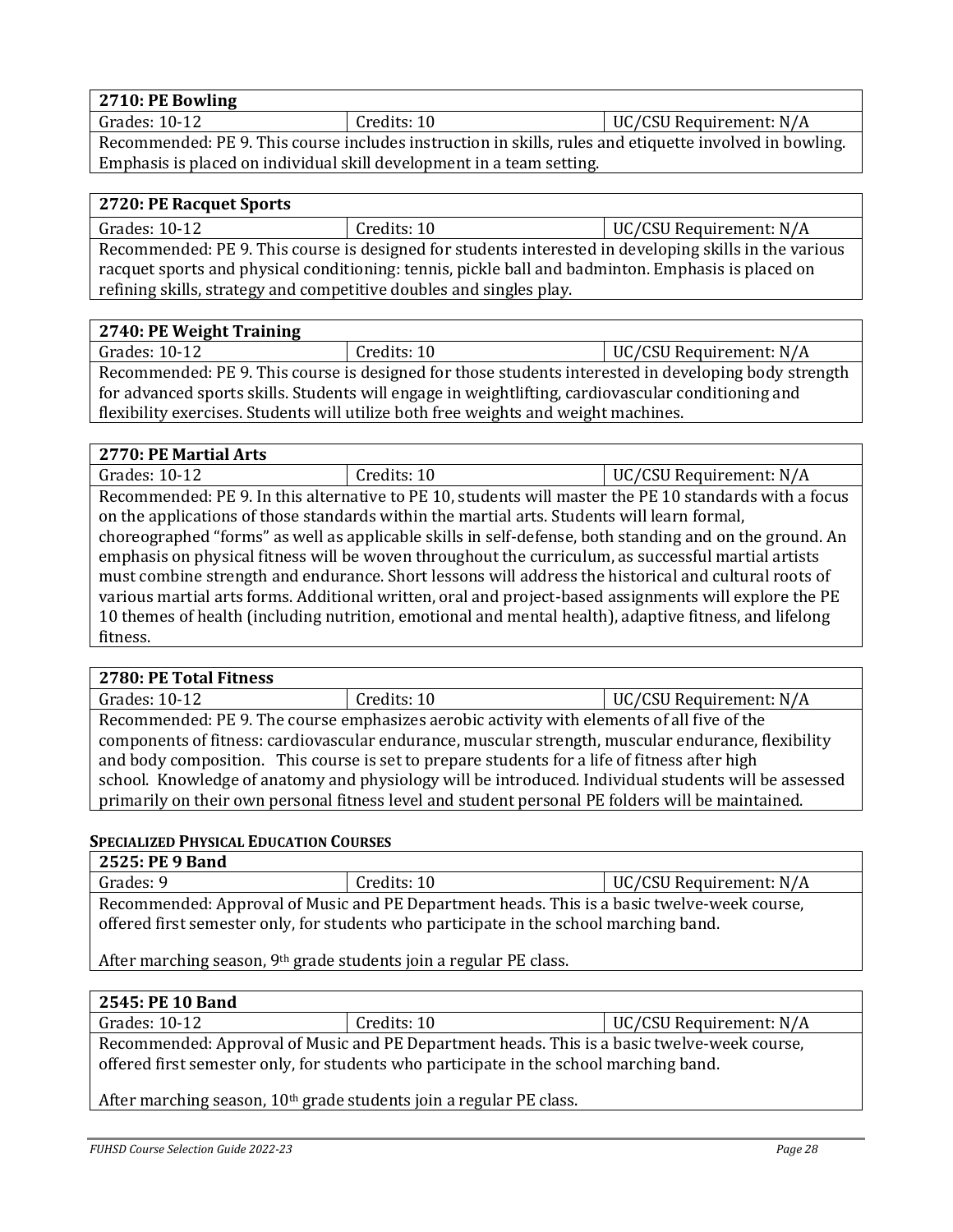#### **2590: PE Athletics**

Grades: 10-12 **Credits: 5 per season** UC/CSU Requirement: N/A

Required: Student must be a member of an interscholastic athletic squad. This elective course is limited to students who are members of interscholastic athletic squads, spirit, drill, and auxiliary teams. 10<sup>th</sup> grade students may earn their PE credit through a team rather than a regular PE class upon completion of the season.

9th grade students may earn 5 elective credits per Sport Season.

#### **2590: PE Athletics**

Grades: 10-12 **Credits: 5 per season** UC/CSU Requirement: N/A Required: Student must be a member of an interscholastic athletic squad and MUST complete the PE Sport Competitive Sports Participation Agreement. This is an elective course, limited to students who are members of interscholastic athletic squads, spirit, drill and auxiliary teams. 10th grade students who wish to earn their PE credit through a team rather than a regular PE class MUST complete PE Sport Competitive Sports Participation Agreement.

9th grade students may earn 5 elective credits per Sport Season.

#### **2640: PE Dance**

| Grades: 10-12                                      | Credits: 10                                                                                       | UC/CSU Requirement: N/A |
|----------------------------------------------------|---------------------------------------------------------------------------------------------------|-------------------------|
|                                                    | Recommended: PE 9. This course is designed to enable the student to expand their knowledge of the |                         |
| application of dance as a physical fitness option. |                                                                                                   |                         |

#### **2810: Dance 1**

| Grades: 10-12 | ʻroditci<br>Gregio.                                                                                                                                        | UC/CSU Requirement: f |
|---------------|------------------------------------------------------------------------------------------------------------------------------------------------------------|-----------------------|
|               | $\mathbf{n}$ . The second of $\mathbf{n}$ and $\mathbf{n}$ are the second of the second of $\mathbf{n}$ and $\mathbf{n}$ and $\mathbf{n}$ and $\mathbf{n}$ |                       |

Recommended: PE 9. Dance 1 is based in jazz techniques is and is open to all students. Students will also study ballet, modern, musical theater, and dances of different cultures. The specific goals of this course include: increased muscle control and body awareness, body alignment and placement, musical rhythms, dance techniques and terminology, dance sequences, ensemble dance, and choreography. Students will be required to maintain a written portfolio that will contain vocabulary handouts, musical critiques, and self-evaluations. Students are expected to perform in two dance concerts.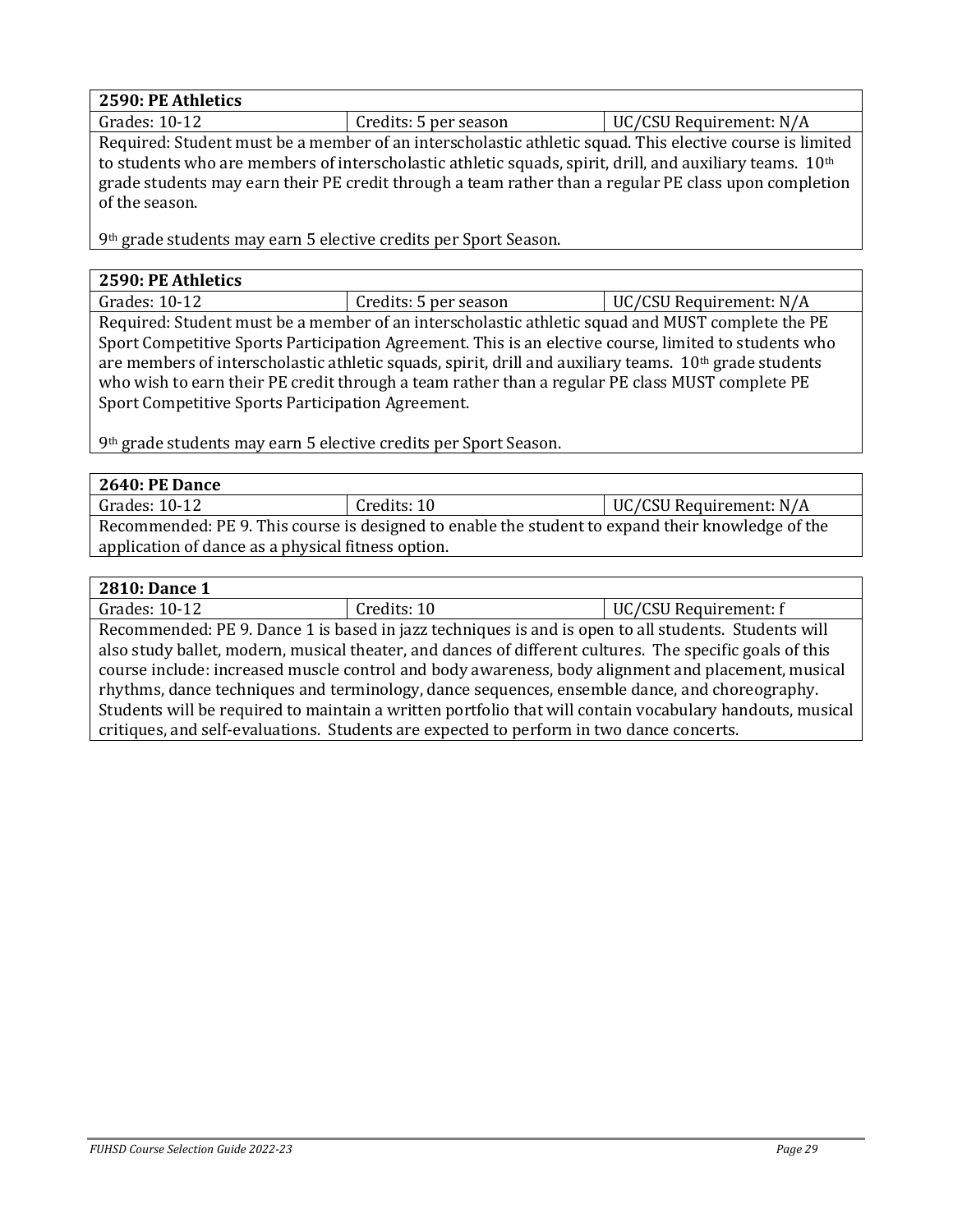#### <span id="page-29-0"></span>**SCIENCE**

A good science background is essential in our technology-oriented society and workplace. Our science classes focus on the essential skills and knowledge students will need to be scientifically literate citizens in the twenty-first century. In our classrooms, students have the opportunity to learn science by asking questions, designing and implementing experiments and investigations, analyzing and interpreting data, and constructing explanations. Students will additionally develop models, evaluate information, and write arguments based on evidence. Students are strongly encouraged to take a science class each year to gain a better understanding of the world around them and become more scientifically literate. AP (Advanced Placement) courses are based on standards established by College Board through the Advanced Placement Program. College credit offered for AP courses vary widely depending on the college or university chosen, the chosen major, and other factors. Citations here regarding college credit are taken directly from the College Board.

#### **HIGH SCHOOL GRADUATION**

There is a two-year requirement for graduation. One year must be a physical science and the other a life science; "Science & Society" and "Environmental Science" may be used to satisfy either year.

#### **UC ELIGIBILITY**

"d" Laboratory Science – 2 years required, 3 years recommended. A student must earn 20 credits and a grade of "C" or higher in approved laboratory science courses.

| 3110: Biology |  |
|---------------|--|
|---------------|--|

| Grades: 9-12                                                                                                  | Credits: 10                                                                                          | UC/CSU Requirement: d |
|---------------------------------------------------------------------------------------------------------------|------------------------------------------------------------------------------------------------------|-----------------------|
|                                                                                                               | Biology is an introductory laboratory course based on the Next Generation Science Standards that     |                       |
|                                                                                                               | includes the following core ideas: From Molecules to Organisms: Structures and Processes;            |                       |
| Ecosystems: Interactions, Energy, and Dynamics; Heredity: Inheritance and Variation of Traits; and            |                                                                                                      |                       |
| Biological Evolution: Unity and Diversity. Students will explore and deepen their understanding of            |                                                                                                      |                       |
| these core ideas through scientific inquiry. In the process, they will learn to think and act like scientists |                                                                                                      |                       |
|                                                                                                               | by using science practices and cross-cutting concepts that they can apply in subsequent science      |                       |
|                                                                                                               | courses. As part of the California Healthy Youth Act, students will engage in a comprehensive sexual |                       |
|                                                                                                               | health education unit that will prepare them to make informed and healthy choices.                   |                       |

#### **3120: AP Biology**

| Grades: 11-12                                                                              | Credits: 10 | UC/CSU Requirement: d |
|--------------------------------------------------------------------------------------------|-------------|-----------------------|
| Recommended: Biology and Chemistry. AP Biology is the equivalent of a two-semester college |             |                       |

introductory biology course that focuses on enduring conceptual understandings and the content that supports them. This course is based on eight units including: Chemistry of Life, Cell Structure and Function, Cellular Energetics, Cell Communication and Cell Cycle, Heredity, Gene Expression and Regulation, Natural Selection, and Ecology. While delving deeply into these foundational biology concepts, students will develop their inquiry and reasoning skills by designing experiments, analyzing data, and justifying arguments using evidence.

| 3130: Physiology                                                                                         |             |                       |
|----------------------------------------------------------------------------------------------------------|-------------|-----------------------|
| Grades: 11-12                                                                                            | Credits: 10 | UC/CSU Requirement: d |
| Recommended: Biology and Chemistry. This is a laboratory course investigating the functional and         |             |                       |
| interdependent phenomena of the human body, its systems, and the maintenance of homeostasis.             |             |                       |
| Studies include anatomical structure and physiological function for the development, performance, and    |             |                       |
| coordination of internal and external activities of the human body. Dissections, observations of organs, |             |                       |
| and practice with models serve as an anchor for understanding these human systems.                       |             |                       |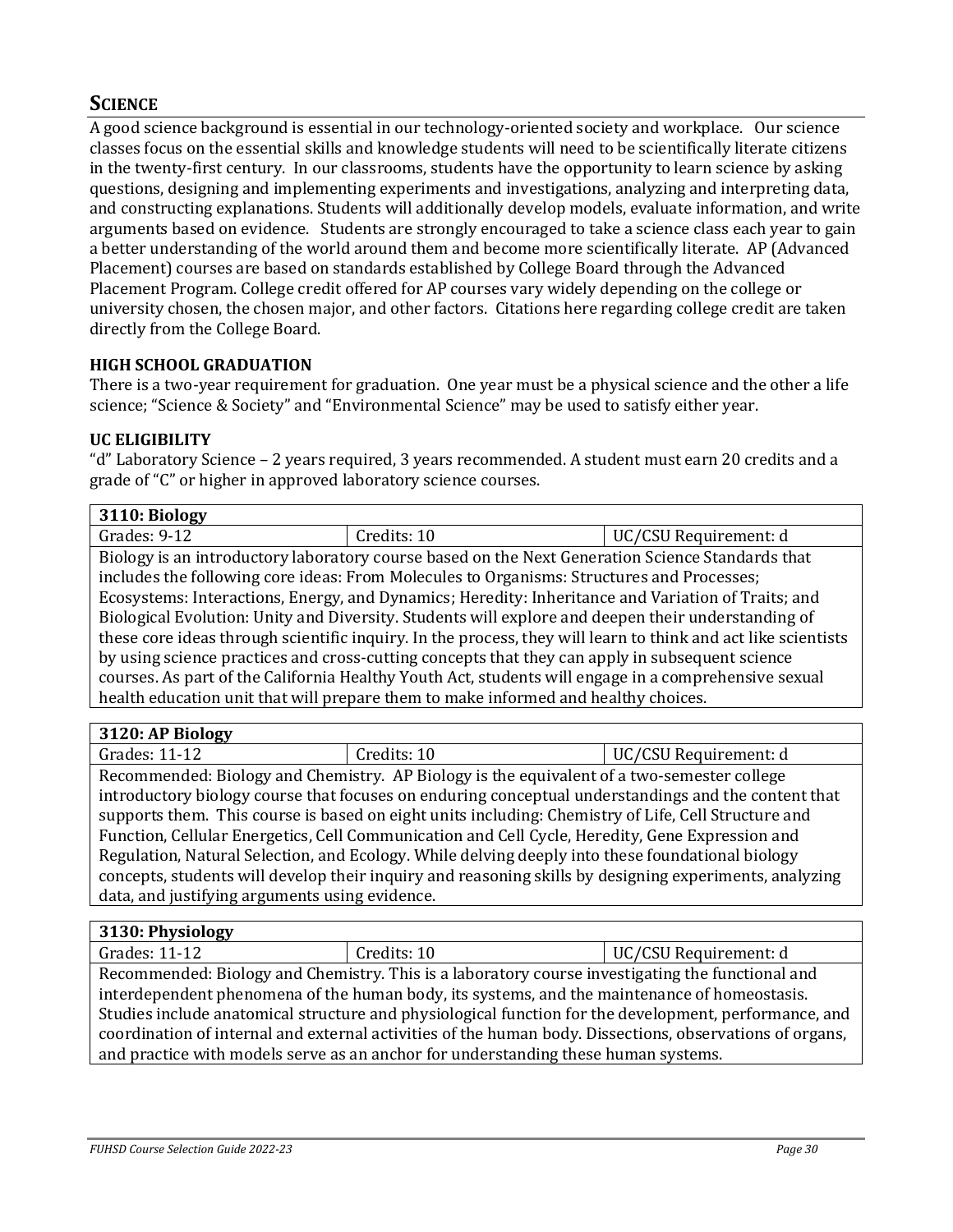| 3610: Chemistry                                                                                               |                                                              |                                                                                                       |
|---------------------------------------------------------------------------------------------------------------|--------------------------------------------------------------|-------------------------------------------------------------------------------------------------------|
| Grades: 10-12                                                                                                 | Credits: 10                                                  | UC/CSU Requirement: d                                                                                 |
|                                                                                                               |                                                              | Recommended: Biology and Algebra 1 (can be concurrent). Chemistry is a laboratory course based on     |
|                                                                                                               |                                                              | the Next Generation Science Standards. Students will explore and deepen their understanding of        |
|                                                                                                               |                                                              | Earth's systems and humans' relationships with the Earth through the lens of chemistry, which include |
| the following core ideas: structures and properties of matter, chemical reactions, and the energy and         |                                                              |                                                                                                       |
| forces that drive these interactions. Students will continue to grow in their ability to learn, to think, and |                                                              |                                                                                                       |
| to act like scientists, preparing them to make informed decisions about important science-related             |                                                              |                                                                                                       |
|                                                                                                               |                                                              | issues in our society and the world. Emphasis is placed on conceptual understanding of ideas, and     |
|                                                                                                               | students are expected to use algebra to explain these ideas. |                                                                                                       |

## **3620: Chemistry Honors**

| Grades: 10-12                                                                                              | Credits: 10                                                                                          | UC/CSU Requirement: d |  |
|------------------------------------------------------------------------------------------------------------|------------------------------------------------------------------------------------------------------|-----------------------|--|
|                                                                                                            | Recommended: Biology and Geometry (can be concurrent). Chemistry Honors is a laboratory course       |                       |  |
|                                                                                                            | based on the Next Generation Science Standards. Students will explore and deepen their understanding |                       |  |
| of Earth's systems and humans' relationships with the Earth through the lens of chemistry, which           |                                                                                                      |                       |  |
| includes the following core ideas: structures and properties of matter, chemical reactions, and the        |                                                                                                      |                       |  |
| energy and forces that drive these interactions. Students will continue to grow in their ability to learn, |                                                                                                      |                       |  |
| to think and to act like scientists, preparing them to make informed decisions about important science-    |                                                                                                      |                       |  |
| related issues in our society and the world. The honors course incorporates an increased application of    |                                                                                                      |                       |  |
| mathematical reasoning to explain chemical phenomena, a rigorous application of the concepts, and          |                                                                                                      |                       |  |
| more intensive pacing.                                                                                     |                                                                                                      |                       |  |

# **3630: AP Chemistry**

| Grades: 11-12                                                                                          | Credits: 10                                                                                         | UC/CSU Requirement: d |
|--------------------------------------------------------------------------------------------------------|-----------------------------------------------------------------------------------------------------|-----------------------|
|                                                                                                        | Recommended: Chemistry Honors and Algebra 2. AP Chemistry is the equivalent of a two-semester       |                       |
| college introductory chemistry course. The course is organized around six big ideas that students will |                                                                                                     |                       |
| come to understand: atomic structure, chemical and physical properties of matter, chemical reactions,  |                                                                                                     |                       |
| reaction kinetics, thermodynamics, and chemical equilibrium. Emphasis is placed on laboratory          |                                                                                                     |                       |
| experimentation, problem solving and quantitative understanding of complex chemical phenomena.         |                                                                                                     |                       |
|                                                                                                        | Students taking this course should have a successful background in mathematics and basic chemistry. |                       |

#### **3710: Physics**

| Grades: 10-12                                                                                                | Credits: 10                                                                                           | UC/CSU Requirement: d |
|--------------------------------------------------------------------------------------------------------------|-------------------------------------------------------------------------------------------------------|-----------------------|
|                                                                                                              | Recommended: Biology and Algebra 1. Physics is a laboratory course based on the Next Generation       |                       |
|                                                                                                              | Science Standards. Students will explore and deepen their understanding of the universe and humans'   |                       |
| relationships with the Earth through the lens of physics, which includes the following core ideas:           |                                                                                                       |                       |
| energy, matter, forces, time, and space. Students will continue to grow in their ability to learn, to think, |                                                                                                       |                       |
|                                                                                                              | and to act like scientists, preparing them to make informed decisions about important science-related |                       |
|                                                                                                              | issues in our society and the world. Emphasis is placed on conceptual, rather than the mathematical,  |                       |
| understanding to explain natural phenomena.                                                                  |                                                                                                       |                       |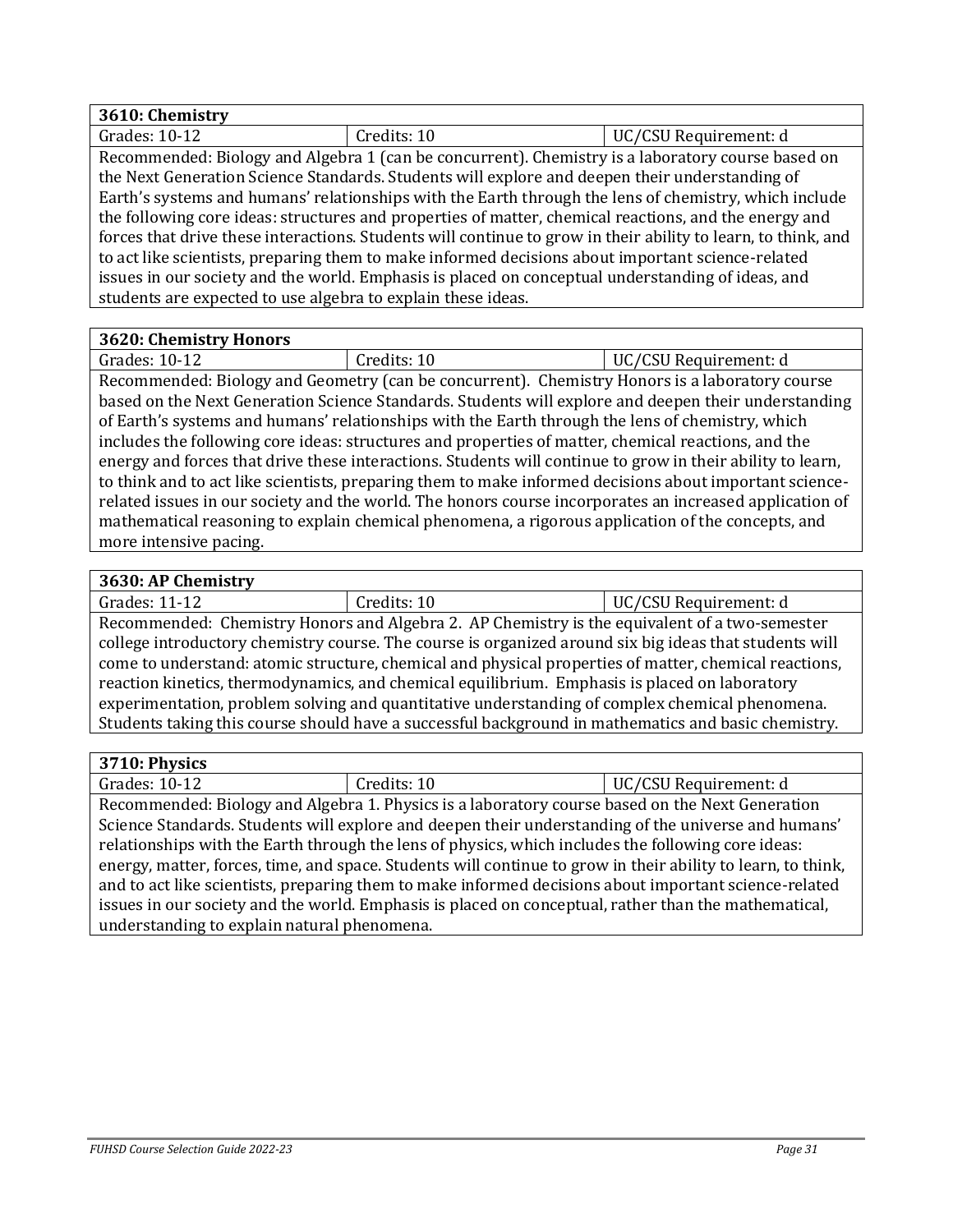# **3720: Physics Honors**

Grades: 10-12 **Credits: 10** Credits: 10 **UC/CSU Requirement: d** Recommended: Biology and Algebra 2 (can be concurrent). Physics Honors is a laboratory course based on the Next Generation Science Standards. Students will explore and deepen their understanding of the universe and humans' relationships with the Earth through the lens of physics, which includes the following core ideas: energy, matter, forces, time, and space. Students will continue to grow in their ability to learn, to think, and to act like scientists, preparing them to make informed decisions about important science-related issues in our society and the world. The honors course incorporates an increased application of mathematical reasoning to explain physical phenomena, a rigorous application of the concepts, and more intensive pacing.

#### **3730: AP Physics C: Mechanics**

| Grades: 11-12                                                                                           | Credits: 10 | UC/CSU Requirement: d |
|---------------------------------------------------------------------------------------------------------|-------------|-----------------------|
| December anded. Due Coloning Hangue and Dhysics Hangue (AD Dhysics 1, This course is the conjuminate of |             |                       |

Recommended: Pre-Calculus Honors and Physics Honors/AP Physics 1. This course is the equivalent of a one-semester, calculus-based, college physics course for science or engineering majors. Students will deepen their understanding of physics topics such as motion, forces, momentum, and energy. Emphasis is placed on laboratory experimentation, problem solving, and quantitative understanding of physics. Students taking this course should have a successful background in mathematics and algebra-based physics.

#### **3735: AP Physics C: Mechanics and Electricity/ Magnetism**

Grades: 11-12 Credits: 10 Credits: 10 UC/CSU Requirement: d Recommended: AP Calculus and Physics Honors/AP Physics 1. This course aligns with a two-semester, calculus-based, college physics course sequence for science or engineering majors and covers the content of both AP Physics C: Mechanics and AP Physics C: Electricity and Magnetism. Students will deepen their understanding of physics topics such as motion, forces, momentum, energy, fields, circuits, and electromagnetism. Emphasis is placed on laboratory experimentation, problem solving, and quantitative understanding of physics. Students taking this course should have a successful background in mathematics and algebra-based physics.

#### **3750: AP Physics 1: Algebra-based** Grades: 10-12 **Credits: 10** Credits: 10 **UC/CSU Requirement: d** Recommended: Algebra 2 and Biology. AP Physics 1 is based on the "big ideas" in physics, and is the equivalent of the first semester of college-level, algebra-based physics. Students will cultivate their understanding of foundational physics concepts through inquiry-based investigations as they explore topics including kinematics, dynamics, forces, circular motion, gravitation, work, energy, power, rotational motion, mechanical waves, sound, electric force and simple circuits.

| <b>3810: Environmental Science</b>                                                                       |                                                                                    |                       |
|----------------------------------------------------------------------------------------------------------|------------------------------------------------------------------------------------|-----------------------|
| Grades: 9-12                                                                                             | Credits: 10                                                                        | UC/CSU Requirement: g |
| This course centers on Earth's four major systems: the hydrosphere, biosphere, lithosphere, and          |                                                                                    |                       |
| atmosphere, with a focus on how the choices made by individuals and groups have an impact on each.       |                                                                                    |                       |
| Emphasis is placed on the development of skills that will benefit students in all future courses such as |                                                                                    |                       |
| conducting lab experiments, collecting and analyzing data, constructing graphs, and communicating        |                                                                                    |                       |
| scientific information. Students can earn physical or life science credit toward high school graduation  |                                                                                    |                       |
|                                                                                                          | for this course, but this course does not satisfy UC/CSU lab science requirements. |                       |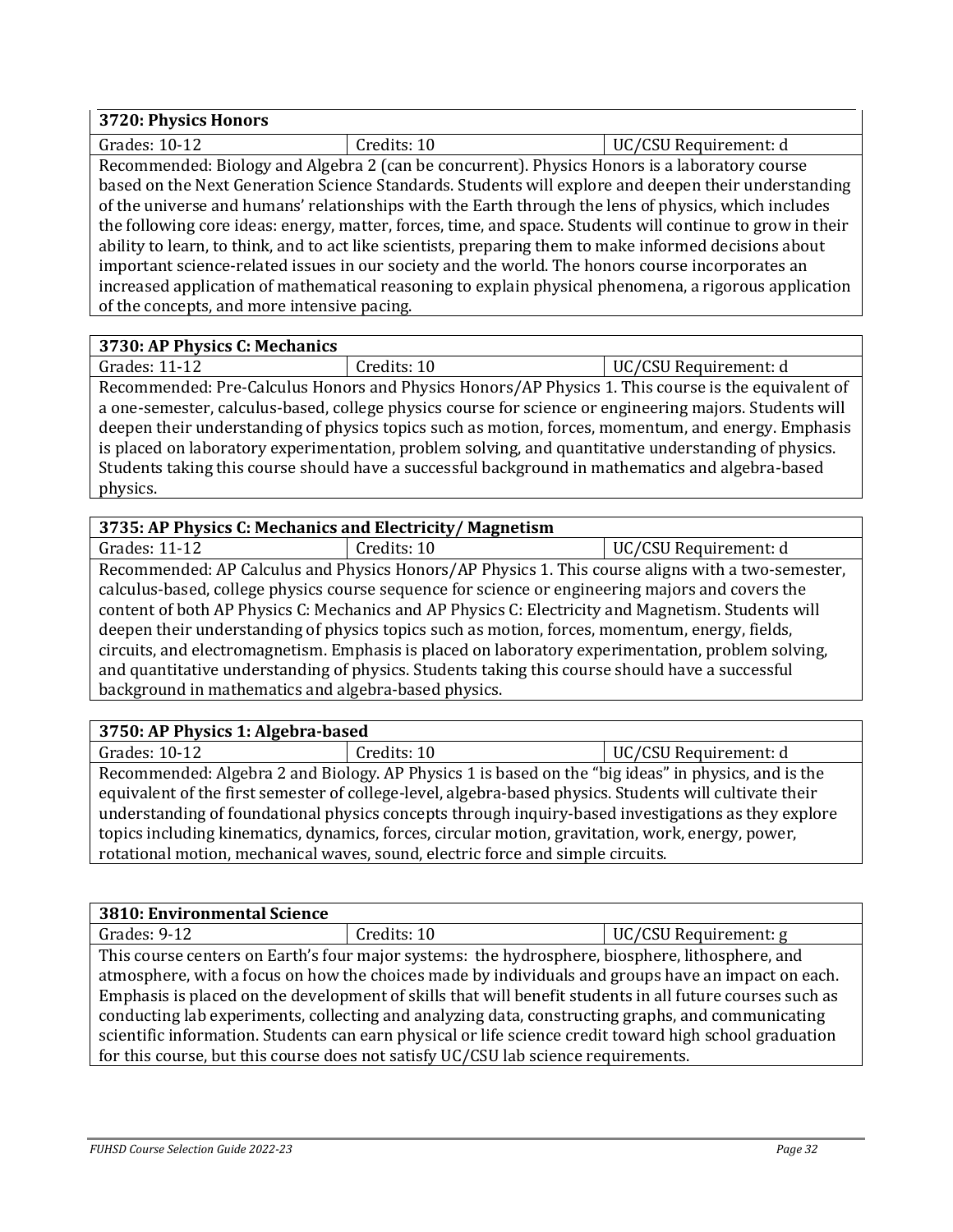| 3840: AP Environmental Science                                                                |                                                                                                        |                       |  |
|-----------------------------------------------------------------------------------------------|--------------------------------------------------------------------------------------------------------|-----------------------|--|
| Grades: 11-12                                                                                 | Credits: 10                                                                                            | UC/CSU Requirement: d |  |
|                                                                                               | Recommended: Biology, Chemistry or Physics, and Algebra 2 (can be concurrent). This class is           |                       |  |
|                                                                                               | equivalent to an introductory college-level environmental science class. Students study scientific     |                       |  |
|                                                                                               | principles, systems, and explore how humans interact with and depend on their environment. In this     |                       |  |
|                                                                                               | interdisciplinary, problem-based, "big-picture" science course, students apply elements of many        |                       |  |
| traditional lab sciences (Biology, Chemistry, Earth Science, and Physics) and social sciences |                                                                                                        |                       |  |
| (economics, history, government). Contemporary environmental issues such as climate change,   |                                                                                                        |                       |  |
|                                                                                               | pollution, population dynamics, food and land resources, energy consumption, urban planning, and       |                       |  |
|                                                                                               | species loss will be explored in great depth. This class is well suited for students who have a strong |                       |  |
|                                                                                               | interest and commitment to better understanding their environment and who enjoy connecting science     |                       |  |
| to social and political issues.                                                               |                                                                                                        |                       |  |

| 3850: Science & Society (Pending FUHSD Board of Trustees Approval May 2022)                                  |             |                                                                                                   |
|--------------------------------------------------------------------------------------------------------------|-------------|---------------------------------------------------------------------------------------------------|
| Grades: 10-12                                                                                                | Credits: 10 | UC/CSU Requirement: d (pending                                                                    |
|                                                                                                              |             | UC Approval SY 2022-23)                                                                           |
|                                                                                                              |             | Recommended: Biology. This course is a Project Based Learning (PBL) course where students work on |
| a variety of projects that connect important scientific concepts within current societal issues. As an       |             |                                                                                                   |
| interdisciplinary science class, the focus is on developing critical thinking and scientific literacy skills |             |                                                                                                   |
| within the context of societal issues. Emphasis is placed on the NGSS science and engineering practices      |             |                                                                                                   |
| including: defining problems, carrying out investigations, analyzing data, and developing arguments          |             |                                                                                                   |
| based on evidence. Some example units of study may include: Infectious Diseases, Environmental               |             |                                                                                                   |
| Issues, Ethics in Science and Technology, and Sustainable Energy. Students can earn physical or life         |             |                                                                                                   |
| science credit toward high school graduation for this course.                                                |             |                                                                                                   |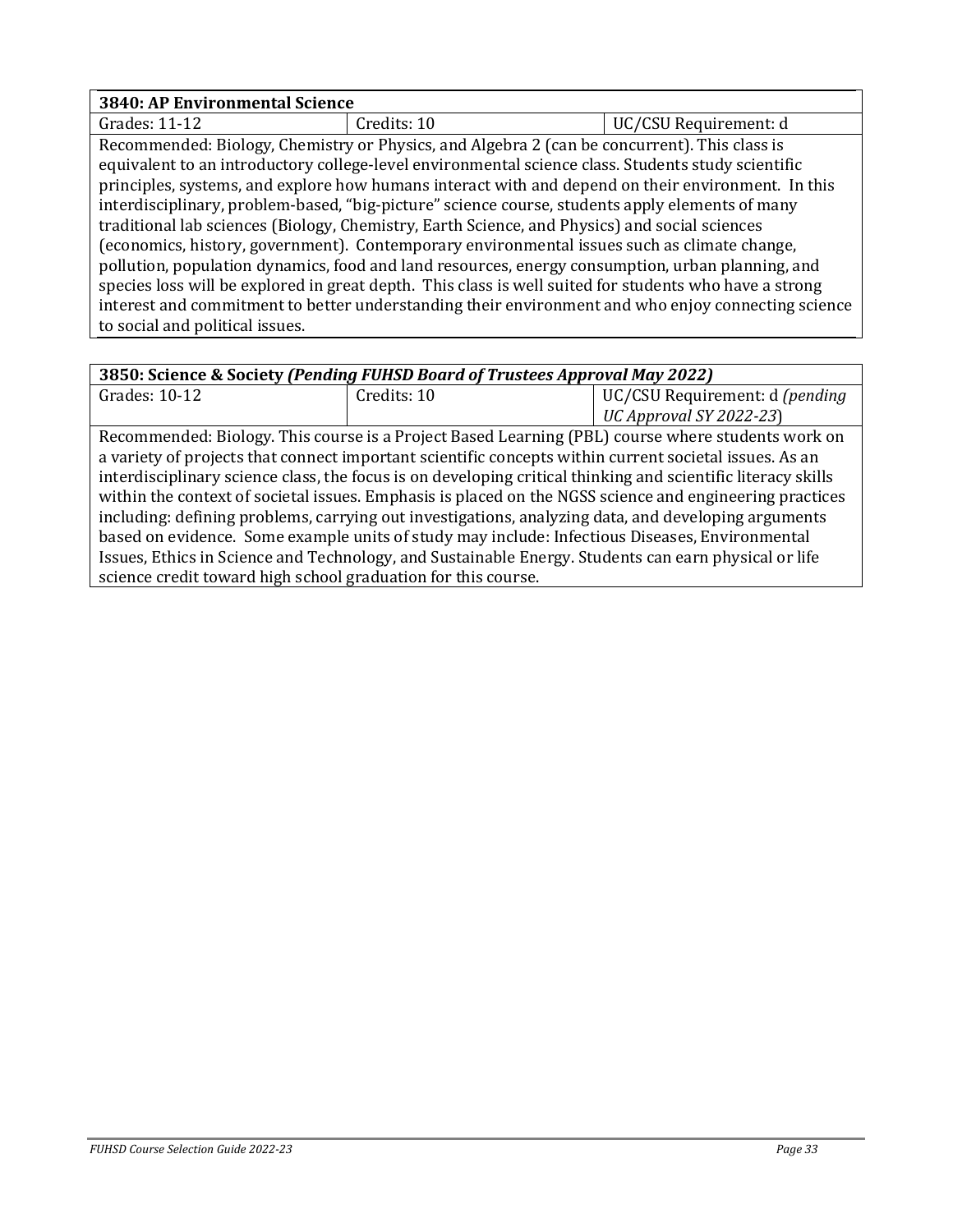#### <span id="page-33-0"></span>**SOCIAL STUDIES/HISTORY**

In the history/social sciences, students learn how their lives have been and will continue to be affected by domestic and international politics, demographics, economic flux, technological change, and social change. The study of continuity and change in human events is the focus of the history/social science curriculum. Students will understand and appreciate how ideas, events, and individuals have intersected to produce change over time as well as to recognize the conditions and forces that maintain continuity within human societies.

#### **HIGH SCHOOL GRADUATION**

There is a three-year requirement for graduation that includes World History, United States History, and Economics/Government.

#### **UC ELIGIBILITY**

"a" History/Social Science – 2 years required. A student must earn 20 credits and a grade of "C" or higher in approved history/social science courses. While Economics is needed for meeting high school graduation requirement for Social Studies, for UC Eligibility, it is included in the "g" requirement.

| 1620: World History                                                                                   |             |                       |
|-------------------------------------------------------------------------------------------------------|-------------|-----------------------|
| Grades: 10                                                                                            | Credits: 10 | UC/CSU Requirement: a |
| In this course, students examine major turning points in the shaping of the modern world and the rise |             |                       |
| of Democratic ideas from the late eighteenth century to the present. The year begins with an          |             |                       |
| introduction to current world issues and then continues with a focus on the expansion of the West and |             |                       |
| the growing interdependence of people and cultures throughout the world including Asia, Africa, and   |             |                       |
| the Middle East.                                                                                      |             |                       |

#### **1730: US History**

Grades: 11 Credits: 10 Credits: 10 UC/CSU Requirement: a In this course, students study the History of the United States in the twentieth century. The year begins with a review of U.S. History prior to the 20<sup>th</sup> Century. After the review unit, this course will study: America at the turn of the Century, United States as a world power, the 1920's, the Great Depression and New Deal, United States in World War II and the post-war period, U.S. foreign policy since World War II, the Civil Rights movement, and the Unites States in contemporary society.

#### **1750: AP US History**

Grades: 11 Credits: 10 Credits: 10 UC/CSU Requirement: a Recommended: Students should have earned a "B" or better in their previous history class and have strong writing skills. This survey course gives students a thorough grounding in facts, and goes on to examine the significance of facts, their contexts, as well as their causes and results. This course is designed to provide students with the analytic skills and factual knowledge necessary to deal critically with the problems and material in United States history. Students learn how to read historical material analytically and critically, to weigh historical evidence and interpretations and to arrive at conclusions based on facts. Students should expect a steady and heavy load of reading from the textbook, in addition to Document Based and Free Response essays that put particular demands on historical knowledge and the ability to make and prove a historical argument. Unlike the mainstream US History course, where there is single focus on the US in the 20th Century, AP US History covers the entire scope of our history, from the Amerindian settlements to contemporary American issues. The course makes demands similar to those found in introductory college courses and prepares students for success on the AP US History test held in early May.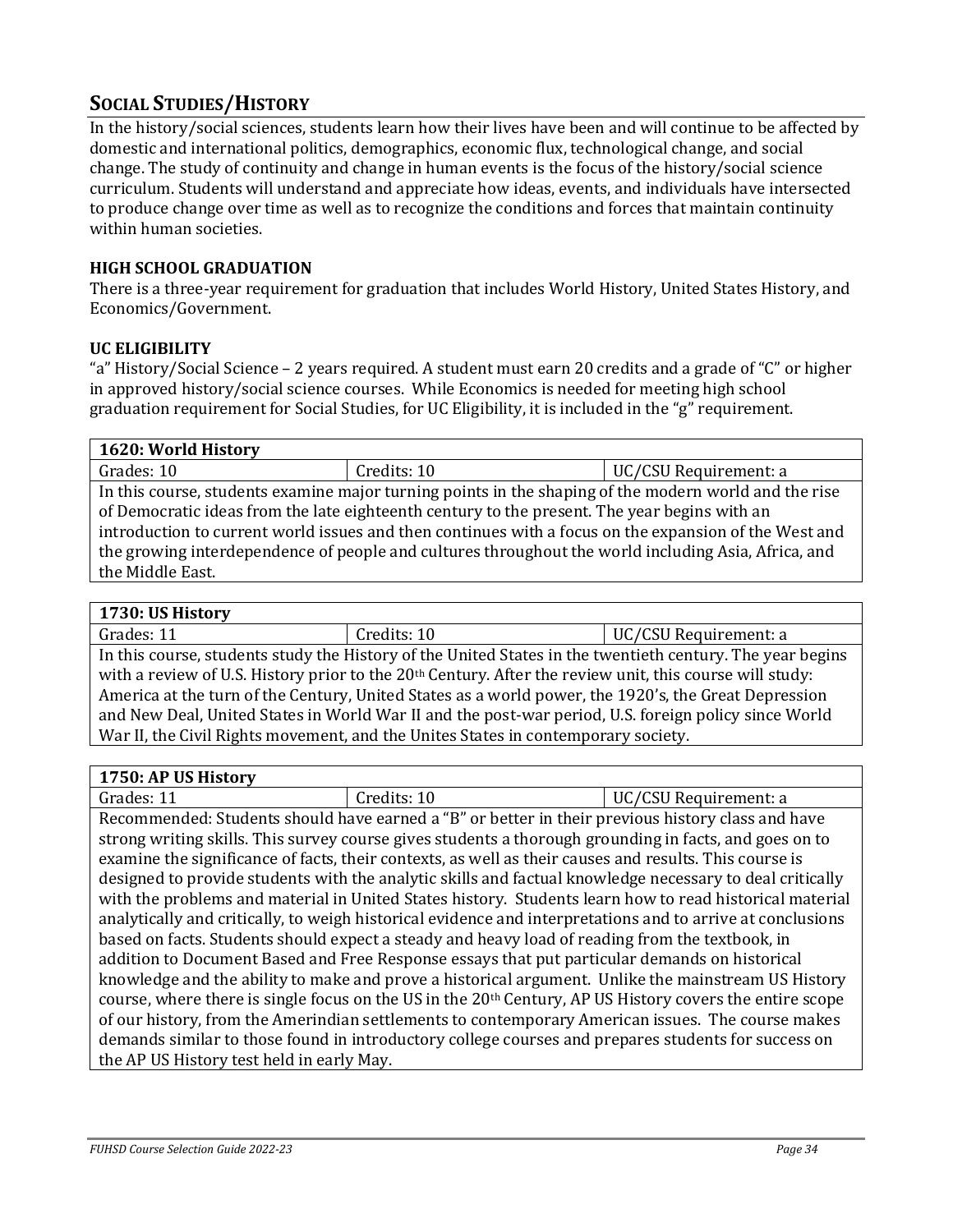| 1835: Economics |            |                       |
|-----------------|------------|-----------------------|
| Grades: 12      | Credits: 5 | UC/CSU Requirement: g |

The course covers economic principles such as production, supply and demand, profits, distribution of goods, competition, money and banking, government monetary and fiscal policies, credit insurance, securities market and comparative economic systems.

#### **1845: US Government**

| Grades: 12                                                                                             | Credits: 5                                                                                            | UC/CSU Requirement: a |
|--------------------------------------------------------------------------------------------------------|-------------------------------------------------------------------------------------------------------|-----------------------|
|                                                                                                        | The goals of this course are to give an understanding of democratic processes and an awareness of the |                       |
| values and social framework that support them. Major units in the course are federal government, state |                                                                                                       |                       |
| government, political parties, elections, and selected issues of government in the United States.      |                                                                                                       |                       |

#### **1855: AP US Government & Politics**

| TODOLIM OD GOTOLIMIQIN QI JIMOD                                                                   |            |                       |
|---------------------------------------------------------------------------------------------------|------------|-----------------------|
| Grades: 12                                                                                        | Credits: 5 | UC/CSU Requirement: a |
| Recommended: Students should have earned a "B" or better in their previous history class and have |            |                       |
| $\cdots$ $\cdots$ $\cdots$                                                                        |            |                       |

strong writing skills. The advanced placement course in government parallels an introductory college course in political science. The course is designed to give students a thorough understanding of and critical perspective on the system of US government politics, policy, and practices. Instruction emphasizes understanding course content by way of in-depth research and analysis. Furthermore, students will apply their understanding of the subject matter to both historical and current political events and analyze their impact on American society. AP US Government and Politics is a tightly structured, highly demanding, fast-paced college-level course in which students study a year's amount of curriculum in only one semester. Students will be required to read the college-level textbook and supplemental readings. Expository writing will be required. Ideally, this course is really for those students who are specifically interested in government and politics.

# **1865: AP Microeconomics**

Grades: 12 Credits: 5 UC/CSU Requirement: g Recommended: Students should have earned a "B" or better in their previous history class and have strong writing skills. The purpose of the Advanced Placement course in Economics is to give students a thorough and advanced understanding of the principles of economics that apply to the functions of individual decision makers, both consumers and producers, within the larger mixed market economic system. It places primary emphasis on the nature and functions of decision making by households and firms.

#### **1875: AP Macroeconomics**

| Grades: 12                                                                                        | Credits: 5                                                                                             | UC/CSU Requirement: g |
|---------------------------------------------------------------------------------------------------|--------------------------------------------------------------------------------------------------------|-----------------------|
|                                                                                                   | Recommended: Students should have earned a "B" or better in their previous history class and have      |                       |
|                                                                                                   | strong writing skills. The purpose of the Advanced Placement course in Economics is to give students a |                       |
| thorough and advanced understanding of the principles of economics that apply to the functions of |                                                                                                        |                       |
|                                                                                                   | individual decision makers, both consumers and producers, within the larger mixed market economic      |                       |
|                                                                                                   | system. It places primary emphasis on the nature and functions of decision making by households and    |                       |
| firms.                                                                                            |                                                                                                        |                       |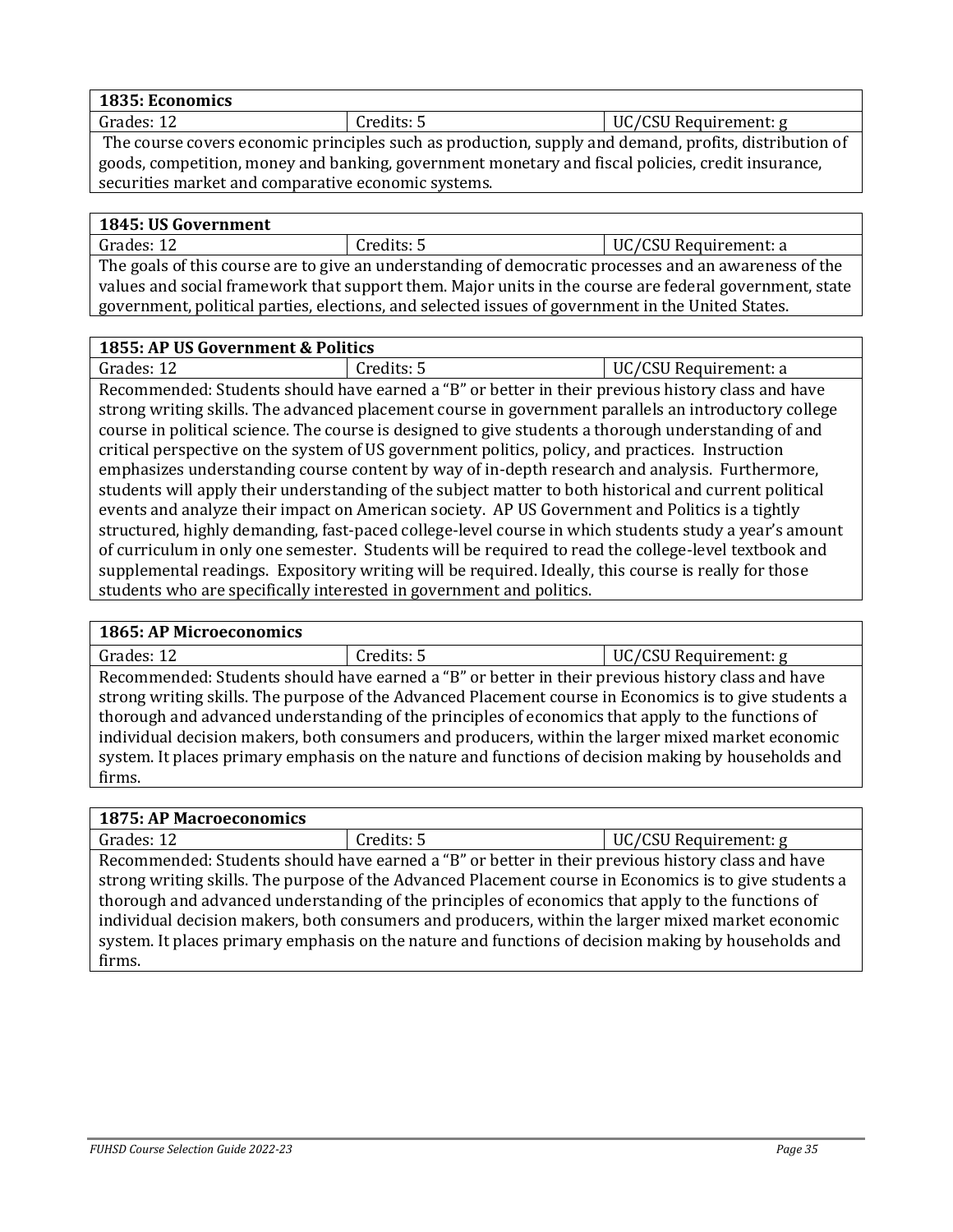#### <span id="page-35-0"></span>**THE INTERDISCIPLINARY PROGRAM**

#### **1760: American Studies (pairs with 1160: American Studies)**

Grades: 11 Credits: 10 English, 10 US History UC/CSU Requirement: a & b This combined US History/American Literature and Writing course is a team-taught, two-period, yearlong study of the events, ideas and cultural movements that have shaped Americans and the United States in the twentieth century. The key question students address and the course explores in depth is, "What does it mean to be an American in the twenty-first century?" Students read a wide variety of literature, including traditional forms (fiction, nonfiction, drama and poetry) as well as historical documents and critical essays. The two instructors, one English and the other Social Studies, will guide students through a variety of learning activities with an emphasis on team learning through collaboration and cooperation.

#### **1770: World Studies/World Core SS (pairs with 1170: World Studies/World Core)**

Grades: 10 **Credits: 10 English, 10 World History** UC/CSU Requirement: a & b World Studies is an integrated class, designed for sophomore students, which incorporates World History and a foundation level English course into a two-period block class. World History from the French Revolution to the present day is the context in which the class operates. It uses appropriate literature from the major continents and civilizations of the world to integrate into the study of world history. A major emphasis is placed on writing, including essays, term papers, and short theses. A determined effort is made to ensure that diverse cultural perspectives are incorporated in all units of study.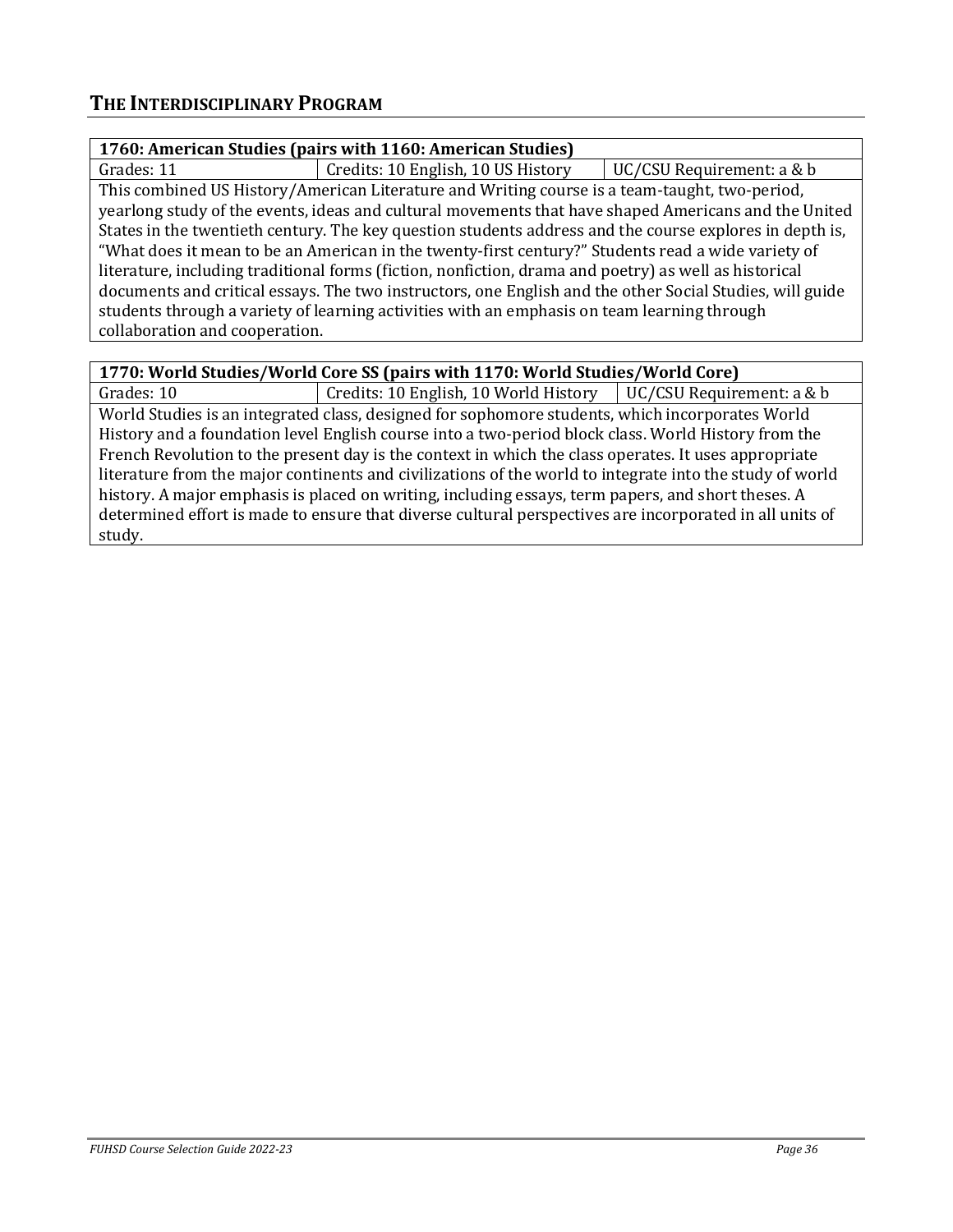# <span id="page-36-0"></span>**APPLIED ACADEMICS**

Courses for the following subject areas can be found in this section:

Arts/Multimedia Electives Computer Science Electives Journalism Electives General Career Education Career Technical Education (CTE) CTE courses are listed by Industry Sector: Arts, Media, and Entertainment Building Construction Trades Business and Finance; Marketing, Sales and Services Engineering and Architecture Health Science and Medical Technology Hospitality, Tourism & Recreation (includes Culinary classes) Public Services (includes Law) Transportation

These courses all satisfy the FUHSD Applied Academics credit category.

#### **HIGH SCHOOL GRADUATION**

Courses in this section are electives in the **Applied Academics** credit category. A student must earn 10 credits in two out of three selective elective areas (**Fine Arts**, **World Languages** and **Applied Academics**). For example, if a student earns 10 credits in an **Applied Academics** course, he/she would still need 10 credits from either **World Languages** or **Fine Arts** to satisfy the graduation requirement.

#### **UC ELIGIBILITY**

"g" College Prep Elective – 1 year required. A student must earn 10 credits and a grade of "C" or higher in a single, year-long approved course. Generally, the courses in Applied Academics count as a "g"; see individual course descriptions for specific information about UC/CSU eligibility.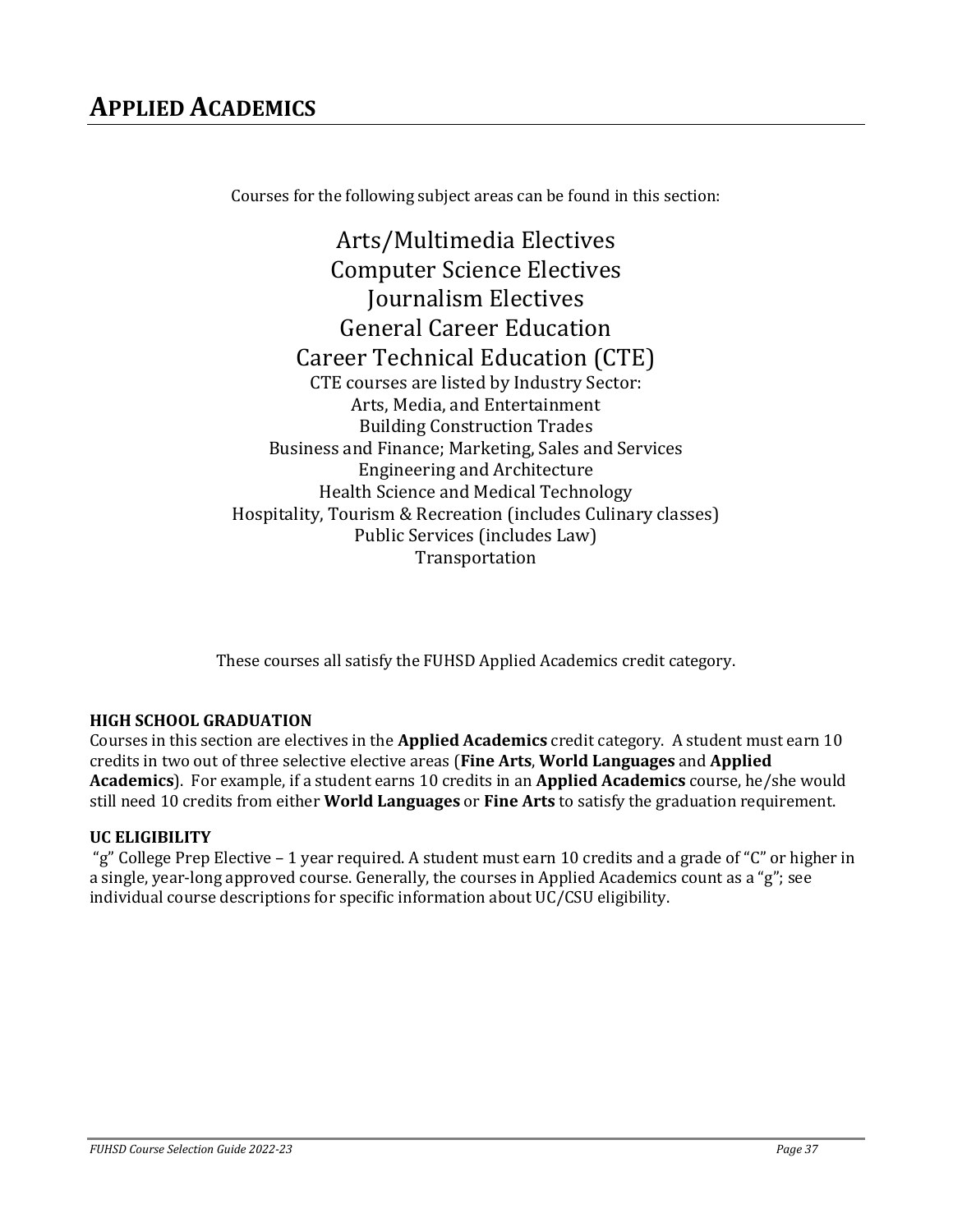<span id="page-37-0"></span>

| 7635: Advanced Multimedia                                  |             |                                                                                                                                                                                                                                                                                                                                                                                                                                                                                                                                        |  |
|------------------------------------------------------------|-------------|----------------------------------------------------------------------------------------------------------------------------------------------------------------------------------------------------------------------------------------------------------------------------------------------------------------------------------------------------------------------------------------------------------------------------------------------------------------------------------------------------------------------------------------|--|
| Grades: 10-12                                              | Credits: 10 | UC/CSU Requirement: N/A                                                                                                                                                                                                                                                                                                                                                                                                                                                                                                                |  |
| Location: Homestead                                        |             |                                                                                                                                                                                                                                                                                                                                                                                                                                                                                                                                        |  |
| Pathway and choose this as one of their "First 6" classes. |             | This course is designed to provide students with advanced skills in a wide variety of multimedia<br>applications in use in today's internet, video, digital, and publishing industries. Emphasis will be placed<br>on career preparation skills associated with printed and electronic media such as web pages, magazine<br>and newspaper advertisements, composite photography, video editing, 3D rendering, and business<br>presentations. Priority will be given to students who are progressing in the Design, Visual & Media Arts |  |

#### <span id="page-37-1"></span>**COMPUTER SCIENCE ELECTIVES**

| 2350: AP Computer Science A                                                                            |                                                                                                          |                       |
|--------------------------------------------------------------------------------------------------------|----------------------------------------------------------------------------------------------------------|-----------------------|
| Grades: 10-12                                                                                          | Credits: 10                                                                                              | UC/CSU Requirement: c |
|                                                                                                        | Recommended: Successful completion of Computer Programming Java and Algebra 2 or higher math             |                       |
|                                                                                                        | course. This course is designed to serve as the equivalent of a one-semester, entry-level college course |                       |
|                                                                                                        | in computer science for students majoring in computer science, engineering, math, the sciences or        |                       |
| business. Students are expected to have strong computer and problem-solving skills as they will create |                                                                                                          |                       |
| and debug original object-oriented programs, using Java, to solve problems by using adaptable and      |                                                                                                          |                       |
| reusable algorithmic modules and data structures. Students successfully completing this course are     |                                                                                                          |                       |
| prepared to take the AP Computer Science A Exam. This course may be used as 3rd year or beyond "c"     |                                                                                                          |                       |
|                                                                                                        | requirement for "a" to "g" eligibility in addition to the successful completion of Algebra 2.            |                       |

#### **2370: Computer Programming Java**

| Grades: 9-12                                                                                          | Credits: 10                                                                                         | UC/CSU Requirement: g |  |
|-------------------------------------------------------------------------------------------------------|-----------------------------------------------------------------------------------------------------|-----------------------|--|
|                                                                                                       | Recommended: Successful completion of Algebra 1 or higher math course and previous computer         |                       |  |
|                                                                                                       | use. The course is designed to introduce the student to the study and writing of computer programs, |                       |  |
|                                                                                                       | with an emphasis on problem-solving and program design. Analytical thinking skills and logic are    |                       |  |
|                                                                                                       | emphasized. The Java language is used with an emphasis on understanding universal programming       |                       |  |
| concepts such as data types and data structures, selection, and iteration along with applications of  |                                                                                                     |                       |  |
| programming for the Internet and programs written in an object-oriented paradigm. Elementary study    |                                                                                                     |                       |  |
| of digital computer hardware may be included. This course is recommended for the college-bound        |                                                                                                     |                       |  |
| student planning on a business, math or science major or for the student preparing for an AP Computer |                                                                                                     |                       |  |
| Science course.                                                                                       |                                                                                                     |                       |  |

#### **7810: Digital Innovation & Design**

Grades: 9-12 **Credits: 10** Credits: 10 **UC/CSU Requirement: g** 

Students will explore the potential of technology to solve modern human problems by applying design principles used in art, business, and computer science. They will design, field test, and evaluate their own projects that use technology to solve local problems. The course will examine the "magic" of how computers and the Internet work, and how logic helps digital devices communicate and understand one another. The course will strengthen students' critical thinking and logic skills as they evaluate the effective use of technology and weigh the moral and ethical dilemmas that may occur with technological solutions. Students will be exposed to a range of professions that use digital technology. Students who complete this course successfully will be prepared for Java Programming.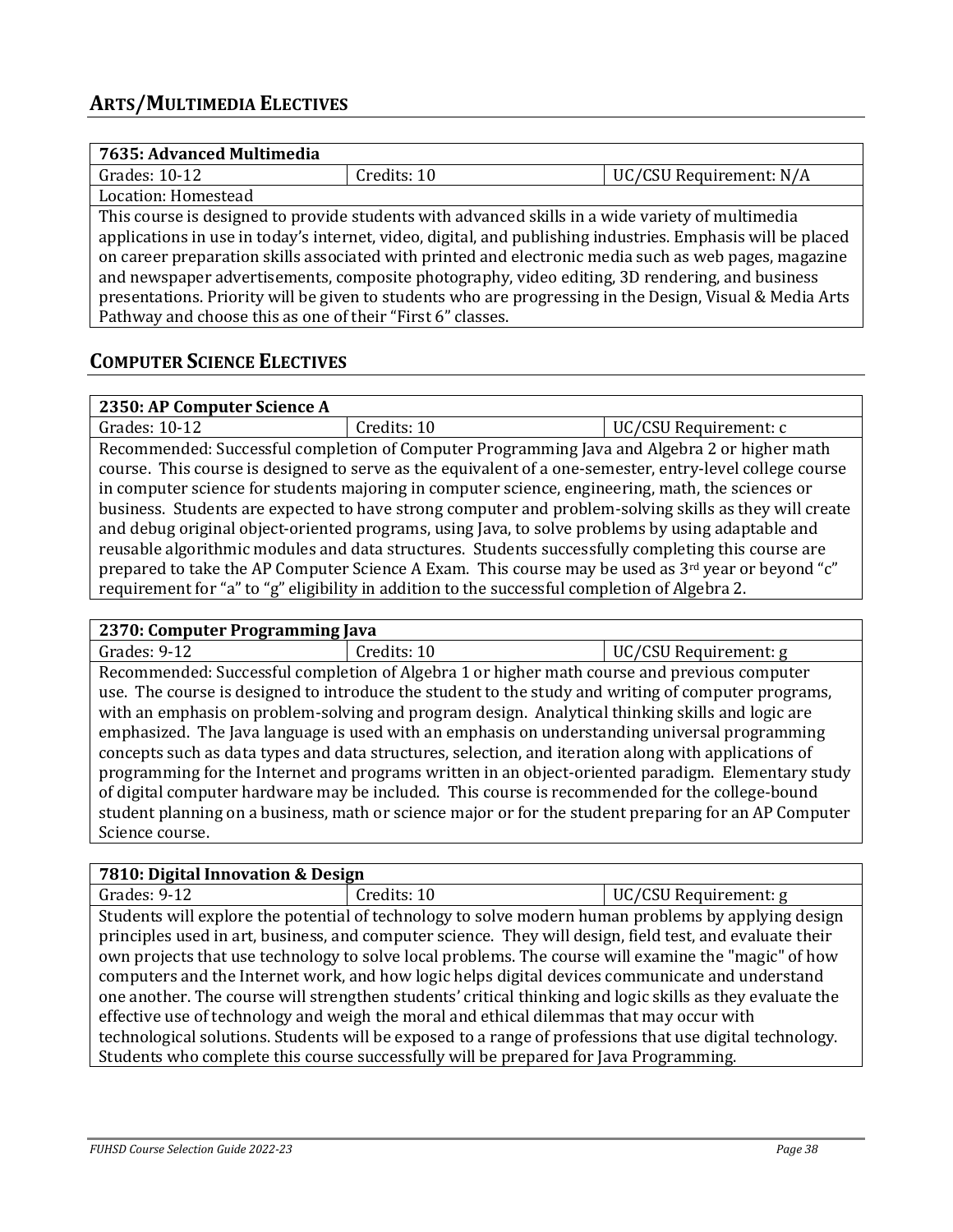#### **7820: AP Computer Science Principles**

Grades: 10-12 Credits: 10 Credits: 10 UC/CSU Requirement: d The AP Computer Science Principles course is designed as the equivalent to a first-semester introductory college computing course. In this course, students will develop computational thinking skills vital for success across all disciplines, such as using computational tools to analyze and study data and working with large data sets to analyze, visualize, and draw conclusions from trends. The course is unique in its focus on fostering student creativity. Students are encouraged to apply creative processes when developing computational artifacts and to think creatively while using computer software and other technology to explore questions that interest them. They will also develop effective communication and collaboration skills, working individually and collaboratively to solve problems, and discussing and writing about the importance of these problems and the impacts to their community, society, and the world. Students complete part of the AP Computer Science Principles Exam through course assignments and activities, and take the other part of the exam in May. This course may be used as 3rd year or beyond "d" requirement for "a" to "g" eligibility.

#### <span id="page-38-0"></span>**JOURNALISM ELECTIVES**

| 1350: Writing for Publication                                                                          |             |                                                                                                      |
|--------------------------------------------------------------------------------------------------------|-------------|------------------------------------------------------------------------------------------------------|
| Grades: 9-11                                                                                           | Credits: 10 | UC/CSU Requirement: N/A                                                                              |
|                                                                                                        |             | Recommended: Completion of or concurrent enrollment in 9th grade English. An English elective class  |
|                                                                                                        |             | for discerning students who wish to further develop advanced writing techniques, effective research- |
| based and communication skills and to explore literature in both traditional and journalistic writing  |             |                                                                                                      |
| formats in addition to contemporary media resources and cross-curricular studies. The curriculum also  |             |                                                                                                      |
| provides instruction in photojournalism, principles of publication design, layout, graphics, marketing |             |                                                                                                      |
|                                                                                                        |             | strategies, and technology, including desktop publishing and art programs as part of the total       |
| production process.                                                                                    |             |                                                                                                      |
|                                                                                                        |             |                                                                                                      |

#### **1360: Journalism**

| Grades: 10-12                                                                                   | Credits: 10 (repeatable)                                                                          | UC/CSU Requirement: g |
|-------------------------------------------------------------------------------------------------|---------------------------------------------------------------------------------------------------|-----------------------|
|                                                                                                 | Recommended: Successful completion of Writing for Publication. An elective class for students who |                       |
| produce the student newspaper, assuming full responsibility for its development, production and |                                                                                                   |                       |
| marketing while meeting similar challenges to those experienced by the professional field. The  |                                                                                                   |                       |
| curriculum also provides an opportunity to create a personal reading program representing the   |                                                                                                   |                       |
| research focused on societal forces, trends and issues.                                         |                                                                                                   |                       |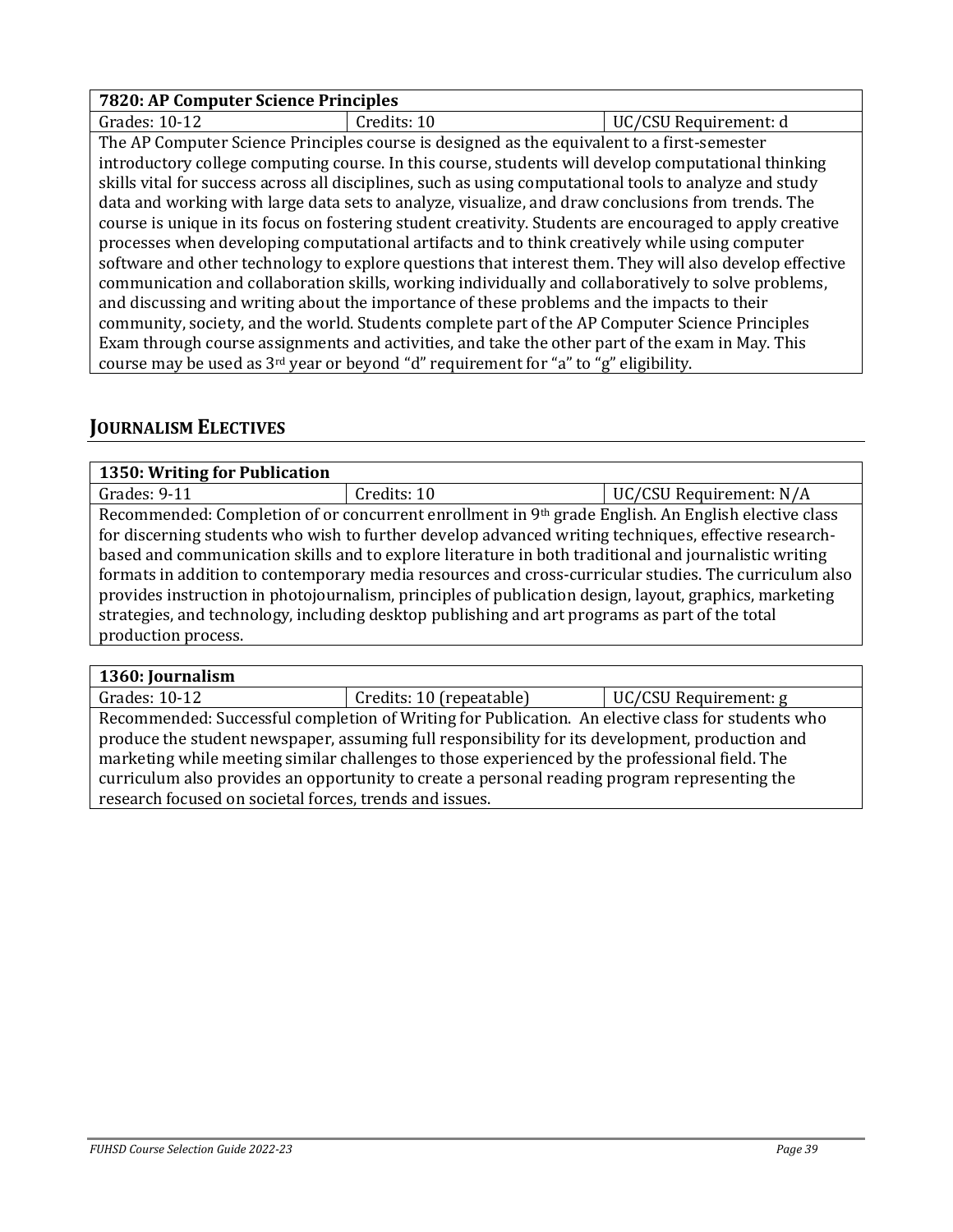#### <span id="page-39-0"></span>**CAREER TECHNICAL EDUCATION**

Career Technical Education (CTE) courses provide students with opportunities to explore careers in industries that are thriving in our region. They have the opportunity to develop and deepen the skills to be successful in a career in a given field. Courses offered provide career/technical skills training and/or on-the-job training with work-based learning. Some CTE courses may not be available every year. Many of these courses are offered on other school campuses, but are open to students if scheduling permits. Course locations are noted when applicable.

#### **INDUSTRY SECTOR: DESIGN, VISUAL, AND MEDIA ARTS**

| ------------          |          |                         |
|-----------------------|----------|-------------------------|
| 10-12<br>Grades:      | Credits: | UC/CSU Requirement: N/A |
| Location: Monta Vista |          |                         |

Recommended: Successful completion of any level 1 Art course or Writing for Publications. This course will focus on career skill sets in visual design and industrial design. Explorations in traditional and digital media associated with Graphic Design, Advertising, Illustration and Industrial Design will be covered. Human-based experiences, Design Thinking and a collaborative work environment will be emphasized. Students will gain an understanding of the impact of design on the production process for different types of products. Students can expect to work with traditional hand-making design methods blended with using the computer. No previous computer or design skills are necessary.

#### **4760: Multimedia Design**

| Grades: 10-12                                                            | redits: 10. | /CSU Requirement: f |  |
|--------------------------------------------------------------------------|-------------|---------------------|--|
| $I_{\text{scat}}$ $II_{\text{scat}}$ $I_{\text{scat}}$ $I_{\text{scat}}$ |             |                     |  |

Location: Homestead, Monta Vista

Recommended: None. This course focuses on the historical, theoretical, and cultural issues as related to the mass media and the Internet. In addition to theoretical and historical work, students will heighten their ability to critically analyze and create multimedia. Students will evaluate (verbally and in writing), design, create and present multimedia projects. Concepts and skills developed throughout the course are revisited and reinforced with each unit of instruction.

#### **7550: Media Production Management**

Grades: 10-12 **Credits: 10 (19)** Credits: 10 (repeatable) UC/CSU Requirement: N/A

Location: Monta Vista

This course is designed as a capstone option in an extensive media and digital communication pathway for students who are in a leadership position in the journalism or multimedia program. Students will teach targeted mini-lessons, showcase excellent work samples, support reporters and provide copy edits on all content, manage sections (news, features, arts and entertainment, opinion, sports), and build digital portfolios. Students will also contribute to the journalism and multimedia program by assisting with course management (e.g. develop daily lessons, assign stories, develop staff editorials, make ethical decisions) and assisting with the design, coding/web development, photography, business/advertisements, public relations, and/or beat reporting.

#### **7670: Photography and Design**

| Grades: 10-12                   | Credits: 10 | UC/CSU Requirement: f |
|---------------------------------|-------------|-----------------------|
| Location: Lynbrook, Monta Vista |             |                       |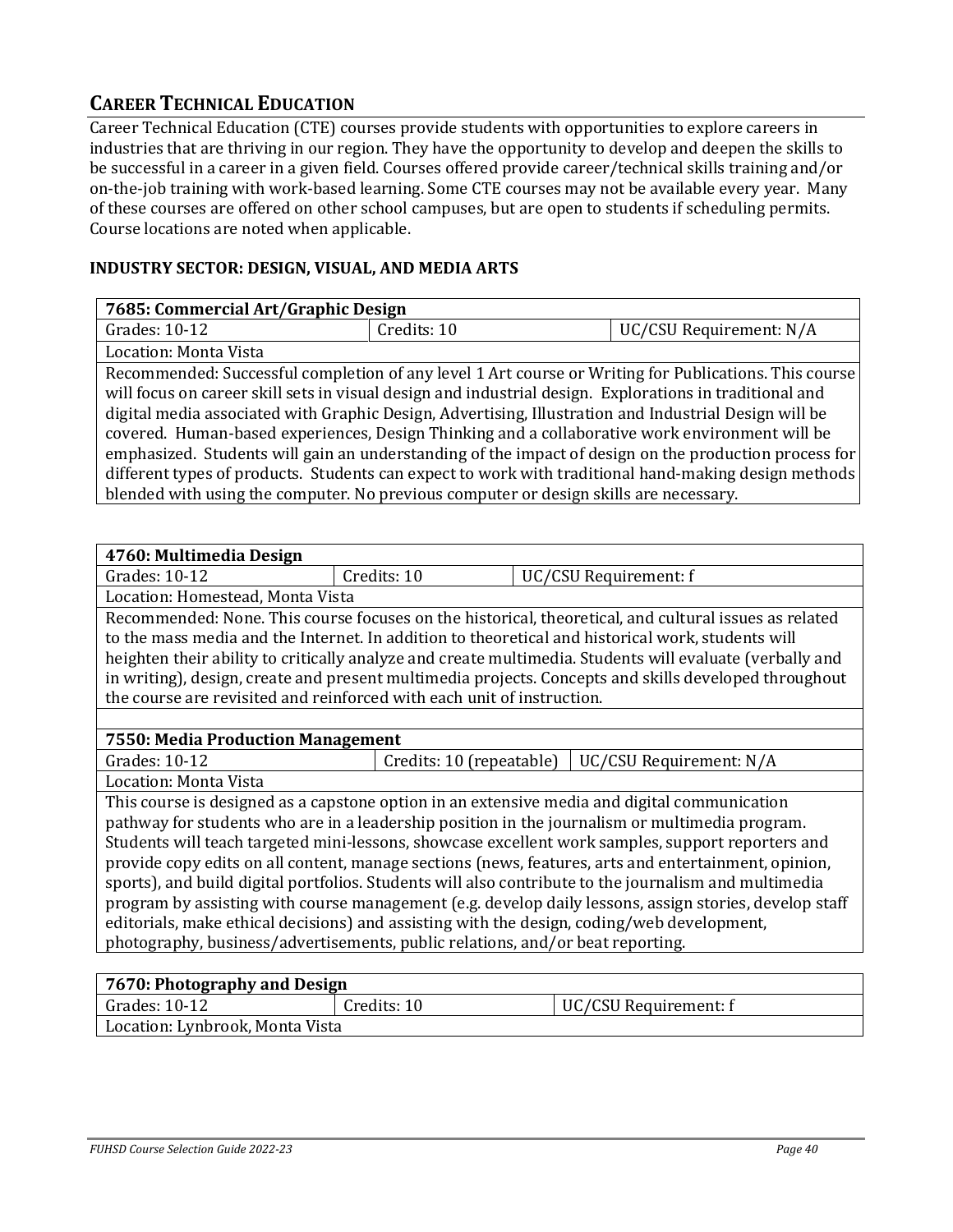Photography and Design is a yearlong course that begins with understanding the basic operations and functions of a digital single lens reflex camera and the manipulation of its settings to achieve a specific result. Students will learn about photographic elements of art and principles of design, composition, and lighting. They will explore the history of photography, learning about important innovators in the field, and relevance within diverse cultural contexts. Students will write and speak about aesthetic, technical and expressive qualities in a photograph, learning to critique their own and others work. Students learn image techniques and digital manipulation using Adobe Photoshop and Lightroom, teaching them how to archive, organize and optimize their photographs for print or web purposes. Students will learn how to creatively alter digital images as well as critically analyze the use of visual media as a means of communication in our society today. They will be provided a greater level of autonomy, expected to pursue their own interests and develop an individual voice. Beginning second semester, students will explore the relationship between photography, graphic design and advertising/media applications. Students will explore visual communication that is both directed by industry needs (advertising/graphic design) and personal creative drives (photography as fine art).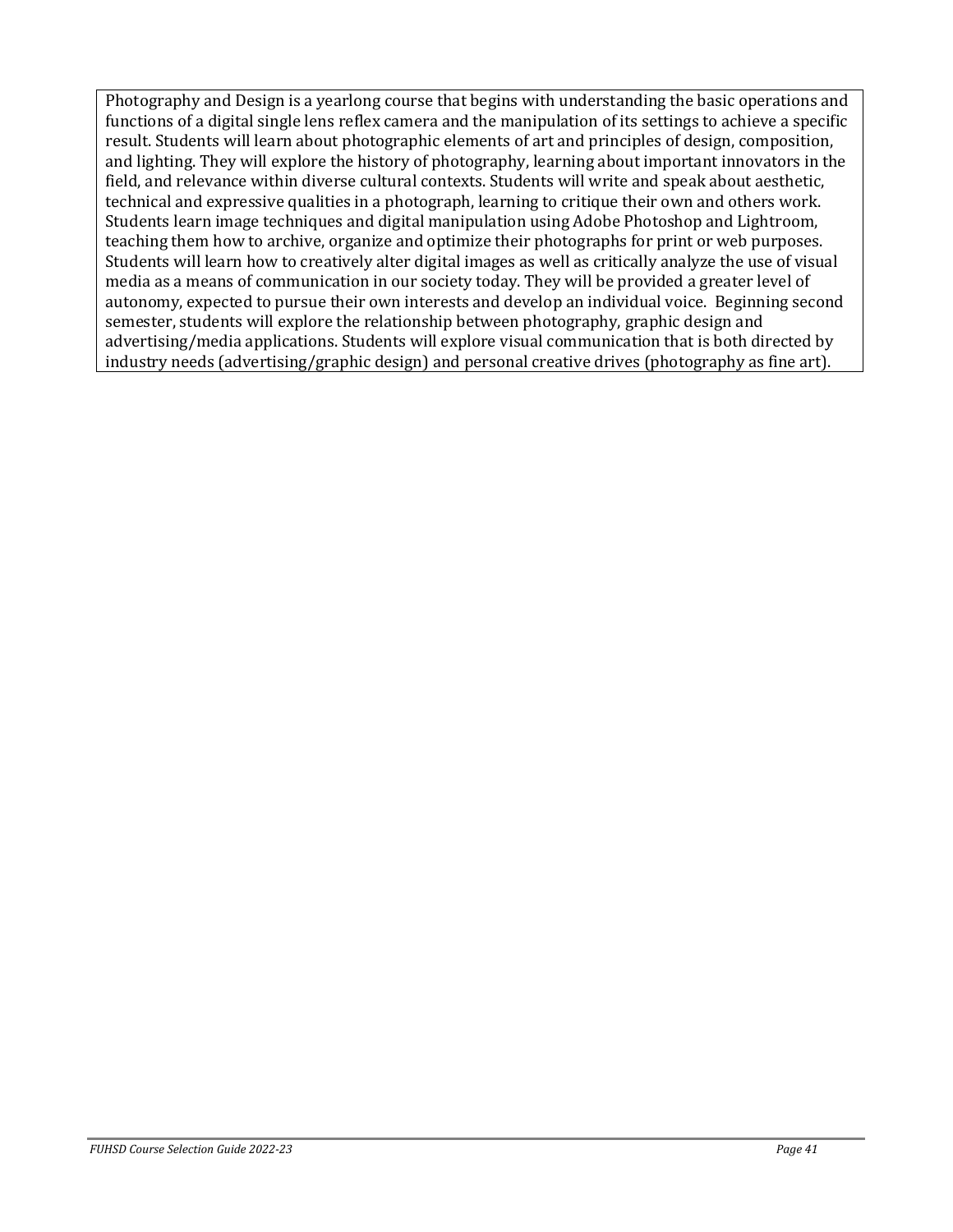| 7790: Studio Art                                                                                          |                          |                                                                                                     |
|-----------------------------------------------------------------------------------------------------------|--------------------------|-----------------------------------------------------------------------------------------------------|
| Grades: 9-12                                                                                              | Credits: 10 (repeatable) | UC/CSU Requirement: N/A                                                                             |
| Location: Fremont, Lynbrook                                                                               |                          |                                                                                                     |
|                                                                                                           |                          | Recommended: Level 1 Art/ Ceramics/ 3-Design/Photography. Students will focus on building their     |
|                                                                                                           |                          | personal portfolio and gain entrepreneurial skills required to become a successful artist. Advanced |
|                                                                                                           |                          | Visual Communications coordinates 2-D and 3-D studio work and cultural studies together with an     |
| emphasis on careers in the art field. Selected cultures of Meso-American, Italian, German, French,        |                          |                                                                                                     |
| Middle Eastern and Asian art will be introduced and students will produce projects that relate to each    |                          |                                                                                                     |
| unique culture to be included in their portfolio. Language and cultural studies will be taught on a daily |                          |                                                                                                     |
| basis so as to appreciate historical and cultural differences. The art elements and principles of design  |                          |                                                                                                     |
| composition serve as a foundation for each unit covered and attention will be given to visual studio      |                          |                                                                                                     |
| work. Students will gain knowledge and an appreciation for various art forms and entrepreneurship         |                          |                                                                                                     |
| skills that will lead to a successful career in the visual communications field.                          |                          |                                                                                                     |
|                                                                                                           |                          |                                                                                                     |

#### **INDUSTRY SECTOR: CABINET, MILLWORK, AND WOODWORKING**

| 5110: Introduction to Woodworking                                                                       |                                                                                                        |                         |
|---------------------------------------------------------------------------------------------------------|--------------------------------------------------------------------------------------------------------|-------------------------|
| Grades: 9-12                                                                                            | Credits: 10                                                                                            | UC/CSU Requirement: N/A |
| Location: Cupertino, Monta Vista                                                                        |                                                                                                        |                         |
|                                                                                                         | Recommended: None. An introduction to the fundamentals including the use of hand/power tools,          |                         |
|                                                                                                         | safety practices, and woodworking materials. Students will follow the guidance of the instructor to    |                         |
|                                                                                                         | practice the processes of design, drafting, building, and finish work of beginning level projects.     |                         |
|                                                                                                         | Students will also be exposed to a variety of college and career opportunities related to woodworking. |                         |
|                                                                                                         |                                                                                                        |                         |
| 5120: Advanced Woodworking                                                                              |                                                                                                        |                         |
| Grades: 10-12                                                                                           | Credits: 10 (repeatable)                                                                               | UC/CSU Requirement: N/A |
| Location: Cupertino, Monta Vista                                                                        |                                                                                                        |                         |
| Recommended: Introduction to Woodworking. Students will expand their use of hand and power tools        |                                                                                                        |                         |
| including learning custom settings and basic maintenance and repair for machinery. Students will        |                                                                                                        |                         |
| expand understanding and use of materials including different woods, adhesives, and finishes and will   |                                                                                                        |                         |
| learn cost estimating. Students will design, draft, build, and finish projects that meet the needs of a |                                                                                                        |                         |
| "client". Students will also assist with shop management by demonstrating basic woodworking             |                                                                                                        |                         |
| processes to beginning students and will investigate related college and career opportunities. Priority |                                                                                                        |                         |
|                                                                                                         | will be given to students who are progressing in the Woodworking Pathway and choose this as one of     |                         |

their "First 6" classes.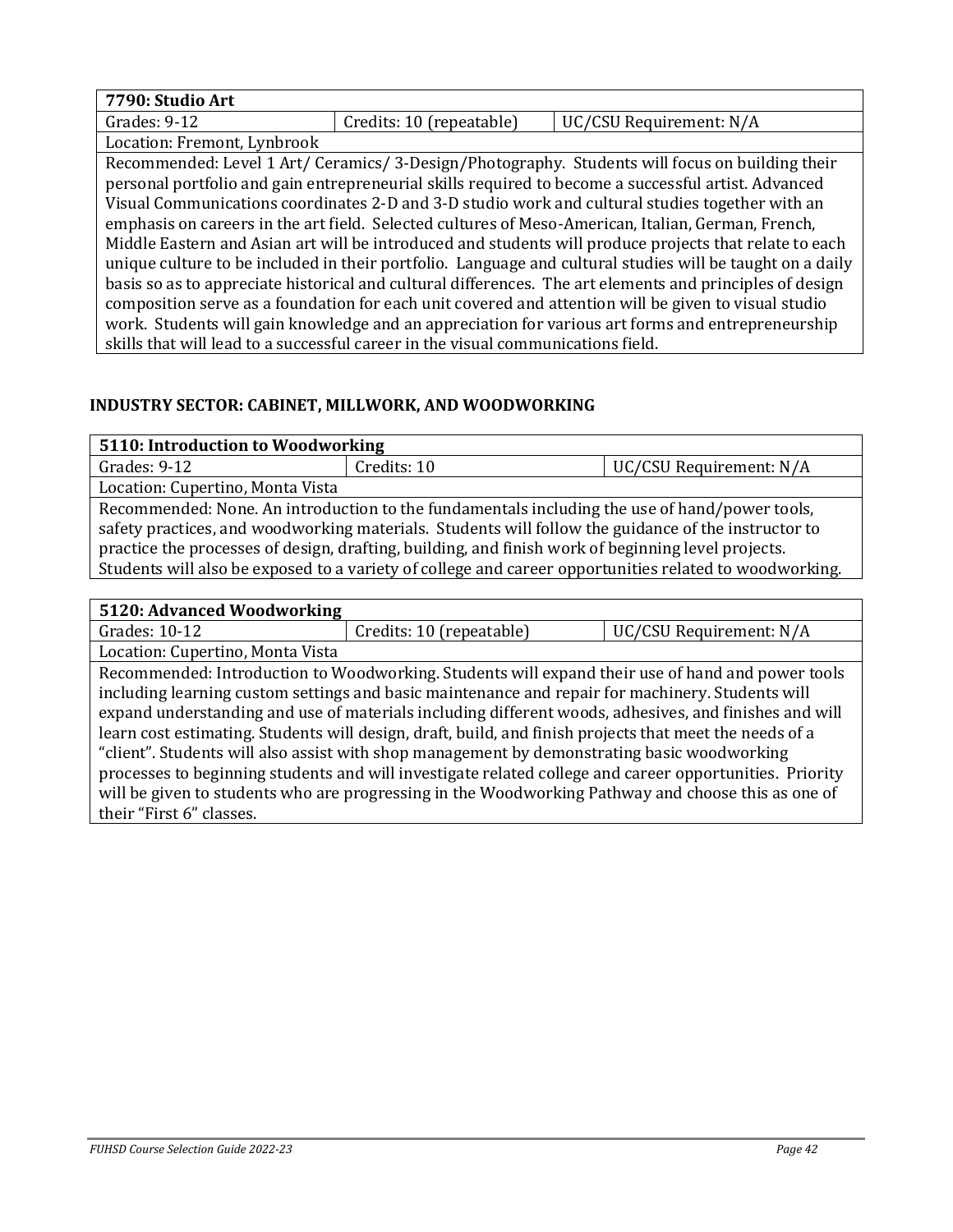#### **INDUSTRY SECTORS: BUSINESS & FINANCE; MARKETING, SALES, & SERVICE**

#### **4570: International Business** Grades: 10-12 | Credits: 10 | UC/CSU Requirement: g

Location: Cupertino, Homestead, Monta Vista

Recommended: Principles of Business. This course builds on skills learned in Principles of Business with an introduction to a global perspective on the economic, cultural, and political factors that influence business. The course includes fundamentals of import/export business, business structures, business plans, trade relations, financial transactions, legal agreements, and global entrepreneurship. Students will learn marketing activities and consumer behavior as they relate to developing, pricing, distributing, and promoting goods and services in both domestic and global markets. Critical thinking skills and peer collaboration will be enhanced for students through participation in Socratic seminars and group projects. Examples of group projects include "How to do Business in (Country) for Dummies", "Business Plans", "Export Project", "Travel Project" and "Discovering Your Management and Personality Profile". Priority will be given to students who are progressing in the International Business Pathway and choose this as one of their "First 6" classes.

#### **4580: Principles of Business**

Grades: 9-12 **Credits: 10** Credits: 10 **UC/CSU Requirement:** g Location: Cupertino, Fremont, Homestead, Lynbrook, Monta Vista

This business course introduces students to the study of Economics, Personal Finance, Commerce, and Entrepreneurship. Course projects focus on applying economic concepts, financial literacy, investments in the stock market, sales and marketing strategies, career exploration, and creating a business plan. This course is ideal for students seeking financial freedom and a foundation for success in any career.

#### **4590: Digital Marketing in Business**  Grades: 9-12 **Credits: 10** Credits: 10 **UC/CSU Requirement: g** Location: Homestead This course provides an in-depth, hands-on introduction to business technology, specifically how it is used in today's contemporary and dynamic business organizations to support essential organizational functions from marketing, business leadership, finance, entrepreneurship, to communication. Students will also explore current social media trends, and research ways social media influences successful business practices today, and apply higher level thinking to interpret business trends and apply this to create effective business and marketing plans. Students will also learn the process of building a positive digital footprint, digital communication norms through various digital platforms and social networking sites, and practice strategies for both personal and professional interests online. The course will culminate with students researching post-secondary careers of their interest, interviewing professionals in selected careers, and creating an electronic career portfolio, which can serve as a resource to guide students in their post-secondary education and future career pursuit.

#### **4710: Accounting 1**

| Grades: 10-12                                                                                         | Credits: 10                                                                                                 | UC/CSU Requirement: g |  |
|-------------------------------------------------------------------------------------------------------|-------------------------------------------------------------------------------------------------------------|-----------------------|--|
| Location: Homestead, Lynbrook                                                                         |                                                                                                             |                       |  |
|                                                                                                       | Accounting 1 will enable the students to understand the "language" of business, the recording of            |                       |  |
|                                                                                                       | financial transactions and their interpretation, the clarification of business procedures, the provision of |                       |  |
|                                                                                                       | skills needed for keeping financial records, practice in setting up accounting systems and preparation      |                       |  |
| of income statements and balance sheets. Students will also learn how to invest in opportunities such |                                                                                                             |                       |  |
| as stocks, bonds, real estate, and mutual funds. Computerized accounting and an introduction to taxes |                                                                                                             |                       |  |
| are also included in the curriculum. The course is recommended for students who plan to enter college |                                                                                                             |                       |  |
| and major or minor in this industry sector including business administration, accounting, marketing,  |                                                                                                             |                       |  |
| international business management.                                                                    |                                                                                                             |                       |  |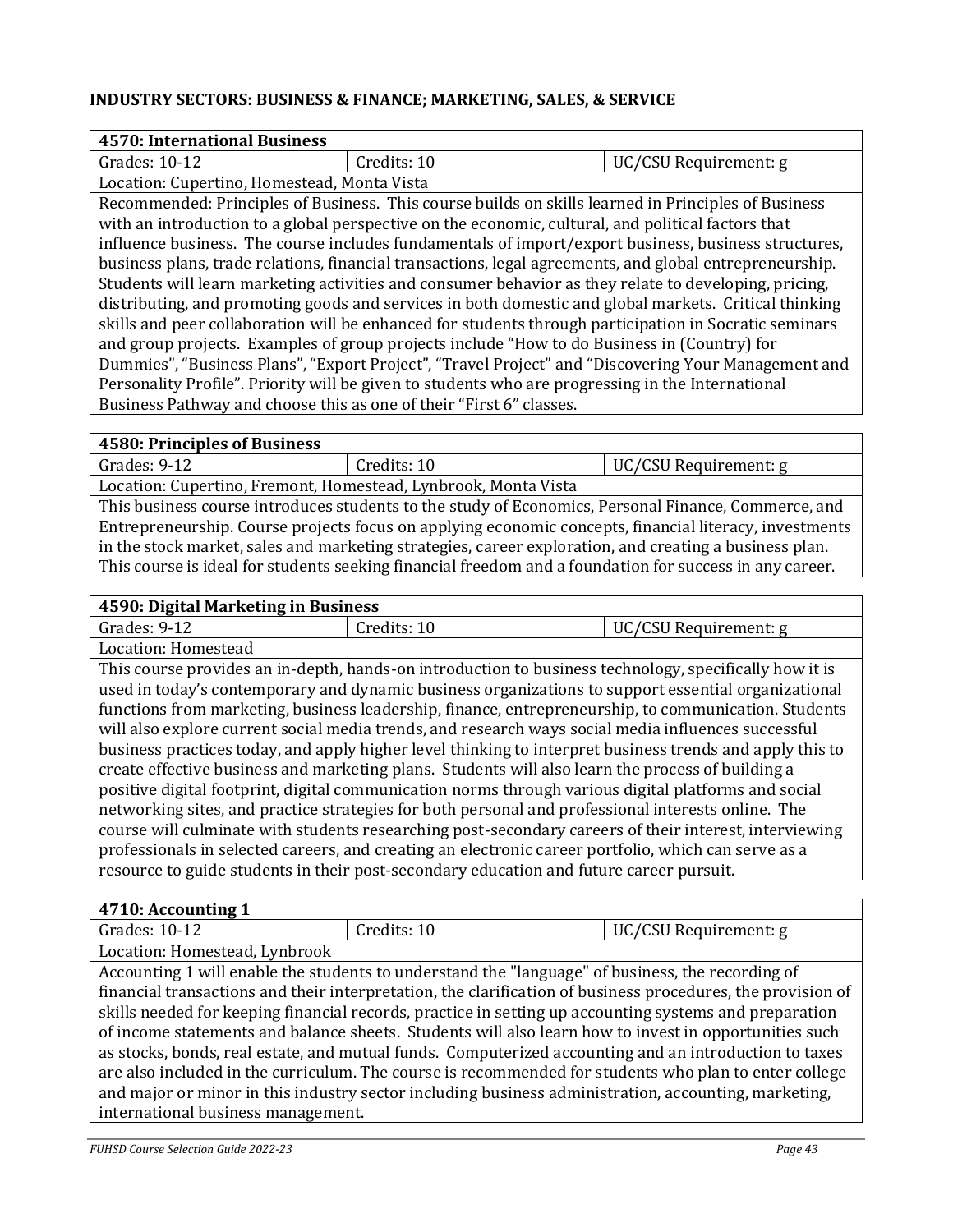| $4720$ : Accounting 2                                                                         |             |                         |
|-----------------------------------------------------------------------------------------------|-------------|-------------------------|
| $\sqrt{G}$ Grades: 11-12                                                                      | Credits: 10 | UC/CSU Requirement: N/A |
| Location: Homestead, Lynbrook                                                                 |             |                         |
| Required: Accounting 1. This advanced course is designed for students who want to broaden and |             |                         |

improve knowledge about business procedures and the use of accounting records. Students that complete this class usually go on to college and major in accounting or some other phase of business. Priority will be given to students who are progressing in the Financial Services Pathway and choose this as one of their "First 6" classes.

#### **4860: Money & Banking**

| <b>ROOD</b> : PIONCY & DUMANG |          |                     |
|-------------------------------|----------|---------------------|
| Grades:<br>11-12              | Credits: | /CSU Requirement: g |
| Location: Monta Vista         |          |                     |

Recommended: Principles of Business and International Business. This course focuses on the study of markets and their supporting financial infrastructure, and provides a framework for studying the role of money in our emerging global economy and the institutional characteristics of underlying banking systems and financial markets. The development of markets and financial intermediaries is considered within the context of the commercial, economic and financial history of the United States. Students will explore the history of trade from the autarky and mercantilism practiced by colonial powers through current international arrangements supporting global interdependence and economic integration. This course will also consider the macroeconomic issues of monetary policy as executed by the US Federal Reserve and European Central Bank. Priority will be given to students who are progressing in the Financial Services Pathway and choose this as one of their "First 6" classes.

#### **4870: Principles of Marketing**

| Grades: 10-12                                                                                          | Credits: 10                                                                                            | UC/CSU Requirement: N/A |  |
|--------------------------------------------------------------------------------------------------------|--------------------------------------------------------------------------------------------------------|-------------------------|--|
| Location: Monta Vista                                                                                  |                                                                                                        |                         |  |
|                                                                                                        | This course focuses on the science and art of building and managing profitable customer relationships. |                         |  |
|                                                                                                        | Marketing's central purpose is presented as demand management, the skills needed to manage the         |                         |  |
| level, timing and composition of demand. Students will learn the necessity of attracting new customers |                                                                                                        |                         |  |
| by promising and delivering superior customer service in an environment continually being shaped by    |                                                                                                        |                         |  |
| the two powerful forces of technology and globalization. Students will study contributions to          |                                                                                                        |                         |  |
| marketing by Peter Drucker, Ted Levitt, Philip Kotler, Regis McKenna and Geoffrey Moore, among         |                                                                                                        |                         |  |
| others. Priority will be given to students who are progressing in the Business Management Pathway      |                                                                                                        |                         |  |
| and choose this as one of their "First 6" classes.                                                     |                                                                                                        |                         |  |
|                                                                                                        |                                                                                                        |                         |  |

| 4880: Economics and Virtual Enterprise             |                                                                                                                                                                                                                                                                                                                                                                                                                                                                                                                                                                                                                                                                                                                                                                                                                                                                                                                                                                                                                                                                                                                                                                                                                                                                                   |                       |
|----------------------------------------------------|-----------------------------------------------------------------------------------------------------------------------------------------------------------------------------------------------------------------------------------------------------------------------------------------------------------------------------------------------------------------------------------------------------------------------------------------------------------------------------------------------------------------------------------------------------------------------------------------------------------------------------------------------------------------------------------------------------------------------------------------------------------------------------------------------------------------------------------------------------------------------------------------------------------------------------------------------------------------------------------------------------------------------------------------------------------------------------------------------------------------------------------------------------------------------------------------------------------------------------------------------------------------------------------|-----------------------|
| Grades: 9-12                                       | Credits: 10                                                                                                                                                                                                                                                                                                                                                                                                                                                                                                                                                                                                                                                                                                                                                                                                                                                                                                                                                                                                                                                                                                                                                                                                                                                                       | UC/CSU Requirement: g |
| Location: Homestead, Lynbrook                      |                                                                                                                                                                                                                                                                                                                                                                                                                                                                                                                                                                                                                                                                                                                                                                                                                                                                                                                                                                                                                                                                                                                                                                                                                                                                                   |                       |
|                                                    | Recommended: Principles of Business. Virtual Enterprise (VE) is a simulated business that is set up and<br>run by students. With the guidance of the teacher and real-world business partners, students will<br>determine the nature of their business, its products and services, its management and structures and<br>learn the daily operation of a business. They will participate in simulated on-the-job work experiences,<br>including accounting, personnel administration, management and marketing. Emphasis is placed on<br>using current business software and communication tools for business transactions. Students will run<br>their own virtual checking account, receive a virtual paycheck, and pay virtual bills including rent,<br>utilities and miscellaneous expenditures. They will be responsible for having a grand opening for their<br>business and will have the opportunity to attend one of two (or more) trade fairs. Working<br>collaboratively, students will develop and enhance oral and written communication skills through<br>initiative, creativity and responsibility. All class experiences simulate those found in business and<br>industry. Priority will be given to students who are progressing in the Business Management Pathway |                       |
| and choose this as one of their "First 6" classes. |                                                                                                                                                                                                                                                                                                                                                                                                                                                                                                                                                                                                                                                                                                                                                                                                                                                                                                                                                                                                                                                                                                                                                                                                                                                                                   |                       |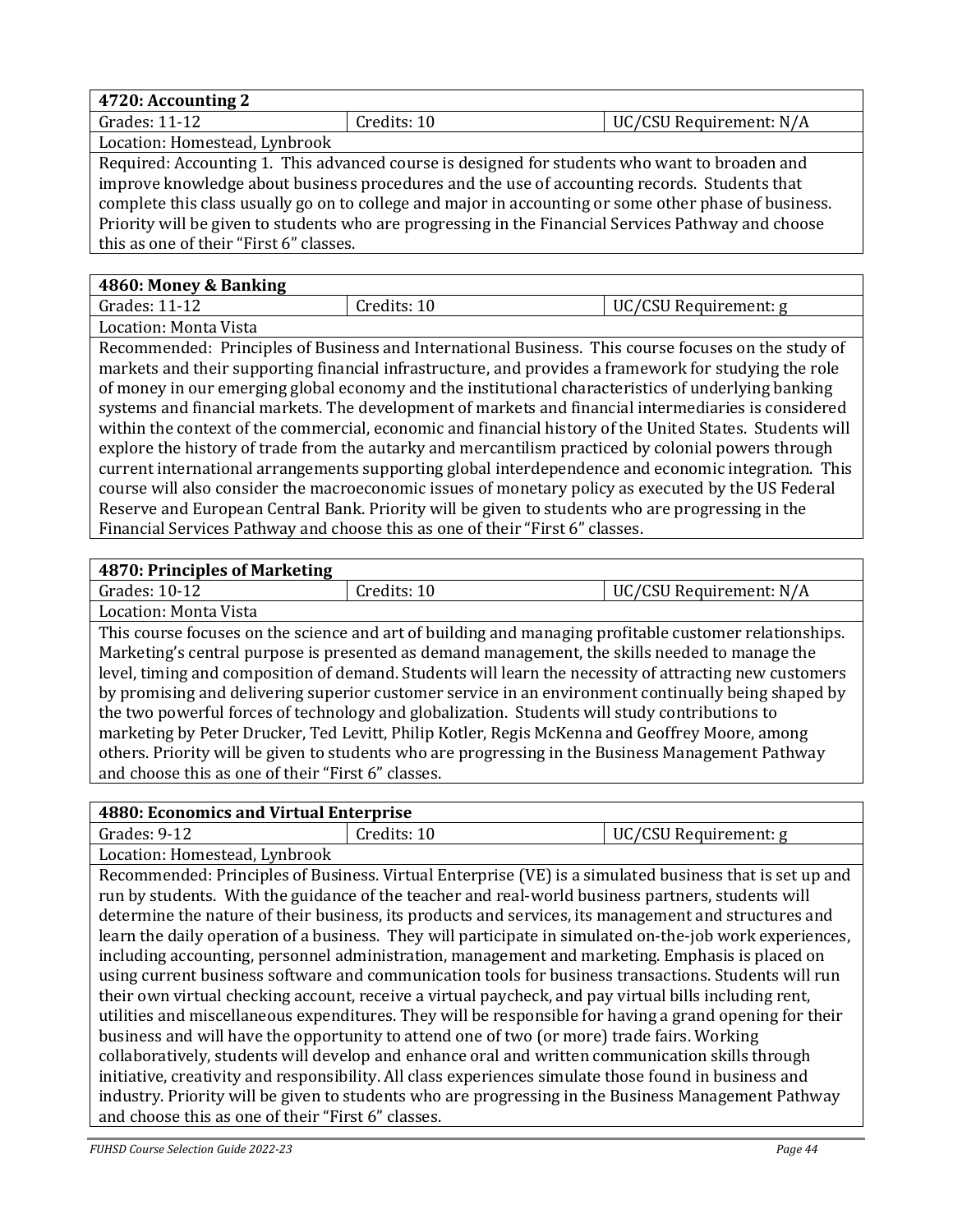#### **INDUSTRY SECTOR: ENGINEERING & ARCHITECTURE**

#### **8150: Introduction to Engineering and Alternative Energy**

| 0150. Introduction to Engineering and Alternative Energy                                                  |                                                                                                       |                       |  |
|-----------------------------------------------------------------------------------------------------------|-------------------------------------------------------------------------------------------------------|-----------------------|--|
| Grades: 10-12                                                                                             | Credits: 10                                                                                           | UC/CSU Requirement: g |  |
| Location: Cupertino                                                                                       |                                                                                                       |                       |  |
|                                                                                                           | This introductory engineering course introduces students to the basic concepts and skills required of |                       |  |
|                                                                                                           | engineers and designers working in a professional environment. Students demonstrate their skills by   |                       |  |
| providing alternative energy solutions to real world problems. Each project is designed to replicate a    |                                                                                                       |                       |  |
| real-world engineering project in which students conduct research and propose possible solutions to       |                                                                                                       |                       |  |
| the problems posed by the "client". Students work in teams to create a Design Brief for each of a series  |                                                                                                       |                       |  |
| of progressively more difficult hands-on-projects and present their solutions to the "client". This class |                                                                                                       |                       |  |
|                                                                                                           | introduces students to Computer-Aided Design (CAD) as an integral component of the design,            |                       |  |
| engineering and manufacturing process.                                                                    |                                                                                                       |                       |  |

#### **8160: Environmental Engineering and Sustainability**

Grades: 10-12 | Credits: 10 | UC/CSU Requirement: g Environmental Engineering and Sustainability is year two of the Environmental Engineering Pathway that builds upon student's knowledge from the Introduction to Engineering and Alternative Energy course. Students utilize their knowledge of CAD design and the Engineering Design Process to research, analyze and apply real world energy solutions using solar, wind, hydro and sustainability fundamentals. Students demonstrate their skills developing model prototypes, analyzing and applying changes. Students work in teams to create Engineering Design Briefs for each of a series of progressively more difficult hands-on-projects and present their solutions to the "client". This class enhances students' ability to integrate intermediate Computer-Aided Design (CAD) as an integral component of the design, engineering and collaborative team process. In addition, students will investigate and build their individualized career path through a series of career investigative projects. Priority will be given to students who are progressing in the Engineering Design Pathway and choose this as one of their "First 6" classes.

#### **8180: Engineering Essentials**

| Grades: 9-12                                                                                               | Credits: 10                                                                                               | UC/CSU Requirement: d |  |
|------------------------------------------------------------------------------------------------------------|-----------------------------------------------------------------------------------------------------------|-----------------------|--|
| Location: Fremont                                                                                          |                                                                                                           |                       |  |
|                                                                                                            | Engineering Essentials is a full-year course designed to be a high school student's first exposure to the |                       |  |
|                                                                                                            | Project Lead the Way (PLTW) Engineering program. Students will explore the work of engineers and          |                       |  |
| their role in the design and development of solutions to real-world problems. The course introduces        |                                                                                                           |                       |  |
| students to engineering concepts that are applicable across multiple engineering disciplines and           |                                                                                                           |                       |  |
| empowers them to build technical skills through the use of a variety of engineering tools, such as         |                                                                                                           |                       |  |
| geographic information systems (GIS), 3-D solid modeling software, and prototyping equipment.              |                                                                                                           |                       |  |
| Students learn and apply the engineering design process to develop mechanical, electronic, process,        |                                                                                                           |                       |  |
| and logistical solutions to relevant problems across a variety of industry sectors, including health care, |                                                                                                           |                       |  |
| public service, and product development and manufacturing. This course may be used as $3rd$ year or        |                                                                                                           |                       |  |
| beyond "d" requirement for "a" to "g" eligibility.                                                         |                                                                                                           |                       |  |
|                                                                                                            |                                                                                                           |                       |  |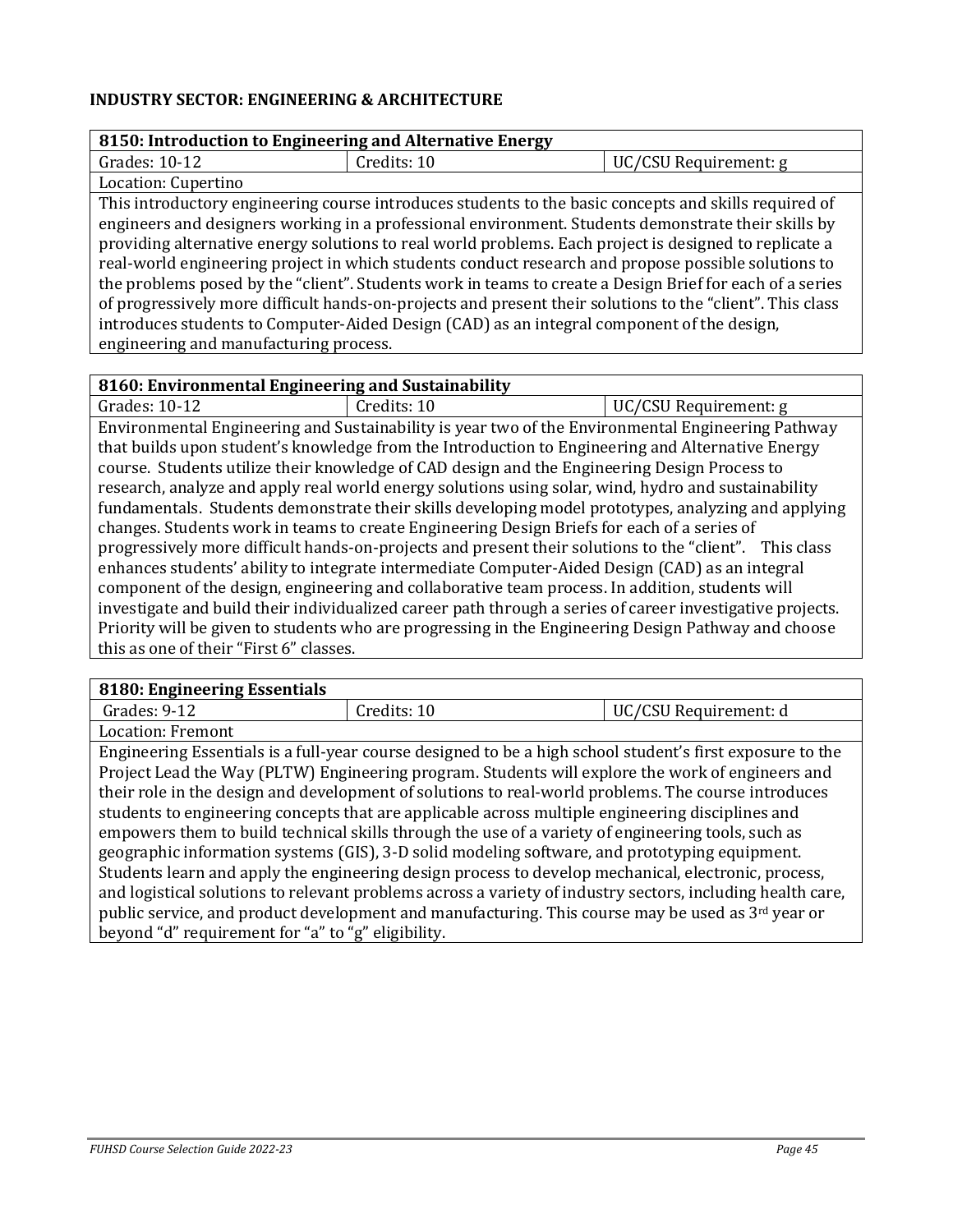| 8345: Engineering Design                                                                           |                                                                                                  |                       |  |
|----------------------------------------------------------------------------------------------------|--------------------------------------------------------------------------------------------------|-----------------------|--|
| Grades: 9-12                                                                                       | Credits: 10                                                                                      | UC/CSU Requirement: d |  |
| Location: Fremont, Homestead, Monta Vista                                                          |                                                                                                  |                       |  |
|                                                                                                    | Recommended: Completed Algebra 1, enrolled in Geometry. The major focus of this introductory     |                       |  |
|                                                                                                    | engineering course is to expose students to the design process, research and analysis, teamwork, |                       |  |
| communication methods, global and human impacts, engineering standards and technical               |                                                                                                  |                       |  |
| documentation found in engineering-related careers. Students use 3D solid modeling design software |                                                                                                  |                       |  |
| to help them create solutions to proposed problems. Students learn how to document their work and  |                                                                                                  |                       |  |
| communicate their ideas to peers and members of the professional community. This course may be     |                                                                                                  |                       |  |
| used as 3 <sup>rd</sup> year or beyond "d" requirement for "a" to "g" eligibility.                 |                                                                                                  |                       |  |
|                                                                                                    |                                                                                                  |                       |  |
| 8270: Principles of Engineering                                                                    |                                                                                                  |                       |  |

| 0270. I HIRTUPIES OF EHEINGERING                                                                    |                                                                                                         |                       |  |
|-----------------------------------------------------------------------------------------------------|---------------------------------------------------------------------------------------------------------|-----------------------|--|
| Grades: 10-12                                                                                       | Credits: 10                                                                                             | UC/CSU Requirement: d |  |
| Location: Fremont, Homestead, Monta Vista                                                           |                                                                                                         |                       |  |
|                                                                                                     | Recommended: Completed Introduction to Engineering Design or Engineering Design and completed           |                       |  |
|                                                                                                     | Geometry (including Geometry Trigonometry) or enrolled in Algebra 2 or Algebra 2/Trig. This survey      |                       |  |
|                                                                                                     | course exposes students to some of the major concepts they will encounter in a post-secondary           |                       |  |
| engineering course of study. Students will have an opportunity to investigate engineering and high- |                                                                                                         |                       |  |
| tech careers, develop problem-solving skills, and understand engineering concepts. They will apply  |                                                                                                         |                       |  |
| their knowledge of research and design to create solutions to real-world engineering problems. They |                                                                                                         |                       |  |
|                                                                                                     | will document their work and communicate solutions. Students work in both lab and classroom             |                       |  |
|                                                                                                     | settings using industry-standard software and the VEX® Robotics platform. Priority will be given to     |                       |  |
|                                                                                                     | students who are progressing in the Engineering Design Pathway and choose this as one of their "First"  |                       |  |
|                                                                                                     | 6" classes. This course may be used as $3rd$ year or beyond "d" requirement for "a" to "g" eligibility. |                       |  |

| 8260: Digital Electronics                                                                              |                                                                                                    |                       |  |
|--------------------------------------------------------------------------------------------------------|----------------------------------------------------------------------------------------------------|-----------------------|--|
| Grades: 10-12                                                                                          | Credits: 10                                                                                        | UC/CSU Requirement: d |  |
| Location: Fremont                                                                                      |                                                                                                    |                       |  |
|                                                                                                        | Recommended: Completion of Introduction to Engineering Design or Engineering Design, Principles of |                       |  |
| Engineering, Physics or Physics Honors. This course explores the foundation of modern electronic       |                                                                                                    |                       |  |
| devices such as mobile phones, and MP3 players, computers. Students are introduced to applied logic    |                                                                                                    |                       |  |
| through computer simulation software that allows them to construct and test digital circuits. Priority |                                                                                                    |                       |  |
| will be given to students who are progressing in the Engineering Design Pathway and choose this as     |                                                                                                    |                       |  |
| one of their "First 6" classes.                                                                        |                                                                                                    |                       |  |
|                                                                                                        |                                                                                                    |                       |  |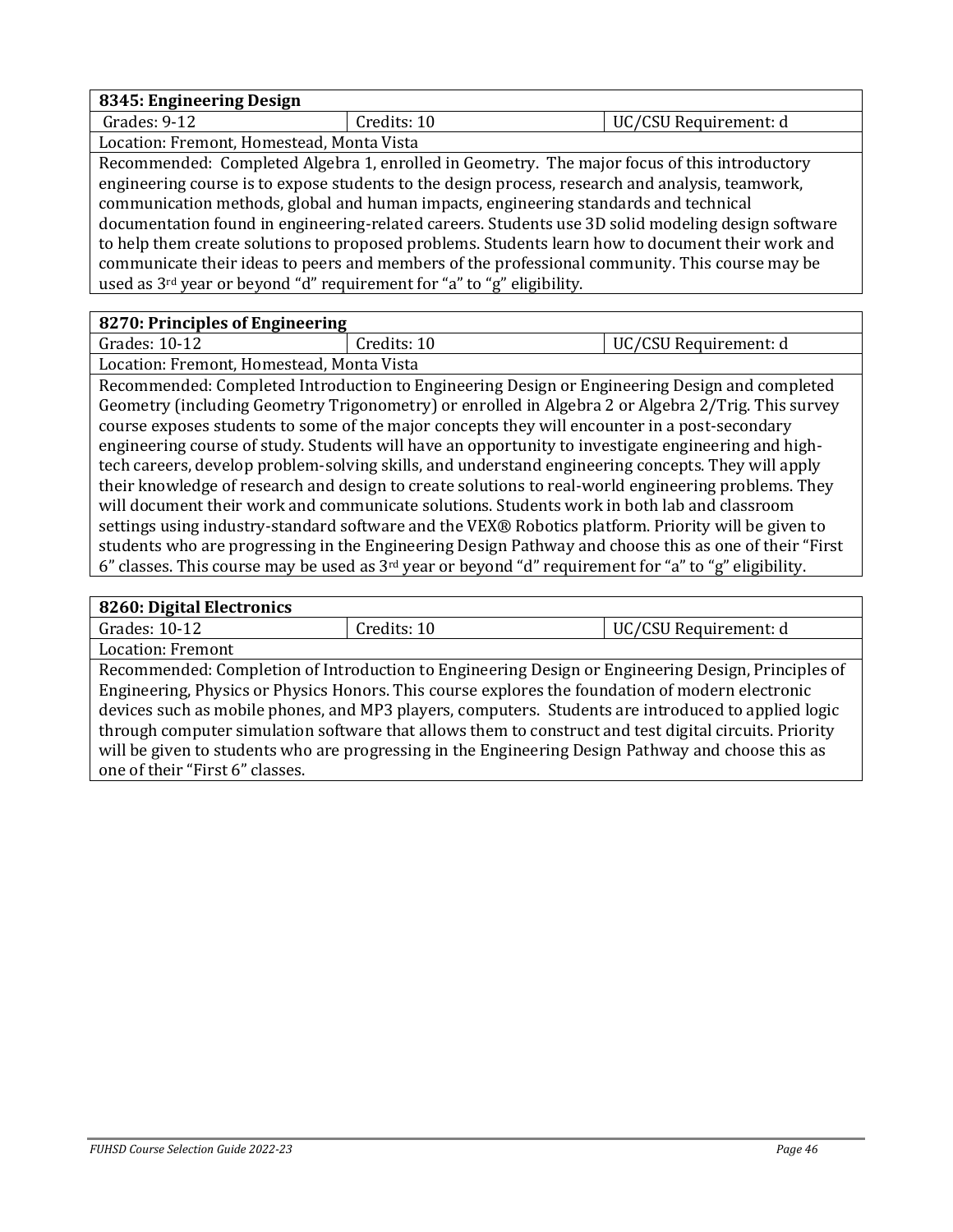#### **INDUSTRY SECTOR: HEALTH SCIENCE & MEDICAL TECHNOLOGY**

#### **7900: Sports Medicine**

| 7, 700. Oports medicine                                                                              |                                                                                                        |                         |
|------------------------------------------------------------------------------------------------------|--------------------------------------------------------------------------------------------------------|-------------------------|
| Grades: 10-12                                                                                        | Credits: 10                                                                                            | UC/CSU Requirement: N/A |
| Location: Fremont                                                                                    |                                                                                                        |                         |
|                                                                                                      | This program is designed to educate student in the field of Sports Medicine and other allied health    |                         |
|                                                                                                      | professions. The field of Sports Medicine will be explored, including care and prevention of injuries, |                         |
|                                                                                                      | protective taping and wrapping techniques, stretching methods, overall wellness, and basic anatomy     |                         |
| and physiology. Additional hours outside the classroom to further enhance their learning, and give   |                                                                                                        |                         |
| their instructor another method of evaluating student progress. Students who earn a "B" or better in |                                                                                                        |                         |
|                                                                                                      | the class may earn 3 units of UC/CSU transferable credit at Foothill College for Kinesiology 16A.      |                         |

#### **INDUSTRY SECTOR: HOSPITALITY, TOURISM, AND RECREATION**

| 5710: Introduction to Culinary Careers: Foods and Nutrition                                              |                                                                                               |                       |  |
|----------------------------------------------------------------------------------------------------------|-----------------------------------------------------------------------------------------------|-----------------------|--|
| Grades: 9-12                                                                                             | Credits: 10<br>UC/CSU Requirement: N/A                                                        |                       |  |
| Location: Cupertino, Fremont, Homestead, Lynbrook                                                        |                                                                                               |                       |  |
|                                                                                                          | This is a preparatory course addressing many aspects of food preparation including safety and |                       |  |
| sanitation, measurement basics, kitchen tools and uses, nutrition, basic food science, and meal planning |                                                                                               |                       |  |
| and preparation. The goal of this course is to introduce the kitchen novice to the world of food and     |                                                                                               |                       |  |
| flavors. Students also will explore the array of careers in the food industry.                           |                                                                                               |                       |  |
|                                                                                                          |                                                                                               |                       |  |
| 5730: Culinary Food Science                                                                              |                                                                                               |                       |  |
| Grades: 10-12                                                                                            | Credits: 10                                                                                   | UC/CSU Requirement: g |  |
| Location: Homestead, Lynbrook                                                                            |                                                                                               |                       |  |

Recommended: Passing grade in Biology and Algebra 1. This course applies chemistry, biology, and basic scientific principles in analyzing the processing of food and food products, the preparation of recipes along with concepts of food preservation, the packaging and marketing of foods as well as discussions about scientific advances or consumer demands and the resulting effects on world food issues. The course takes a hands-on approach to learning through the preparation of foods by understanding the "how" and "why" of a recipe, and develops a student's knowledge of the role of food in respect to its nutritional, social, historical, environmental and industrial contexts using research, reasoning, and prior knowledge. In accordance with the standards of Career Technical Education, the students will also learn about nutrition, sensory evaluation, and the safe handling of food through the use of written lab reports and kitchen lab experiments. Priority will be given to students who are progressing in the Hospitality Pathway and choose this as one of their "First 6" classes.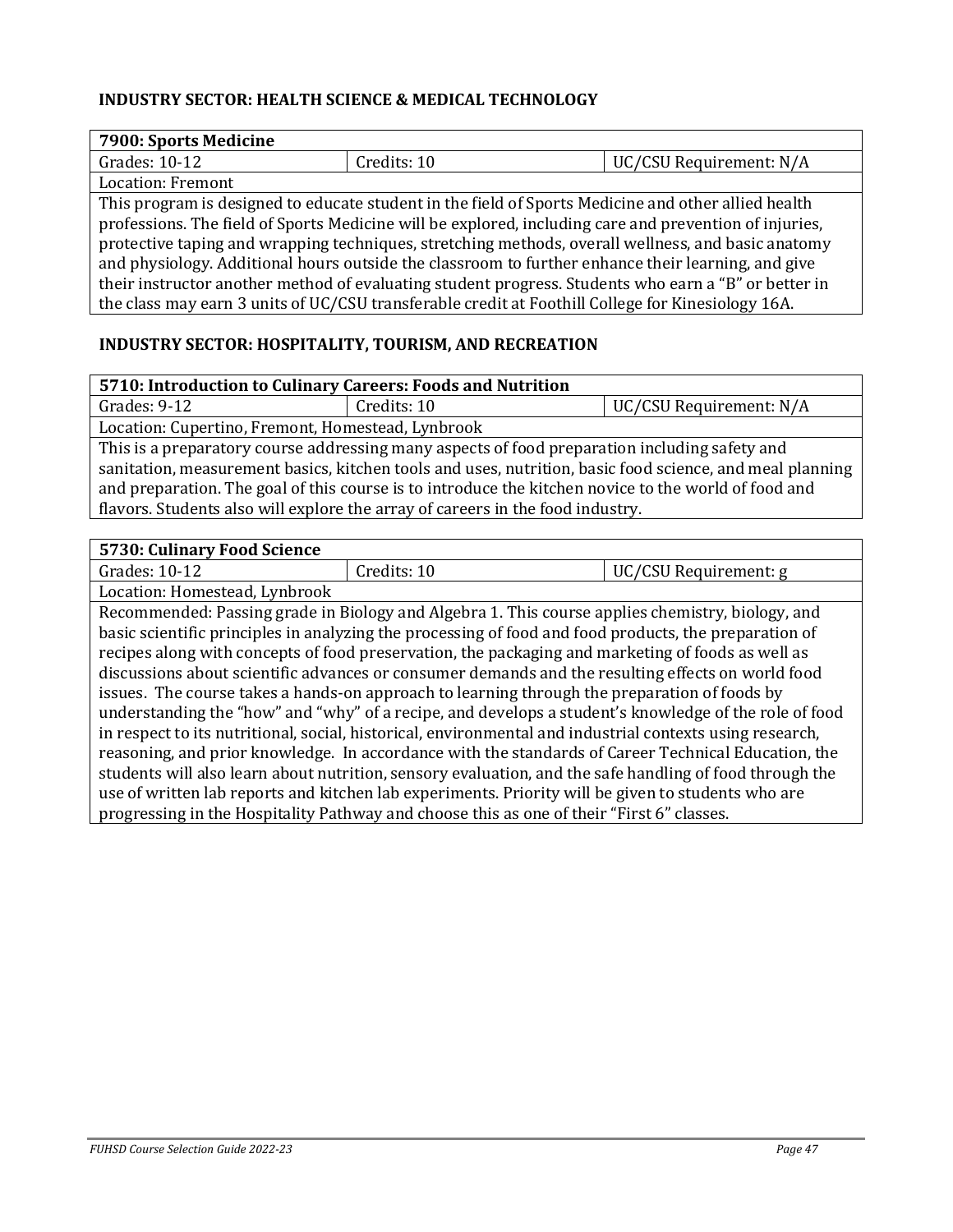#### **7765: Culinary Careers 2: Hospitality & Management**

Grades: 11-12 **Credits: 10** Credits: 10 **UC/CSU Requirement: N/A** Location: Cupertino, Fremont Recommended: Intro to Culinary Careers: Foods and Nutrition & Culinary Careers. This is an advanced course which encompasses all aspects of the restaurant business including food preparation, safety and sanitation, menu planning, and nutrition. This course will prepare students for an above entry-level job in restaurants, or for an institution of higher learning for a career in Food Service. Students will refine their cooking skills, sanitation practices and creativity by group and independent lab work, reading and writing assignments, classroom projects and home cooking assignments. This course will prepare students who are interested in pursuing ServSafe certification. Priority will be given to students who are progressing in the Hospitality Pathway and choose this as one of their "First 6" classes. Students who earn a "B" or better in both Culinary Careers and Culinary Careers 2 may earn 5 units of CSU transferable credit at Mission College for FDR 051: Basic Food Preparation.

#### **INDUSTRY SECTOR: PUBLIC SERVICES**

| 4850: Law                                                                                              |             |                       |
|--------------------------------------------------------------------------------------------------------|-------------|-----------------------|
| Grades: $10-12$                                                                                        | Credits: 10 | UC/CSU Requirement: g |
| Location: Cupertino, Fremont, Homestead, Monta Vista                                                   |             |                       |
| Recommended: None. This class provides students with the legal skills necessary for them to survive in |             |                       |

today's world and presents a snapshot of the legal profession in order to give students the opportunity to explore legal careers. The topics covered include: legal ethics, procedural law, criminal law, personal injury law, contract law, law for the minor, real and personal property law, employment law, trial procedure, and the law of evidence. Students learn life skills like how to protect one's rights while observing the rights of others, landlord and tenant relationships, and how to avoid certain types of fraud and identity theft. Critical thinking skills will be developed as students read complex text closely and analyze fact patterns critically. Students will practice the skills of collaboration and public speaking through participation in Socratic seminars, debates, group projects, and mock trials.

| 7880: Administration of Justice                                                                                                                                                                                                                                                                                                                                                                                               |             |                         |  |
|-------------------------------------------------------------------------------------------------------------------------------------------------------------------------------------------------------------------------------------------------------------------------------------------------------------------------------------------------------------------------------------------------------------------------------|-------------|-------------------------|--|
| Grades: 9-12                                                                                                                                                                                                                                                                                                                                                                                                                  | Credits: 10 | UC/CSU Requirement: N/A |  |
| Location: Homestead                                                                                                                                                                                                                                                                                                                                                                                                           |             |                         |  |
| This course will help students acquire the basic knowledge of the law enforcement profession. This<br>program is an articulated, feeder program to community college police science programs. Successful                                                                                                                                                                                                                      |             |                         |  |
| completion of this year-long course will result in earning 4 college credits through De Anza Community<br>College. Students will gain a thorough knowledge of the role of the police in society, including crime<br>evidence, laws of arrest, and overall protection objectives. Successful completion of this training will<br>provide students with a good background for acceptance into community college police training |             |                         |  |
| programs.                                                                                                                                                                                                                                                                                                                                                                                                                     |             |                         |  |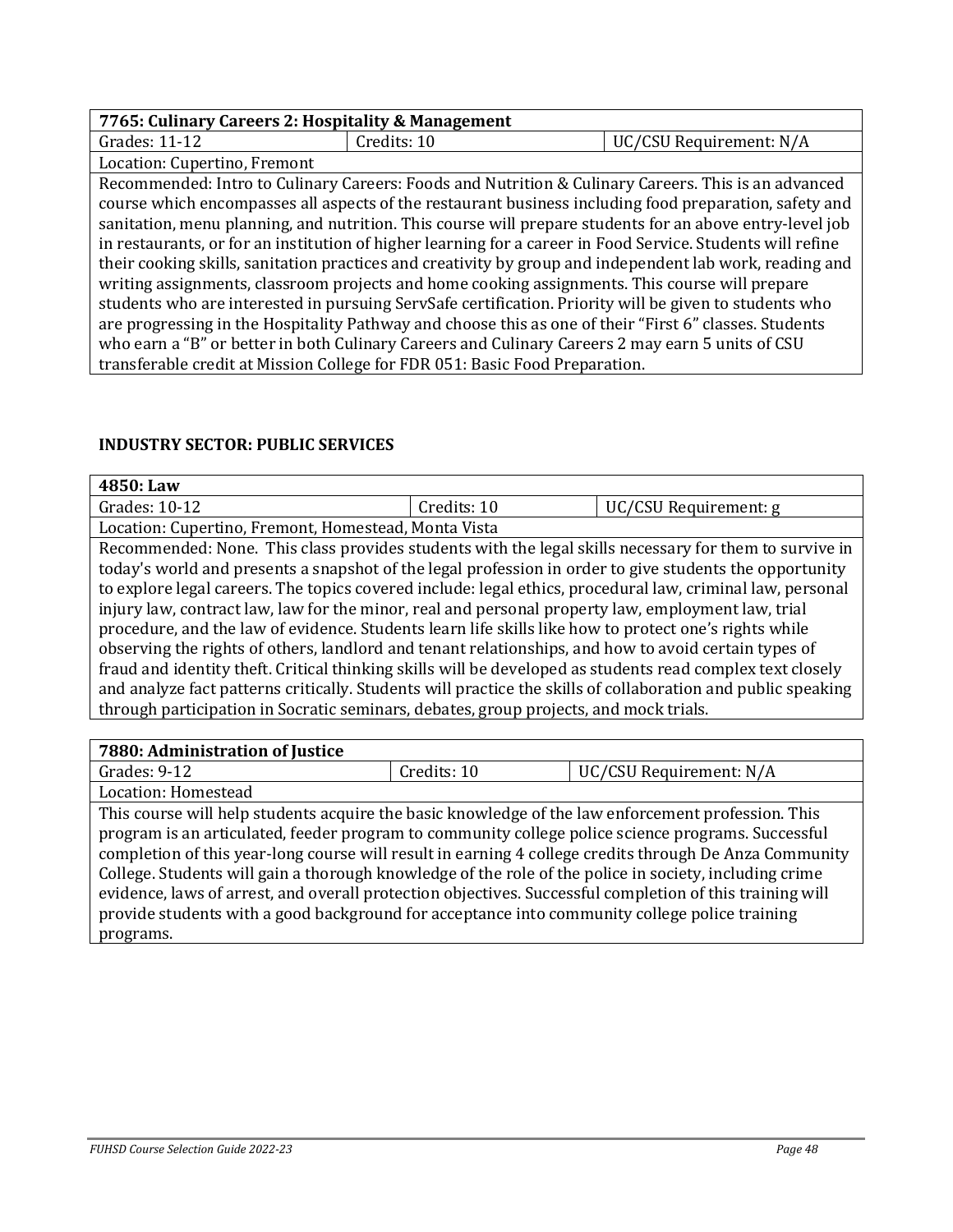#### **INDUSTRY SECTOR: TRANSPORTATION**

| 7530: Automotive Technology 1                                                                          |                                                                                                   |                         |  |
|--------------------------------------------------------------------------------------------------------|---------------------------------------------------------------------------------------------------|-------------------------|--|
| Grades: 9-12                                                                                           | Credits: 10                                                                                       | UC/CSU Requirement: N/A |  |
| Location: Fremont                                                                                      |                                                                                                   |                         |  |
|                                                                                                        | The Automotive Technology program is designed to provide pre-employment training to students for  |                         |  |
|                                                                                                        | entry-level employment in the automotive service industry. Employment possibilities include parts |                         |  |
| assembly technician, technician helper, lube technician, tune-up technician and tire changer.          |                                                                                                   |                         |  |
| Automotive Technology 1 provides students both theory and hands on experience in the following         |                                                                                                   |                         |  |
| areas: shop safety, brakes, automatic transmission, electrical systems, suspension systems, air        |                                                                                                   |                         |  |
| conditioning/heating and diagnosis and trouble-shooting repair procedures. Job search skills, business |                                                                                                   |                         |  |
| ethics, appropriate communication skills for the marketplace, and job retention skills, including      |                                                                                                   |                         |  |
|                                                                                                        | attendance, punctuality and proper work attire will be reinforced at all levels of instruction.   |                         |  |

#### **7535: Automotive Technology 2**

| ___<br>___<br>ື    |          |                       |
|--------------------|----------|-----------------------|
| Grades:<br>$10-1.$ | Credits: | /CSU Requirement: N/A |
| Location: Fremont  |          |                       |

Recommended: Automotive Technology 1. Automotive Technology 2 reinforces and builds on knowledge and skills developed in Auto Tech 1, and introduces advanced topics in diagnostics, engine performance, and fuel injection systems. Priority will be given to students who are progressing in the Transportation Pathway and choose this as one of their "First 6" classes.

#### **GENERAL CAREER EDUCATION**

| 7730: Training for Transitions |                      |
|--------------------------------|----------------------|
| $C_{\text{radas}} 11.12$       | $\Gamma$ Cradite: 10 |

| Grades: 11-12                           | Credits: 10                                                                                             | UC/CSU Requirement: N/A |
|-----------------------------------------|---------------------------------------------------------------------------------------------------------|-------------------------|
| Location: Cupertino, Fremont, Homestead |                                                                                                         |                         |
|                                         | Required: Approval of instructor. This program is for adolescent students at risk and/or in special     |                         |
|                                         | education aged 16 to 21 (up to two years). The importance of community based and on-the-job training    |                         |
|                                         | is an effective means of developing solid job skills and exploring career options. We utilize the       |                         |
|                                         | classroom in conjunction with job exploration to expose the student to work opportunities. The          |                         |
|                                         | students receive school credits toward their graduation. This is a course study – the program is broken |                         |
| into three (3) stages as follows:       |                                                                                                         |                         |

- Classroom Instruction
- Community Classroom
- Work Exploration and possible Work Experience Opportunities

#### **8040: Work Experience**

Grades: 11-12 Credits: 5 to 20 per year UC/CSU Requirement: N/A Students who are employed may choose to enroll in Work Experience with priority given to seniors who need credits toward graduation or need to work. Throughout their time in the program, students develop and complete a portfolio, which demonstrates research about multiple career paths alongside the abilities, knowledge, and skills gained through Work Experience. Credit is granted each semester, and is based on a combination of completion of coursework, attendance at class meetings, employer/teacher evaluations, and hours of employment. Students interested in this course should contact their Guidance Counselor.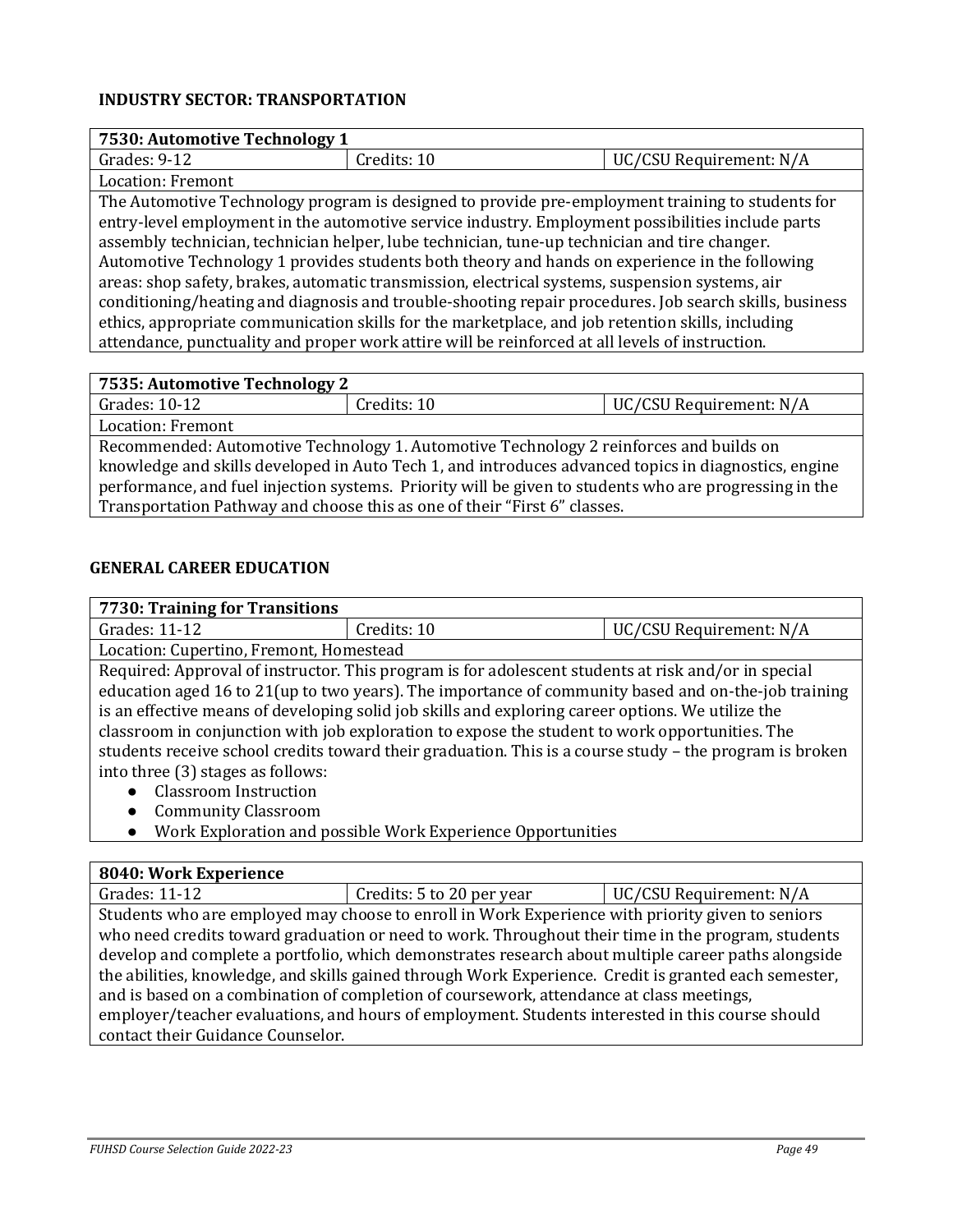<span id="page-49-0"></span>Courses for the following subject areas can be found in this section:

# Art Music Theatre and Performing Arts

These courses all satisfy the FUHSD Fine Arts credit category.

#### **HIGH SCHOOL GRADUATION**

Art, Music, and Theatre and Performing Arts courses are electives under **Fine Arts**. A student must earn 10 credits in two out of three selective elective areas (**Fine Arts**, **World Languages** and **Applied Academics**). For example, if a student earns 10 credits in a **Fine Arts** course, he/she would still need 10 credits from either **World Languages** or **Applied Academics** to satisfy the graduation requirement.

#### **UC ELIGIBILITY**

"f" Visual and Performing Arts (VPA) – 1 year required. A student must earn 10 credits and a grade of "C" or higher in a single, yearlong approved VPA course. See individual course descriptions for specific information about UC/CSU eligibility.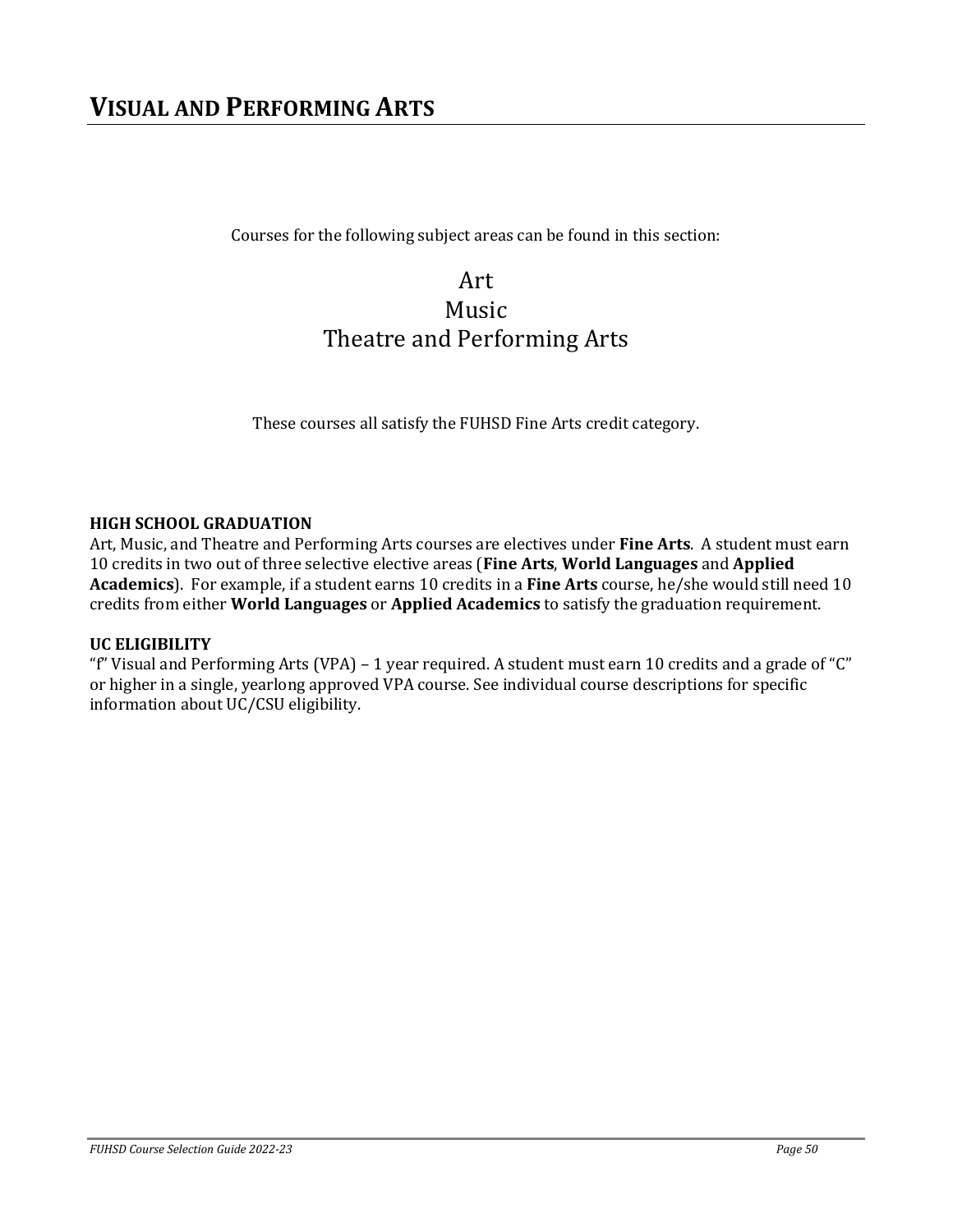#### <span id="page-50-0"></span>**ART**

The visual arts are part of the "basics." They communicate forcefully and directly. Students who learn the symbolic structure of the visual arts can respond to and symbolize their experiences in ways that are not dependent on the coding and decoding of verbal language. These skills are especially important in the American culture where information is transmitted both visually and verbally. Experiences in the visual arts lead to the formation of enduring attitudes, values, and satisfying accomplishments.

The University of California requires one year of Visual/Performing Arts. Courses with the "f" notation for the UC requirement have been approved as meeting UC entrance requirements. The California State University System (CSU) also requires one year of a Visual/Performing Art course for admission to their system. All courses approved by UC are also approved by CSU as meeting the Visual/Performing Arts admissions requirement.

#### **6110: Art 1**

| Grades: 9-12                                                                                          | Credits: 10 | UC/CSU Requirement: f |
|-------------------------------------------------------------------------------------------------------|-------------|-----------------------|
| This is an introductory course that provides the student an opportunity to explore the elements of    |             |                       |
| design such as line, shape, color, form, value and texture through the use of various media including |             |                       |
| drawing, painting printing making and collage. Basic visual literacy and visual communication skills  |             |                       |
| will be instructed. A basic survey of art history will be covered.                                    |             |                       |

| 6120: Art 2                                                                                            |                                                                                                      |                       |
|--------------------------------------------------------------------------------------------------------|------------------------------------------------------------------------------------------------------|-----------------------|
| Grades: 10-12                                                                                          | Credits: 10                                                                                          | UC/CSU Requirement: f |
|                                                                                                        | Recommended: C or better in Art 1. This is an intermediary art course. Further refinement of drawing |                       |
| and painting skills will be the primary focus, but various art making practices and new media may be   |                                                                                                      |                       |
| introduced such as pastel painting, colored pencil, mixed media, scratchboard, and mask painting.      |                                                                                                      |                       |
| Visual literacy and visual communication skills will be further developed. Historical and contemporary |                                                                                                      |                       |
| topics will be evident in student work and /or through class discussion.                               |                                                                                                      |                       |

**6130: Art 3**

| arades.<br>I ()-<br>∸<br>____ | ᅶᄔ<br>. cur     | ` Requirement: 1<br>س |
|-------------------------------|-----------------|-----------------------|
|                               | $-$<br>________ | __________            |

Recommended: C or better in Art 2. This is an advanced level course focused around a specialized area of art and / or around the exploration of a variety of media and techniques. In addition, Students will be directed in developing their own creative voice and work for a portfolio. Advanced visual literacy and visual communication skills will be further developed. Historical and contemporary topics will be evident in student work and /or through class discussion.

#### **6140: Art 4**

Grades: 10-12 Credits: 10 UC/CSU Requirement: f Recommended: C or better in Art 3. This is an advanced course that is focused on creative problem solving and visual communication. Students in this course will explore and refine a field(s) of concentration such as drawing or painting or appropriate media and work in depth toward the development of a portfolio that may be used for entrance into an art school or for career-oriented purposes. Students who enroll should be capable of self-direction and independent study. Historical and contemporary topics will be evident in student work and/or through class discussion. This course is designed to provide opportunities for students to build their art-making skill sets through hands-on practice, critiques and the study of the history and purpose of visual art.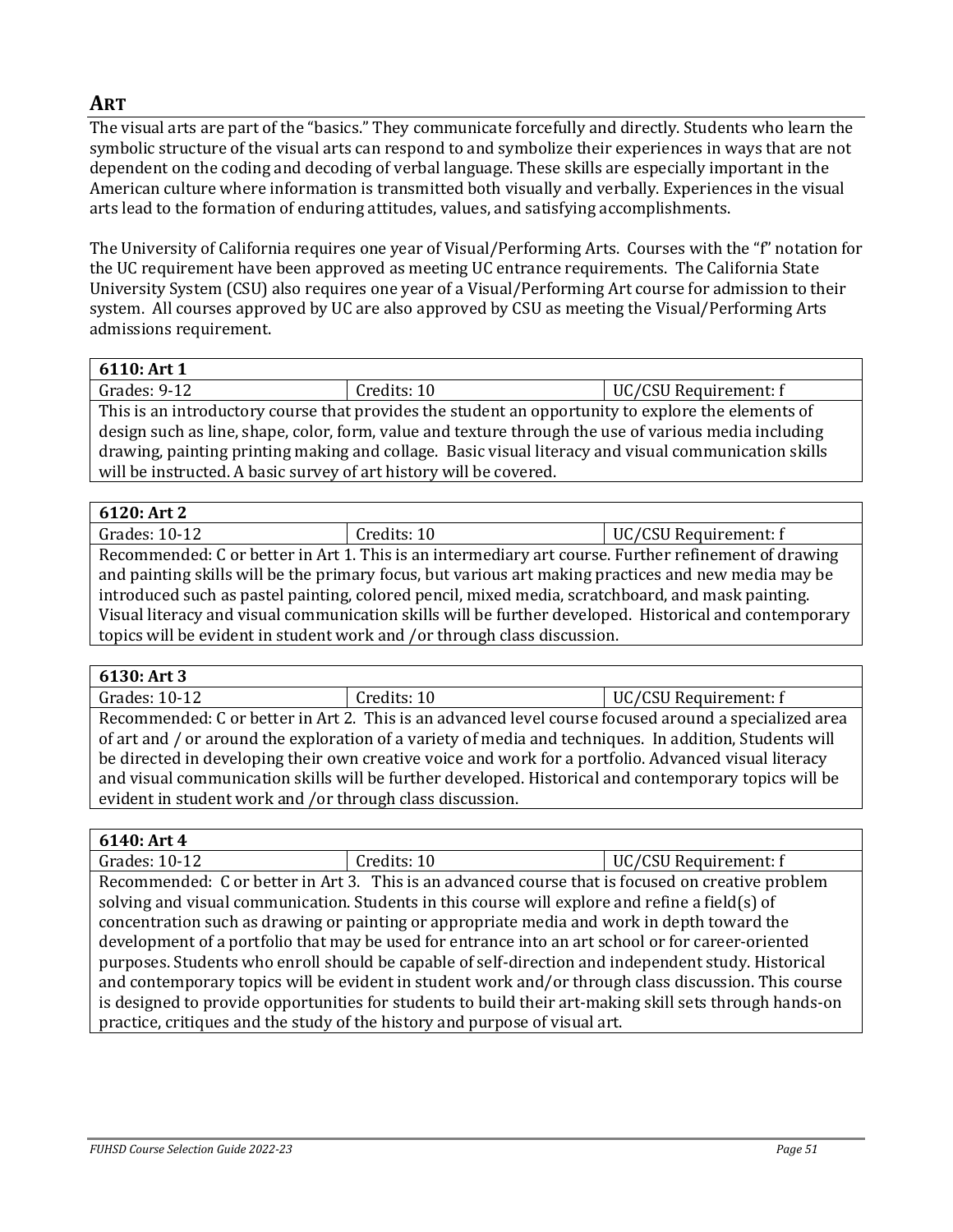| <b>6160: Film and Animation</b>                                                                        |             |                                                                                                        |
|--------------------------------------------------------------------------------------------------------|-------------|--------------------------------------------------------------------------------------------------------|
| Grades: 11-12                                                                                          | Credits: 10 | UC/CSU Requirement: f (pending UC                                                                      |
|                                                                                                        |             | approval for SY 2022-23)                                                                               |
| Film and Animation is a course designed for students interested in developing skill and expertise in   |             |                                                                                                        |
|                                                                                                        |             | filmmaking. Film and Animation will include a multifaceted teaching approach to production skills such |
| as lighting, storyboarding, editing, and camera work, and will also develop script-writing, character  |             |                                                                                                        |
| development, while exposing students to a brief history of film and animation. Students will be        |             |                                                                                                        |
| introduced to a variety of filmmaking and editing techniques and methods, and have access to industry- |             |                                                                                                        |
| standard filmmaking equipment and computer software. Students will have an opportunity to hear and     |             |                                                                                                        |
| learn from guest speakers from the film and animation industry as well as top film and art schools. By |             |                                                                                                        |
| the end of the course, students will have developed a film or animation reel that they can utilize for |             |                                                                                                        |
| their own enrichment or towards building a portfolio.                                                  |             |                                                                                                        |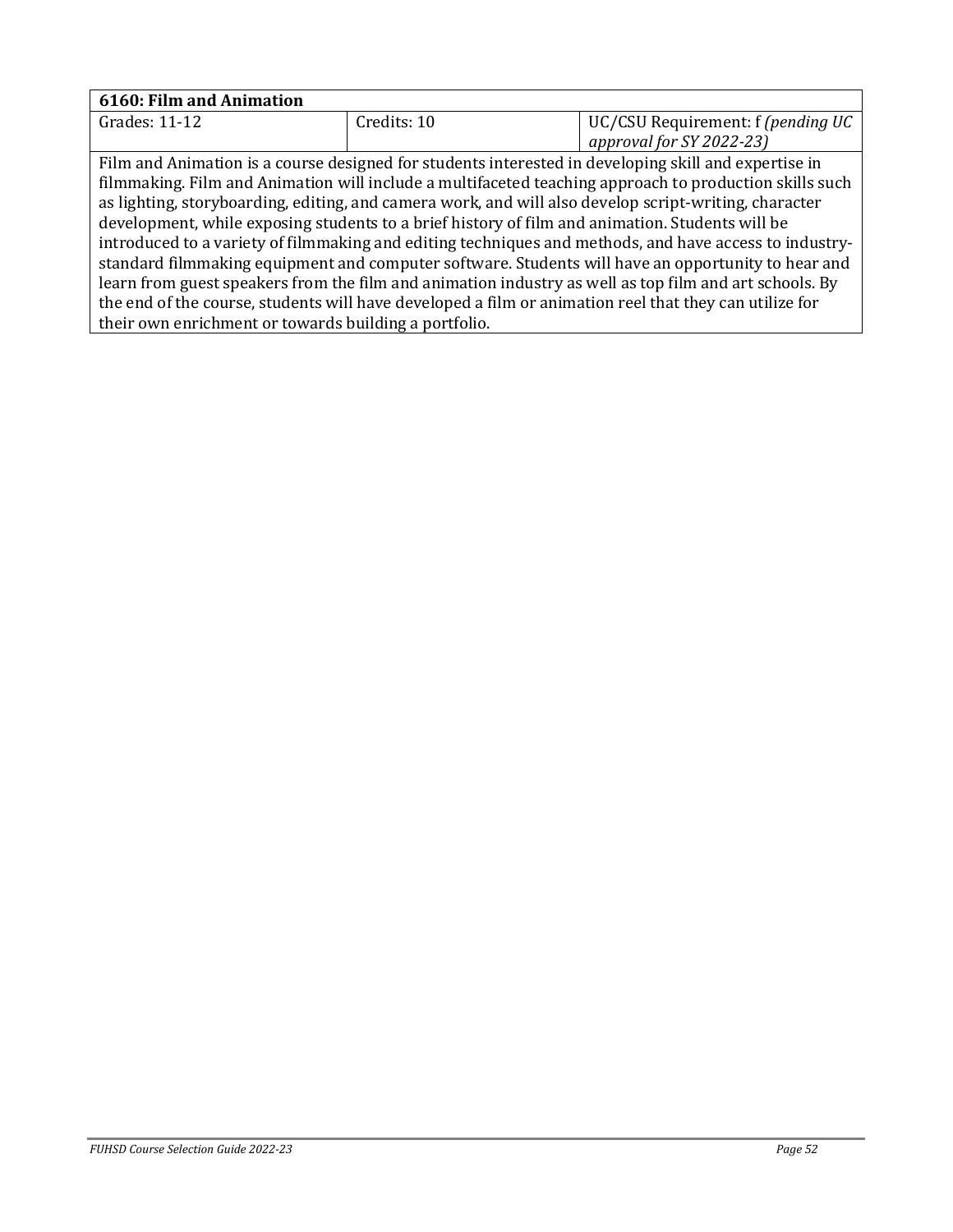#### **6190: Photography 1** Grades: 10-12 **Credits: 10** Credits: 10 **UC/CSU Requirement: f**

This is an introductory art course where students will learn to use the Elements and Principles of Art and Design such as line, space, value, texture, balance, and contrast to create a well-composed photograph. Basic camera operation will be covered. Experiences working with traditional photographic methods such as film may be explored as well as digital-based images or a combination of the two. A basic history of photography will also be covered.

#### **6200: Photography 2**

Grades: 10-12 Credits: 10 UC/CSU Requirement: f Recommended: C or better in Photography 1. This is an advanced photography course where either traditional or digital media will be explored if not both. A variety of photographic media may be explored such as film, digital editing software, image transfers, etc. Students will be directed in developing their own creative voice, and work toward a portfolio. Historical and contemporary topics will be evident in student work and /or through class discussion.

#### **6210: 3D Sculpture and Design 1**

Grades: 9-12 Credits: 10 UC/CSU Requirement: f This is a basic design course for students primarily interested in three-dimensional materials. Design for both aesthetic and functional objects is emphasized. Whether the objects are utilitarian or aesthetic, a regard for quality of workmanship and design is stressed. Not only do students explore a variety of media such as clay, leather, wood, metal, enamels, etc., they also gain an appreciation for handcrafted articles as they reflect our past and present culture.

#### **6220: 3D Sculpture and Design 2**

Grades: 10-12 **Credits: 10** Credits: 10 **UC/CSU Requirement: f** Recommended: C or better in 3-D Design 1. Students will further their knowledge and appreciation of design with more depth and complexity, as well as increase their skills in handling materials and tools. Various new media are introduced and experimentation and individualized instruction are encouraged. The skills learned are useful for future employment in an art-oriented occupation, for communicating ideas and preparing for further education.

| 6230: 3D Sculpture and Design 3                                                                             |             |                       |  |
|-------------------------------------------------------------------------------------------------------------|-------------|-----------------------|--|
| Grades: 10-12                                                                                               | Credits: 10 | UC/CSU Requirement: f |  |
| Recommended: C or better in 3-D Design 2. For the advanced design student who has professional or           |             |                       |  |
| vocational goals in a particular area. The student will develop a high level of skill in a specific medium. |             |                       |  |
| The student will be encouraged to contact professional people in their specific fields and research         |             |                       |  |
| techniques in the medium, culminating with a brief report. Specific projects will result from a             |             |                       |  |
| student/teacher conference that will outline the projects to be completed each semester.                    |             |                       |  |

#### **6240: 3D Sculpture and Design 4** Grades: 10-12 **Credits: 10** Credits: 10 **UC/CSU Requirement: f** Recommended: C or better in 3-D Design 3. This course is for the advanced student of threedimensional art who has professional or vocational goals in a particular area. The student will develop a high level of skill in a specific medium, research techniques in the medium and be encouraged to contact professionals in the area, culminating with a brief report. The projects to be completed each

semester will be outlined in a student/teacher conference.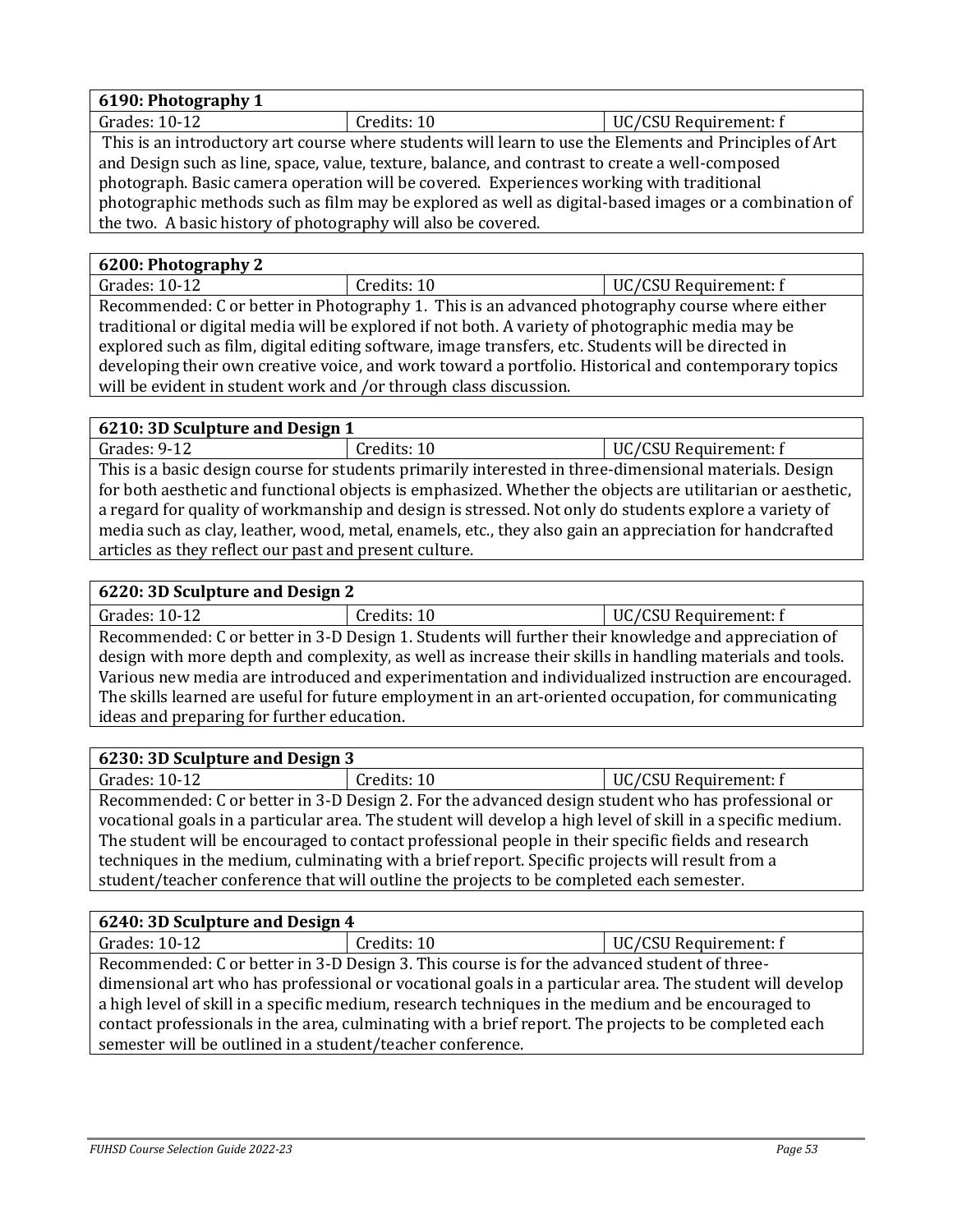| $\vert$ 6360: Ceramics 1 |             |                       |
|--------------------------|-------------|-----------------------|
| Grades: 9-12             | Credits: 10 | UC/CSU Requirement: f |

This is an introductory art course centered on developing hand-building techniques such as pinch, slab and coil. Introductory work on the potter's wheel may be explored. Techniques in underglazing, inlay and carving will be explored. In addition, a variety of glazing techniques will be demonstrated.

| 6370: Ceramics 2                                                                                                                                                                                                                                         |             |                       |
|----------------------------------------------------------------------------------------------------------------------------------------------------------------------------------------------------------------------------------------------------------|-------------|-----------------------|
| Grades: 9-12                                                                                                                                                                                                                                             | Credits: 10 | UC/CSU Requirement: f |
| Recommended: C or better in Ceramics 1. The student will design and produce a variety of forms that<br>utilize hand-building methods and wheel-throwing techniques. Advanced surface decoration will be<br>explored such as inlay, texture and stamping, |             |                       |
|                                                                                                                                                                                                                                                          |             |                       |

#### **6380: Ceramics 3** Grades: 10-12 | Credits: 10 | UC/CSU Requirement: f Recommended: C or better in Ceramics 2. The student will continue refinement in basic hand-building and potter's wheel techniques. Exploration in decorating methods and self-directed projects will be developed.

| 6390: Ceramics 4                                                                                        |             |                       |
|---------------------------------------------------------------------------------------------------------|-------------|-----------------------|
| Grades: 10-12                                                                                           | Credits: 10 | UC/CSU Requirement: f |
| Recommended: C or better in Ceramics 3. The student will work with a developing style and strive for a  |             |                       |
| specific direction such as hand building, wheel, sculpture or a combination thereof. More emphasis will |             |                       |

be placed on creative solutions, advanced decorating methods that may include glaze application, glaze calculations, glaze mixing and firing techniques.

### **6440: AP Drawing**

| 6450: AP 2D Art and Design |  |  |
|----------------------------|--|--|
|                            |  |  |

| Grades: 10-12                                          | Credits: 10                                                                                            | UC/CSU Requirement: f |
|--------------------------------------------------------|--------------------------------------------------------------------------------------------------------|-----------------------|
|                                                        | Recommended: B or better in Art 2, or evaluation of student portfolio. This course is designed for the |                       |
|                                                        | student who is seriously interested in art as a potential college major or career. The curriculum will |                       |
|                                                        | include the development of a portfolio that may be used for college admission and submitted to the     |                       |
|                                                        | College Board for the AP Examination. Students will be required to complete homework assignments       |                       |
|                                                        | outside of class and to maintain a sketchbook. Only students enrolled in the AP Art course will be     |                       |
| allowed to register and submit an AP Portfolio in May. |                                                                                                        |                       |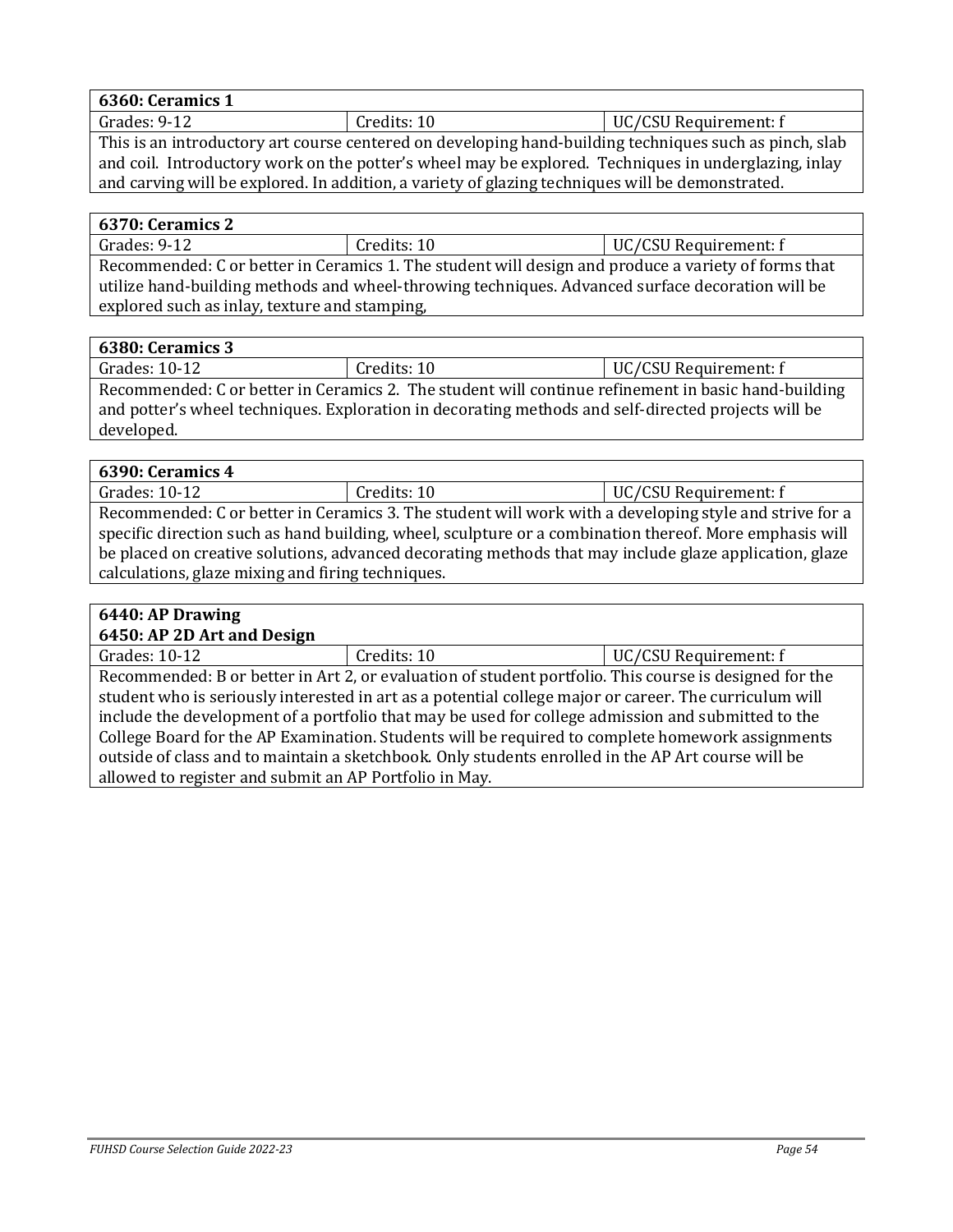<span id="page-54-0"></span>Music plays an essential role in the education of all students. Music is a unique language for expression… Music is intellectually stimulating and challenging… Music is part of every culture, and its place in each culture is significant.

—from California's Visual and Performing Arts Framework

Music is part of the learning experience for all students in California's elementary and secondary schools. A balanced and comprehensive education program requires that music be included as a discrete discipline in the visual and performing arts curriculum. Strong music education programs contribute significantly to the development of knowledge, understanding and appreciation of our culturally diverse society. Effective music instruction is organized to respond to this need and must meet this challenge.

| 7030: B Choir |  |
|---------------|--|
|---------------|--|

| Grades:<br>ч-<br>∸∸ | dredits:<br>τ | Requirement: f<br>von v |
|---------------------|---------------|-------------------------|
|                     |               |                         |

This choir is a beginning vocal group. It contains the basic introduction of the first year of high school vocal music. The techniques of vocal production and sight singing are explored. This choir performs for local school and community events.

| 7040: Advanced Treble Choir                                                                             |             |                       |
|---------------------------------------------------------------------------------------------------------|-------------|-----------------------|
| Grades: 9-12                                                                                            | Credits: 10 | UC/CSU Requirement: f |
| Recommended: Audition or approval of instructor. The course content includes work on tone               |             |                       |
| production and quality, breathing, diction and general musicianship and the study and performance of    |             |                       |
| three and four part music for treble voices. This choir performs for local school and community events. |             |                       |

#### **7060: A Choir**

| Grades: 9-12                                                                                          | Credits: 10 | UC/CSU Requirement: f |
|-------------------------------------------------------------------------------------------------------|-------------|-----------------------|
| Recommended: Audition or approval of instructor. The students will experience a large mixed choir     |             |                       |
| that provides the opportunity to perform large choral works. This choir performs for local school and |             |                       |
| community events.                                                                                     |             |                       |

### **7070: Vocal Jazz**

| Grades: 9-12                                                                                   | Credits: 10 | UC/CSU Requirement: f |
|------------------------------------------------------------------------------------------------|-------------|-----------------------|
| Recommended: Audition or approval of instructor. This is a small, prestigious group. The music |             |                       |

performed includes contemporary and popular songs in jazz arrangements with keyboard, drums, bass and guitar accompaniment. They often perform for functions in the community and at Jazz Festivals.

#### **7080: Small Mixed Vocal Ensembles**

| Grades: 9-12                                                                                      | Credits: 10 | UC/CSU Requirement: f |
|---------------------------------------------------------------------------------------------------|-------------|-----------------------|
| Recommended: Audition or approval of instructor. This is a small musical group of students who    |             |                       |
| perform on occasions when a larger group would be excessive. The music performed covers different |             |                       |
| styles from Renaissance to contemporary.                                                          |             |                       |

#### **7120: Concert Band**

| Grades: 9-12                                       | Credits: 10                                                                                           | UC/CSU Requirement: f |
|----------------------------------------------------|-------------------------------------------------------------------------------------------------------|-----------------------|
|                                                    | Recommended: Approval of instructor. Refinement of tone and a more advanced understanding of          |                       |
|                                                    | basic performance techniques are stressed. Alternate and trill fingering are studied. The intonation, |                       |
|                                                    | balance and blend required in ensemble playing are developed. Transposition and elementary music      |                       |
|                                                    | theory as related to band work are introduced; terms concerning tempo, dynamics and expression are    |                       |
|                                                    | emphasized through the reading of many compositions of different styles and from different periods in |                       |
| music history. The concert band performs concerts. |                                                                                                       |                       |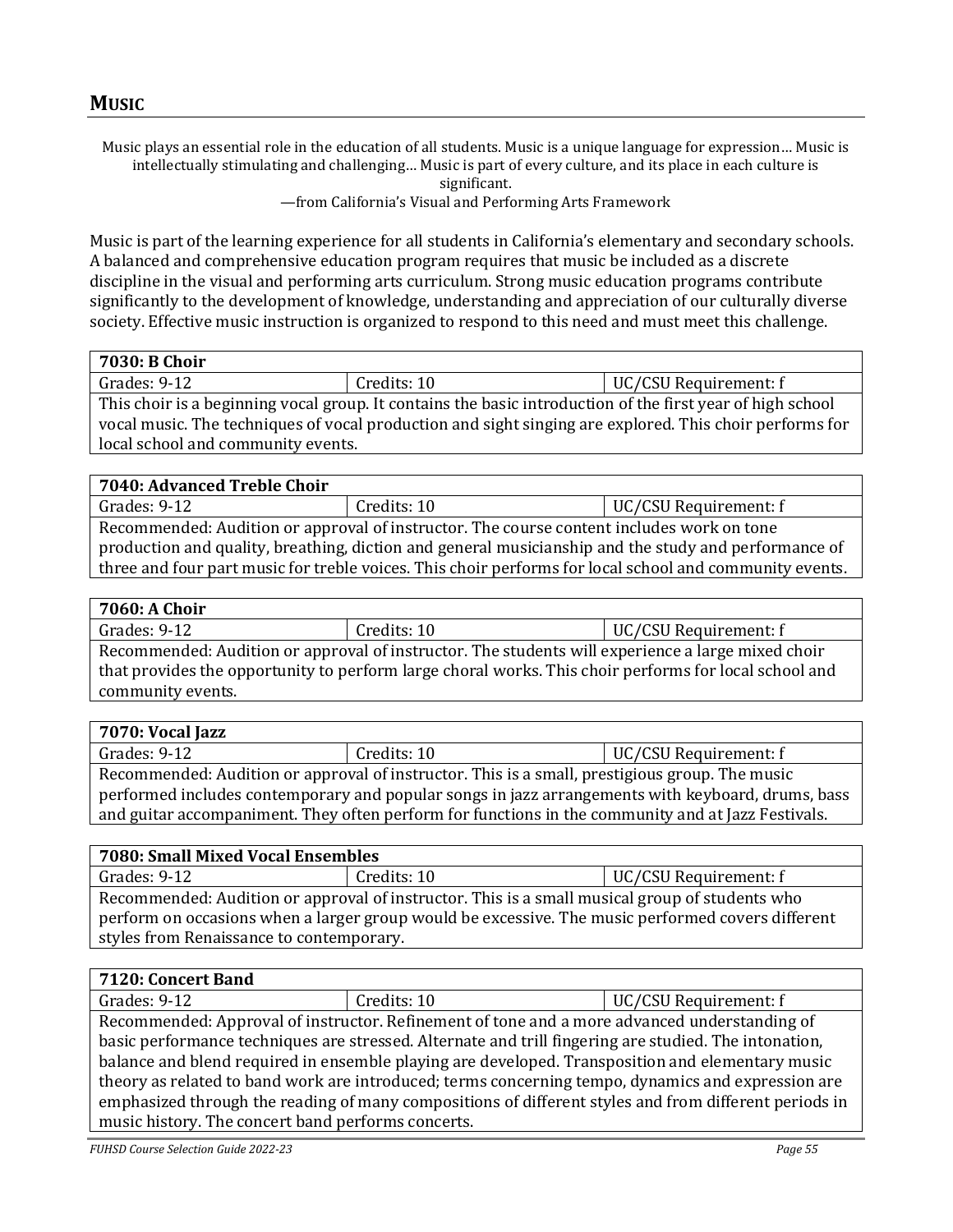| 7130: Symphonic Band |               |                       |
|----------------------|---------------|-----------------------|
| Grades: 9-12         | Credits: 10   | UC/CSU Requirement: f |
| $\sim$               | $\sim$ $\sim$ |                       |

Recommended: Audition or approval of instructor. This is a continuation of Concert Band work, with more detail in individual techniques and skills. It provides continued study of band literature, with stress on a larger and more challenging repertoire. The symphonic band performs concerts.

#### **7140: Wind Ensemble**

| Grades: 9-12                                                                                          | Credits: 10                                                                                          | UC/CSU Requirement: f |
|-------------------------------------------------------------------------------------------------------|------------------------------------------------------------------------------------------------------|-----------------------|
|                                                                                                       | Recommended: Audition or approval of instructor. This select group of about 50 is formed by audition |                       |
| only. It is for the serious, advanced musician only, and performs more difficult high school and some |                                                                                                      |                       |
| college-level music. The wind ensemble performs concerts.                                             |                                                                                                      |                       |

#### **7180: Jazz Ensemble**

| Grades: 9-12                                                                                     | Credits: 10                                                                                     | UC/CSU Requirement: f |
|--------------------------------------------------------------------------------------------------|-------------------------------------------------------------------------------------------------|-----------------------|
|                                                                                                  | Recommended: Audition or approval of instructor. This is a small, instrumental musical group of |                       |
| approximately 12 to 24 students who perform a variety of jazz styles. The music performed covers |                                                                                                 |                       |
|                                                                                                  | different styles including Swing, Rock and Latin. The group performs at a variety of concerts.  |                       |

| 7240: Orchestra                                                                                  |                                                                                            |                       |
|--------------------------------------------------------------------------------------------------|--------------------------------------------------------------------------------------------|-----------------------|
| Grades: 9-12                                                                                     | Credits: 10                                                                                | UC/CSU Requirement: f |
|                                                                                                  | Recommended: Audition or approval of instructor. The course content involves the study and |                       |
| performance of ensemble and orchestra literature, intermediate and advanced string technique and |                                                                                            |                       |
| musicianship.                                                                                    |                                                                                            |                       |

#### **7250: Chamber Orchestra**

| Grades: 9-12                                                                                       | Credits: 10 | UC/CSU Requirement: f |
|----------------------------------------------------------------------------------------------------|-------------|-----------------------|
| Recommended: Audition or approval of instructor. This course is offered to advanced level students |             |                       |
| who will study and perform string/orchestral literature for continuing individual technique        |             |                       |
| development on his/her instrument. Advanced/professional level music will be studied and           |             |                       |
| performed from all historical periods of music.                                                    |             |                       |

#### **7320: Music Genesis**

| Grades: 9-12                                                                                           | Credits: 10 | UC/CSU Requirement: f |
|--------------------------------------------------------------------------------------------------------|-------------|-----------------------|
| This course is open to all students interacted in the basis elements and consents of music through the |             |                       |

This course is open to all students interested in the basic elements and concepts of music through the study of Rock, Jazz and Classical music. No previous musical knowledge is required. Class content is based on listening and music videos.

#### **7350: AP Music Theory**

| 7 JJU. AF MUSIL THEUTY                                                                                 |             |                       |
|--------------------------------------------------------------------------------------------------------|-------------|-----------------------|
| Grades: 10-12                                                                                          | Credits: 10 | UC/CSU Requirement: f |
| Recommended: Ability to read music. This course is modeled after first-year college theory courses and |             |                       |
| is for those who want to expand their musical horizons or consider further study in music. Eighteenth  |             |                       |
| century harmony and analysis are studied along with arrangement, orchestration and musicianship.       |             |                       |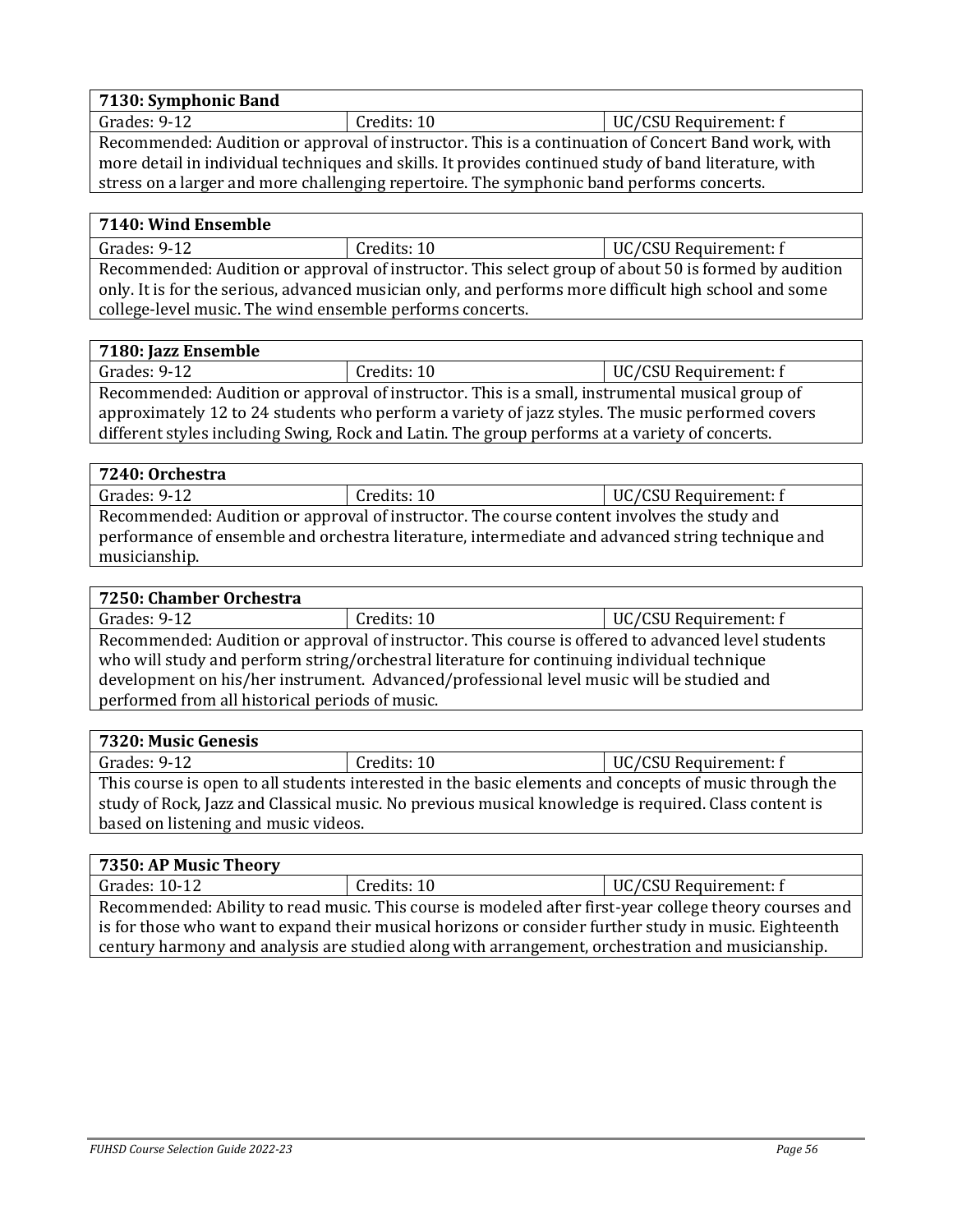#### <span id="page-56-0"></span>**THEATER AND PERFORMING ARTS**

The theatre arts emphasize the use of the intellect as well as the development of sensitivity, creativity, and the capacity to make reasoned, aesthetic decisions while exploring the range of human experience. As language is a primary component of drama, students develop poise, confidence, ease, and versatility in verbal presentation. There are several ways to enter into theatre arts, but always these courses result in successful interactions, performances, and products.

The University of California requires one year of Visual/Performing Arts. Courses with the "f" notation for the UC requirement have been approved as meeting UC entrance requirements. The California State University System (CSU) also requires one year of a Visual/Performing Art course for admission to their system. All courses approved by UC are also approved by CSU as meeting the Visual/Performing Arts admissions requirement.

| 2810: Dance 1                                                                                            |                                                                                                          |                       |
|----------------------------------------------------------------------------------------------------------|----------------------------------------------------------------------------------------------------------|-----------------------|
| Grades: 10-12                                                                                            | Credits: 10                                                                                              | UC/CSU Requirement: f |
|                                                                                                          | Recommended: PE 9. Dance 1 is based in jazz techniques is and is open to all students. Students will     |                       |
|                                                                                                          | also study ballet, modern, musical theater, and dances of different cultures. The specific goals of this |                       |
| course include: increased muscle control and body awareness, body alignment and placement, musical       |                                                                                                          |                       |
|                                                                                                          | rhythms, dance techniques and terminology, dance sequences, ensemble dance, and choreography.            |                       |
| Students will be required to maintain a written portfolio that will contain vocabulary handouts, musical |                                                                                                          |                       |
| critiques, and self-evaluations. Students are expected to perform in two dance concerts.                 |                                                                                                          |                       |
|                                                                                                          |                                                                                                          |                       |

#### **6710: Drama**

| UC/CSU Requirement: f<br>Grades: $9-1$<br>credits: 10 | __ _ _ _ _ _ _ _ _ _ _ _ _ _ |  |
|-------------------------------------------------------|------------------------------|--|
|                                                       |                              |  |

This course is for those students who want introductory training in acting. Class emphasis is on voice, movement, improvisation, mental preparation, script preparation and various acting techniques. Course study may include the history of world theatre and theatre's contributions to world cultures with representative readings of excellent plays from all cultures and eras; the formulation of criteria for personal evaluation of dramatic literature, performance and production; continued instruction in voice, staging and character analysis; playwriting techniques; directing techniques; rehearsal and performance for an audience.

#### **6720: Advanced Drama**

Grades: 10-12 Credits: 10 UC/CSU Requirement: f

Recommended: Drama. This course is for those students who want more advanced training in acting. Course work emphasizes reading, viewing, performing and analyzing dramatic works. Course study may include the history of world theatre and theatre's contributions to world cultures with representative readings of excellent plays from all cultures and eras; the formulation of criteria for personal evaluation of dramatic literature, performance and production; continued instruction in voice, staging and character analysis; playwriting techniques; directing techniques; rehearsal and performance for an audience.

#### **6730: Advanced Drama Honors**

Grades: 10-12 **Credits: 10** Credits: 10 **UC/CSU Requirement: f** 

Recommended: Advanced Drama. This course is for those students who are most interested and practiced in studying acting and the theater. Course study will be based on the skills and knowledge developed in the previous Drama courses and will help students to continue on to more advanced levels of dramatic study. Students will be expected to have a solid foundation of dramatic principles and practices.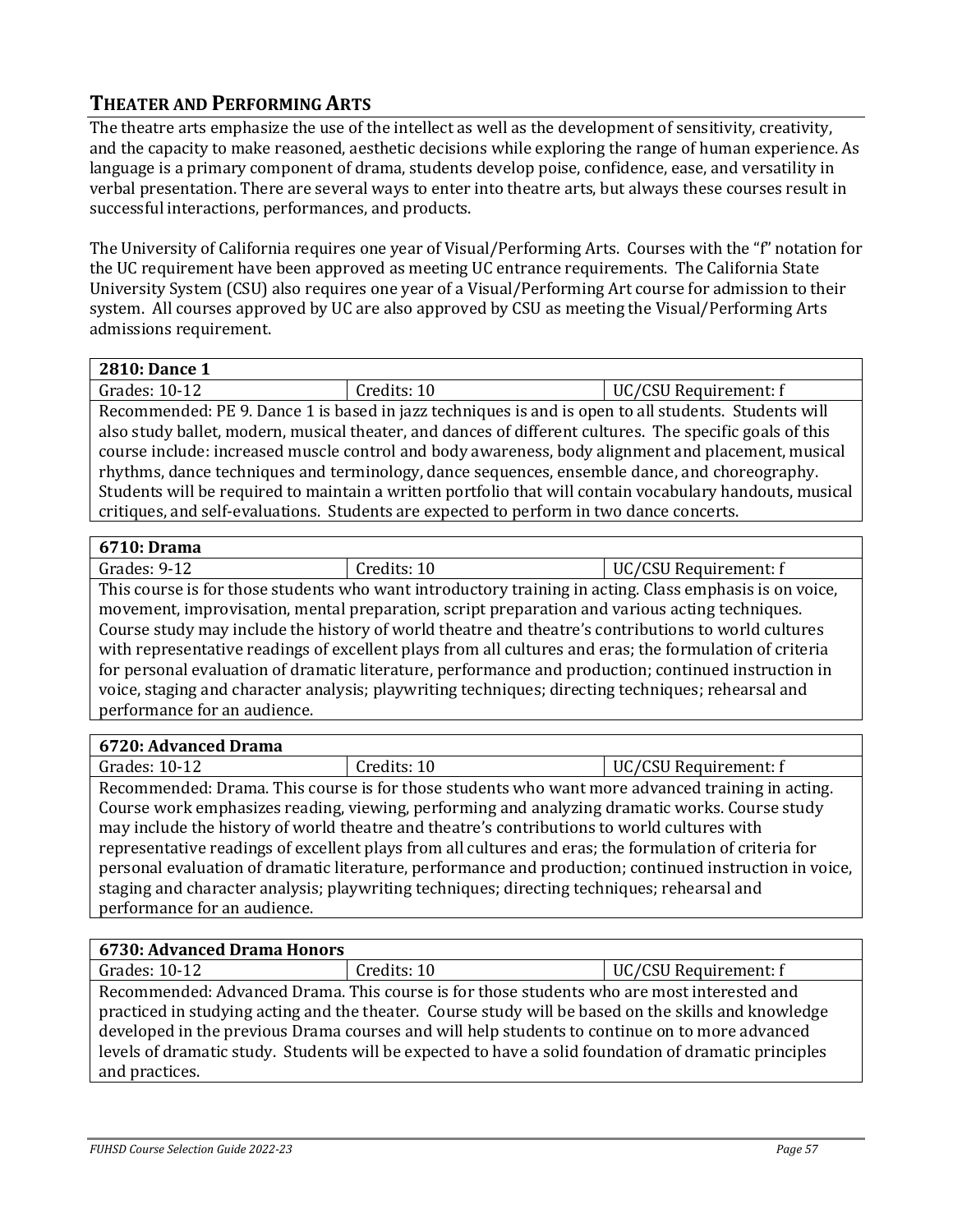# <span id="page-57-0"></span>**WORLD LANGUAGES**

In an ever-changing and interconnected world, students need to develop cross-cultural understanding and communication skills in order to enhance their ability to compete in a global economy. The primary goal of the World Languages Department is to provide students the opportunity to develop proficiency in a language other than English. World Language courses are aligned to the California Content Standards for World Languages and to the American Council for the Teaching of Foreign Languages (ACTFL) standards.

Students will develop communicative competence in the target language, both in spoken and written form. Classroom instruction is conducted primarily in the target language, with an emphasis on realworld applications so students develop their ability to interact with speakers of the target language. Diverse learning styles are taken into consideration when developing class activities. Students will build their understanding of the structure of the target language by drawing comparisons to their own languages, which in turn will enhance their awareness of their own language structure. Through their study of the language, students will learn the cultural heritage of other lands and become acquainted with customs and thoughts of other people.

#### **HIGH SCHOOL GRADUATION**

**World Languages** is a selective elective area. A student must earn 10 credits in two out of three selective elective areas (**Fine Arts**, **World Languages** and **Applied Academics**). For example, if a student earns 10 credits in a **World Languages** course, he/she would still need 10 credits from either **Fine Arts** or **Applied Academics** to satisfy the graduation requirement.

#### **UC ELIGIBILITY**

"e" Language Other than English (LOTE) – 2 years required, 3 years recommended. A student must earn 20 credits and a grade of "C" or higher in the same language other than English.

FUHSD offers courses in four languages: Chinese, French, Japanese, and Spanish. Course descriptions are listed by level and apply to all languages unless otherwise specified.

| Level 1                                                                                                                                                                                                                                                                                                                                                                                                                                   |             |                       |
|-------------------------------------------------------------------------------------------------------------------------------------------------------------------------------------------------------------------------------------------------------------------------------------------------------------------------------------------------------------------------------------------------------------------------------------------|-------------|-----------------------|
| 4010: Japanese 1, 4110: French 1, 4310: Spanish 1, 4410: Chinese 1                                                                                                                                                                                                                                                                                                                                                                        |             |                       |
| Grades: 9-12                                                                                                                                                                                                                                                                                                                                                                                                                              | Credits: 10 | UC/CSU Requirement: e |
| Students will learn to address elements of daily life in both oral and written form, gain a new<br>perspective on the world as they are introduced to other cultures and traditions, and learn the<br>fundamental grammatical structures of the language to convey meaning. Class activities will allow<br>students to become proficient in reading, writing, listening and speaking the target language for real-<br>world language use. |             |                       |

Note: This course will be offered if interest and availability allows.

#### **Level 2**

**4020: Japanese 2, 4120: French 2, 4320: Spanish 2, 4420: Chinese 2** 

Grades: 9-12 Credits: 10 UC/CSU Requirement: e Recommended: C or better in Level 1, or language skills check. The primary goal continues to be the development of communicative competence. Students will use the target language to reinforce and expand their knowledge and to acquire new information about the target language and culture. They continue to build their language skills through more advanced reading, writing, speaking, and listening activities.

Note: This course will be offered if interest and availability allows.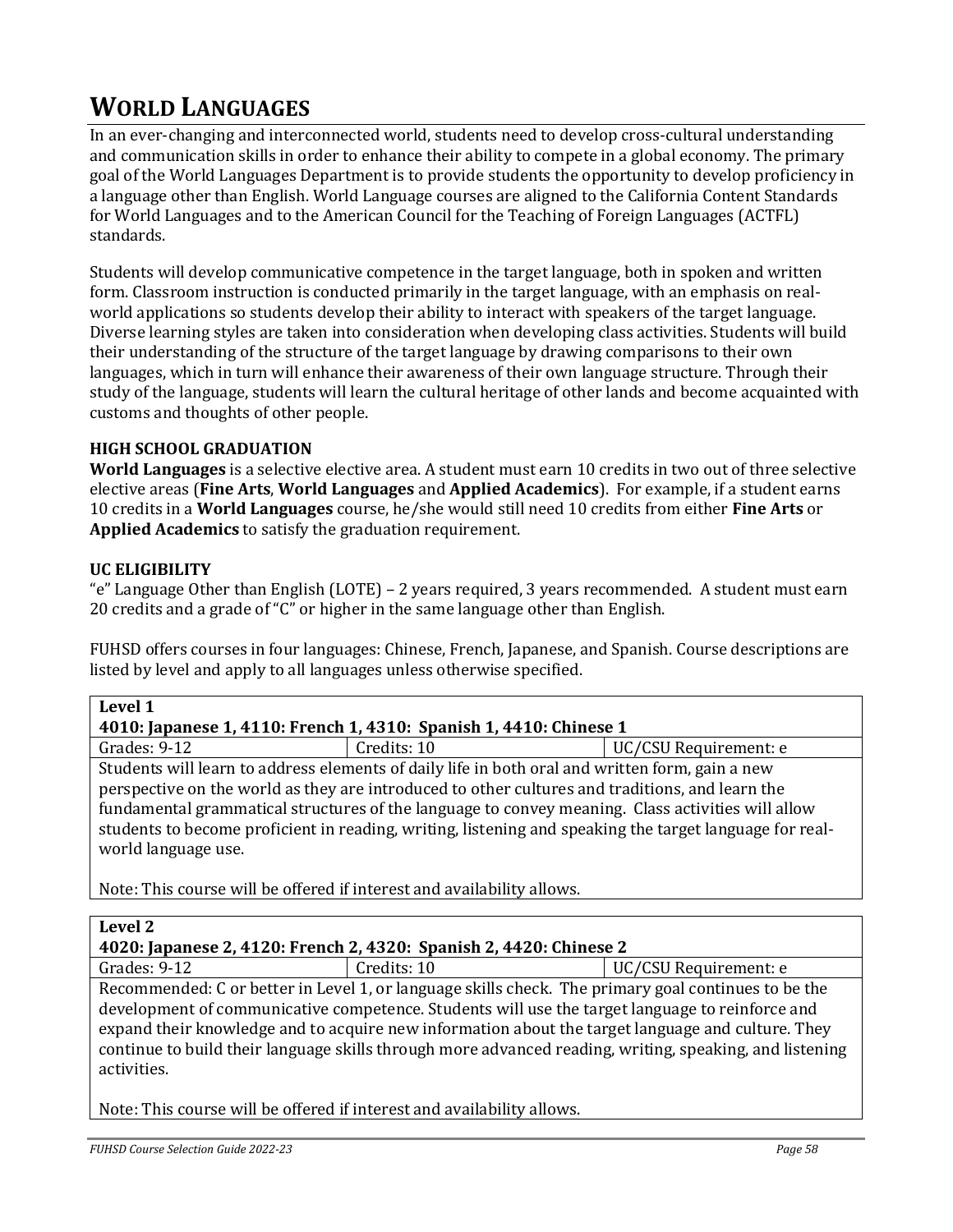#### **Level 3 4030: Japanese 3, 4130: French 3, 4330: Spanish3, 4430: Chinese 3**  Grades: 9-12 Credits: 10 Credits: 10 UC/CSU Requirement: e Recommended: C or better in Level 2, or language skills check. Students will learn more advanced vocabulary and grammar, and will improve communicative competence in the target language. More formal writing skills begin to be developed. Cultural study promotes a deeper understanding of the people who speak the language. They will begin to develop the ability to understand the language spoken at the pace of a native speaker. The course will be conducted primarily in the target language.

Note: This course will be offered if interest and availability allows.

#### **Level 4 Honors**

Note: This course will be offered if interest and availability allows.

#### **Level 5 AP**

#### **4050: AP Japanese Language & Culture, 4150: AP French Language & Culture, 4350: AP Spanish Language & Culture, 4450: AP Chinese Language & Culture**

Grades: 9-12 Credits: 10 UC/CSU Requirement: e Recommended: C or better in Level 4 Honors, or language skills check. The Advanced Placement course aims to develop overall fluency in the language. Students will continue to expand and refine their skills with college level coursework. The course prepares students to demonstrate their advanced level of proficiency across three communicative modes: interpersonal (interactive communication), interpretive (receptive communication) and presentational (productive communication). Students will hone their ability to respond to written material, both fiction and non-fiction, as well as a variety of multimedia. One of the goals of the course is to prepare students for the AP Language Exam. A student may receive college credit by earning a passing grade on this national exam.

Note: This course will be offered if interest and availability allows.

#### **SPECIALIZED WORLD LANGUAGE COURSES**

#### **4324: Spanish for Spanish Speakers (Spanish 2)**

| $10 = 11$ openhom for openhom openhore (openhom = ) |             |                     |
|-----------------------------------------------------|-------------|---------------------|
| Grades: 9-1                                         | Credits: 10 | /CSU Requirement: e |
|                                                     |             |                     |

Recommended: Recommendation of an instructor. This course is for students who already speak Spanish, but who would like to improve their academic literacy skills in the language. Students develop their reading and writing skills in Spanish. At the same time, there is intensive work on correcting common grammatical errors, in both spoken and written form. Students develop academic language through content. Students who successfully complete the course receive credit for Spanish 2 and are guided toward advanced Spanish.

Note: This course will be offered if interest and availability allows.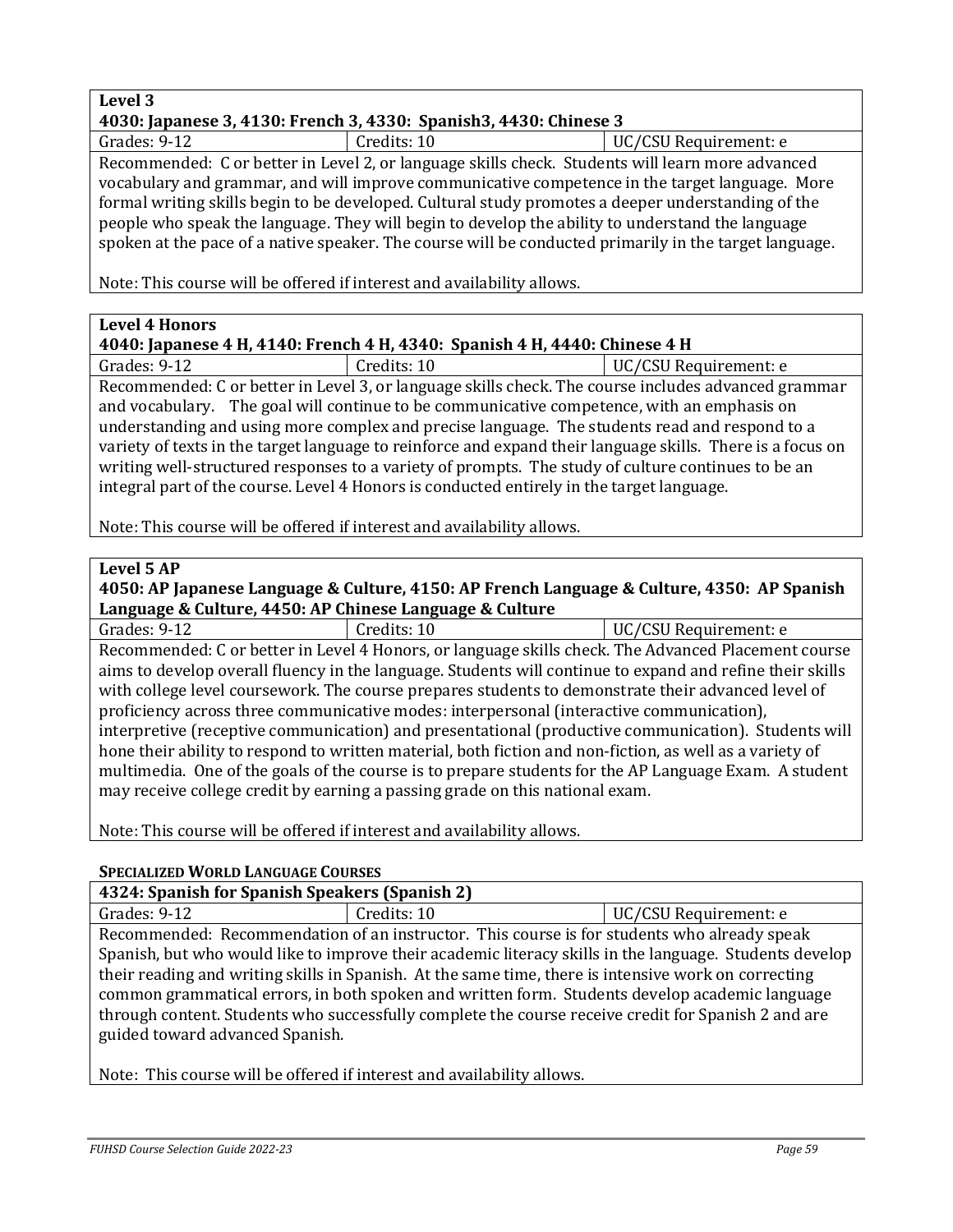#### **4334: Spanish for Spanish Speakers (Spanish 3)**

Grades: 9-12 | Credits: 10 | UC/CSU Requirement: e Recommended: Recommendation of an instructor. This course is for native Spanish-speakers or students that have attained native-like Spanish skills. Students can take Spanish for Spanish-Speakers 3 after successfully completing Spanish for Spanish-Speakers 2 or by demonstrating required skills on a placement exam. The course is taught entirely in Spanish and organized in thematic units that explore concepts relevant to the Spanish-speaking world and Spanish-speaking communities in the United States. In every unit, students engage with the theme by various means, including but not limited to the following authentic Spanish materials: short stories, novels, poems, news articles, autobiographies, plays, songs, testimonies, art, films, video clips, documentaries and podcasts. Throughout the length of the course, students use the three modes of communication: interpretive, interpersonal and presentational in a variety of assignments to demonstrate communicative proficiency in Spanish. Upon completing this course, students will be prepared to take the AP Spanish Language and Culture course the following year.

Note: This course will be offered if interest and availability allows.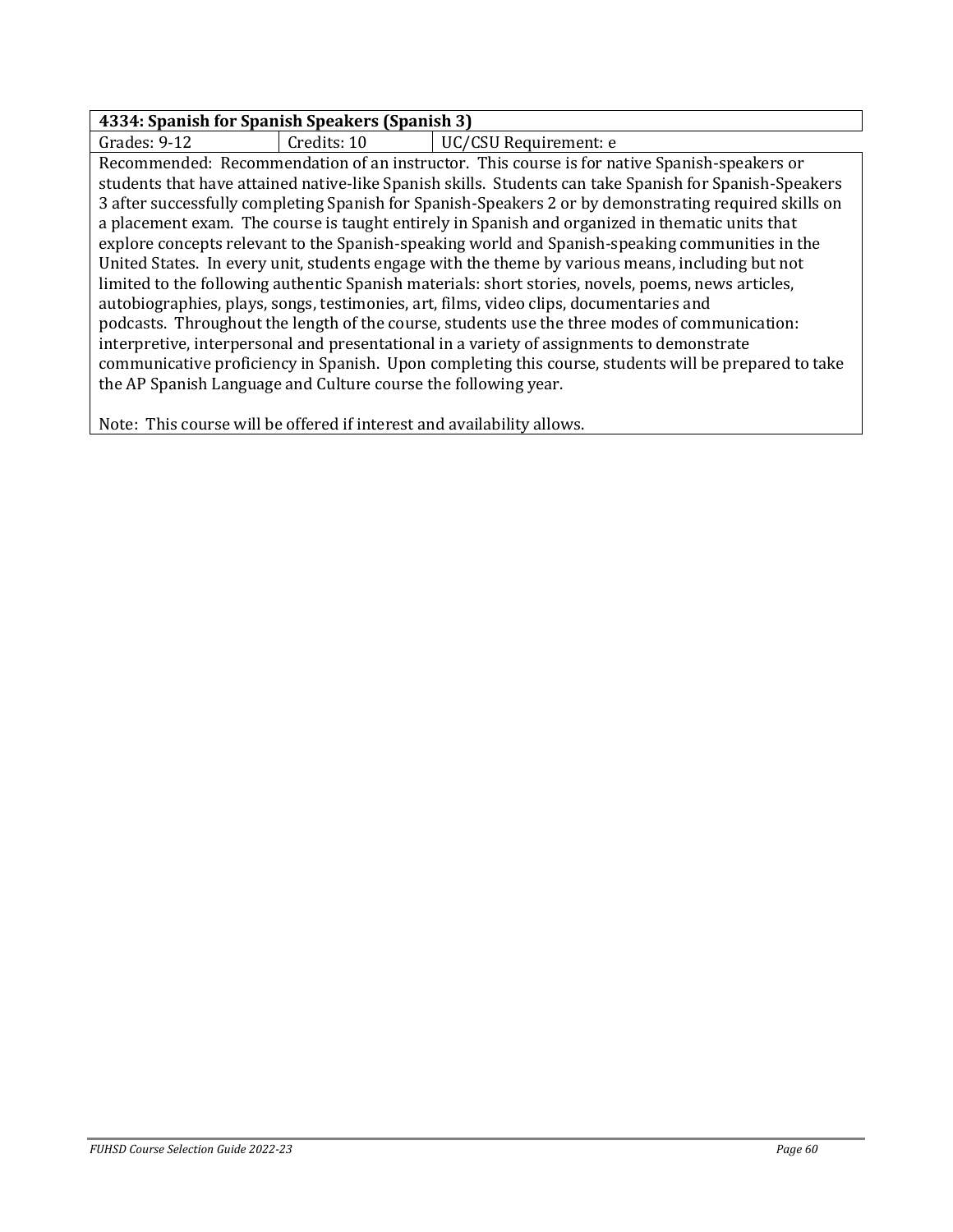# <span id="page-60-0"></span>**NON-DEPARTMENTAL/GENERAL ELECTIVES**

The Fremont Union High School District offers a selection of Non-Departmental elective courses that are not connected to any of the other departments listed in this guide. These courses offer students opportunities and/or supports that are not subject-specific. Some of these courses require that students meet specific criteria or must be selected to enable enrollment.

#### **HIGH SCHOOL GRADUATION**

Non-departmental elective courses may be applied to the 60 credits needed in the Elective area.

#### **UC ELIGIBILITY**

"g" College Prep Elective – 1 year required. A student must earn 10 credits and a grade of "C" or higher in a single, yearlong approved course. See individual course descriptions for specific information about UC/CSU eligibility.

| 8290: Leadership                                                                                           |                                                                                                          |                         |
|------------------------------------------------------------------------------------------------------------|----------------------------------------------------------------------------------------------------------|-------------------------|
| Grades: 9-12                                                                                               | Credits: 10                                                                                              | UC/CSU Requirement: N/A |
|                                                                                                            | Required: Students must hold some type of office through elections or interviews. In this course,        |                         |
|                                                                                                            | students will develop leadership skills that will be utilized in planning and presenting schoolwide      |                         |
|                                                                                                            | activities and programs. Community involvement will be expected via activities in the elementary         |                         |
| schools such as conflict resolution, peer tutoring, performances, or presentations, as well as attendance  |                                                                                                          |                         |
| at local government meetings and assistance with community programs such as food drives and                |                                                                                                          |                         |
| multicultural activities. Other examples of activities may include but are not limited to: rallies, lunch- |                                                                                                          |                         |
|                                                                                                            | time activities, dances, student and staff recognition, homecoming, Students will be active participants |                         |
| in planning and presenting the course and their work will be assessed through actual presentations         |                                                                                                          |                         |
| and portfolio development. This course is repeatable.                                                      |                                                                                                          |                         |

#### **8300: Communications in the 21st Century**

Grades: 9-12 **Credits: 10** Credits: 10 **UC/CSU Requirement: N/A** Required: Enrollment in this class is by application/selection only. In this elective course, students will acquire the skills to be well-prepared students, professionals, and citizens of the 21st century. This course is intended to help students to access core subject areas, strengthen academic skills, develop problem solving skills, enhance communication skills, and increase confidence in their ability to succeed. By progressing through the different steps of problem-based learning, students will learn to identify the problem, generate ideas, organize ideas, derive learning needs, organize learning needs, test ideas, and develop conclusions. Through problem-based learning, students will be active participants in their own learning, make connections to specific, real-life scenarios, understand issues thoroughly, set goals for different solutions, negotiate through different views, interact with peers and other experts; and educate others with their learning. Through this process, students will learn perseverance, understand the purpose for learning, and see relevance to their individual lives that could lead to career exploration.

#### **8380: Yearbook**

Grades: 10-12 **Credits: 10 (repeatable)** UC/CSU Requirement: N/A This course is an expansion of office computing, incorporating the use of a computer-based system and software with graphic capabilities to produce publication materials. Students will integrate typeset text and graphics on the page using accepted writing, publication and presentation techniques. This course is designed to prepare students for entry-level employment in the newspaper-publishing field. Students will produce desktop-published camera/copy ready masters for reproduction.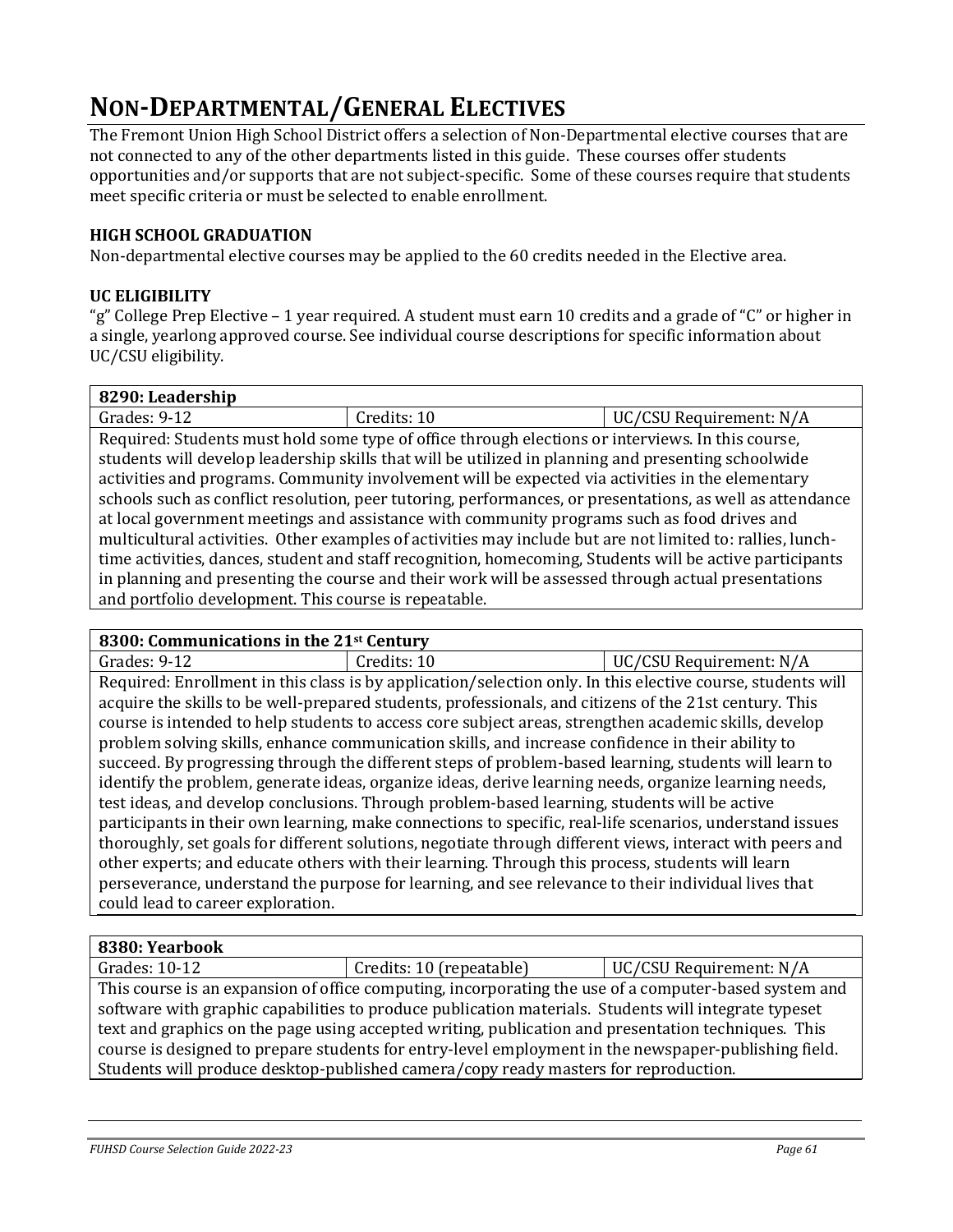**7770: Stagecraft Tech** Location: Fremont, Homestead | Credits: 10 | UC/CSU Requirement: N/A

An instructional program that emphasizes the techniques and processes involved in stage management, prop construction, lighting, the setup and operation of sound systems, and the operation of projection equipment. The program develops basic construction techniques for stage property and scenery; affords practice in stage crew work, which includes the erection and striking of scenery; and provides an overview of related occupations in television.

#### **8280: IS: STEM Research**

Location: Lynbrook, Monta Vista | Credits: 10  $\vert$  UC/CSU Requirement: N/A

STEAM research course is a unique opportunity for students to engage in interdisciplinary research to understand complex problems including equity issues, and take action to make a positive change in their community. Students will explore equity focused topics in a wide variety of disciplines including humanities and social sciences, sports, performing arts, science, engineering and technology. This research course will help students in developing unique skills in thinking like a researcher. Students are expected to have their own research project and spend about 60 hours per semester (3-4 hours per week) on their project. The year-long course is a 10 unit, non-UC elective course that will be graded pass/fail. It can be taken concurrently with another science course.

## **Advancement Via Individual Determination (AVID)**

**8450: AVID Senior Seminar**

Grades: 12 Credits: 10 UC/CSU Requirement: g Required: Enrollment in this class is by application/selection only. Students must have been enrolled in AVID elective at least one year prior to this class. Co-requisite: Enrollment in at least one Honors or Advanced Placement course or in a college transferable course accepted by the UC/CSU.

The AVID Senior Seminar is part of a two-year interdisciplinary course for AVID juniors and seniors. It is organized around the theme of "Leadership as a Catalyst for Change in Society". Students study, in depth, exceptional leaders in contemporary society and examine the effect that these individuals have on culture, politics, education, history, science and the arts. Additionally, this course emphasizes rhetorical reading, analytical writing, collaborative discussion strategies, tutorial, inquiry, study groups, preparation for college entrance and placement exams, college study skills and test taking strategies.

| <b>School Service Tutor</b><br>8400: Engage Tutor, 8460: AVID Tutor, 9080: Bilingual Tutor, 9090: Student Tutor                                                                                                                                                                                                                                                                                                                                                                                                                                                                                                                                                     |               |                         |
|---------------------------------------------------------------------------------------------------------------------------------------------------------------------------------------------------------------------------------------------------------------------------------------------------------------------------------------------------------------------------------------------------------------------------------------------------------------------------------------------------------------------------------------------------------------------------------------------------------------------------------------------------------------------|---------------|-------------------------|
| Grades: 11-12                                                                                                                                                                                                                                                                                                                                                                                                                                                                                                                                                                                                                                                       | Credits: 0-10 | UC/CSU Requirement: N/A |
| Recommended: Permission of supervising teacher/staff and completion of tutor training workshop if<br>offered. This course is designed to provide an opportunity for students to give school service by<br>tutoring special needs students during a regularly scheduled class or students in the regular program<br>who only need academic assistance. Students are also expected to give time to tutoring outside of the<br>regularly scheduled class. Students have the opportunity to learn about different learning styles, to<br>value diversity, to give service and to explore teaching as a career. Students will receive a letter grade<br>for this course. |               |                         |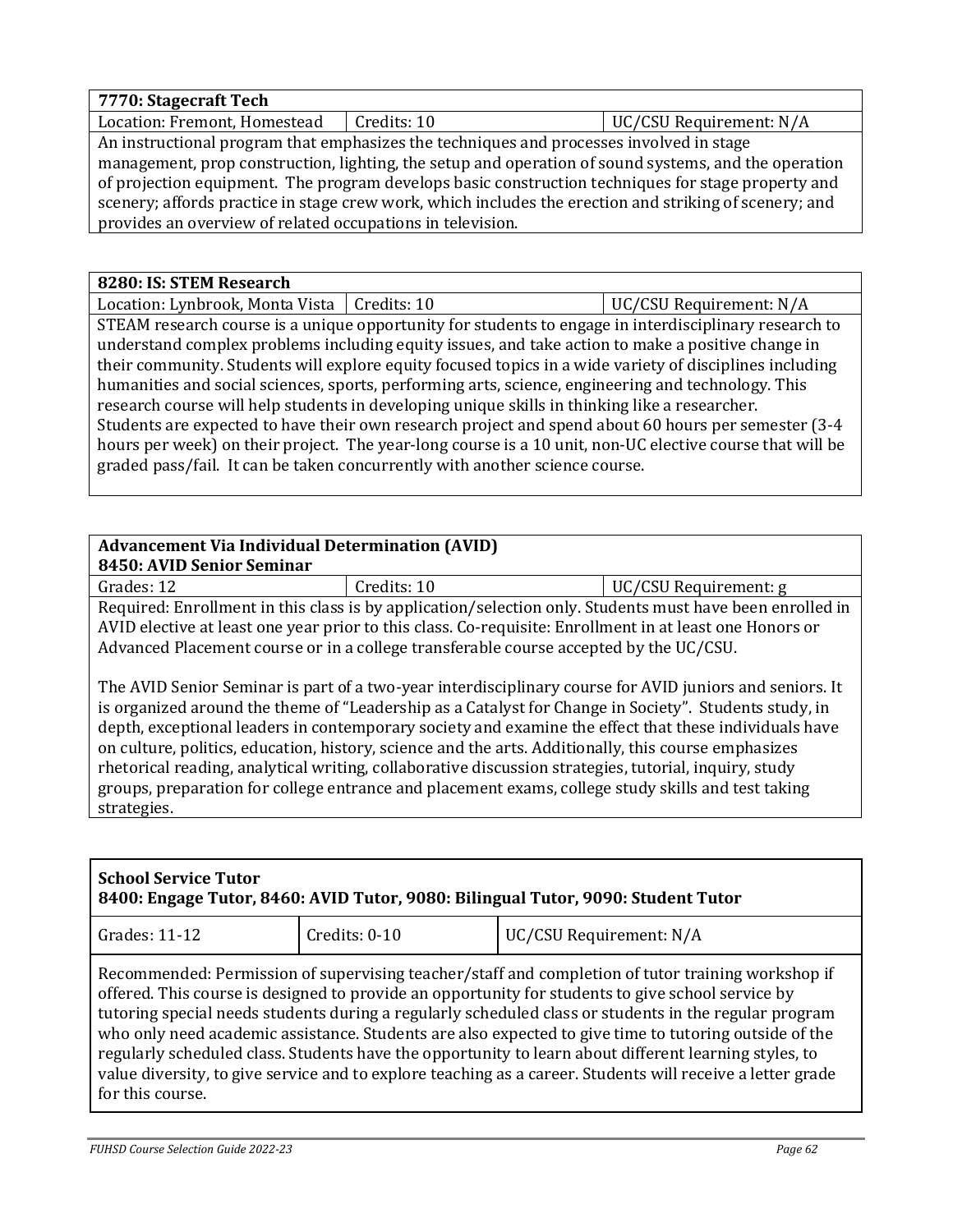| <b>Academic Assistants</b><br>9030: Teacher Assistant, 9050: Lab Assistant                                                                                                                                                                                                                                                                                                                                                                                                                                                                                                                                   |  |  |
|--------------------------------------------------------------------------------------------------------------------------------------------------------------------------------------------------------------------------------------------------------------------------------------------------------------------------------------------------------------------------------------------------------------------------------------------------------------------------------------------------------------------------------------------------------------------------------------------------------------|--|--|
| Grades: 10-12<br>Credits: 10<br>UC/CSU Requirement: N/A                                                                                                                                                                                                                                                                                                                                                                                                                                                                                                                                                      |  |  |
| Recommended: Approval from staff member who the assistant will be supporting. Students enrolled in<br>these courses will work with teachers and clerical staff to support the classroom and overall academic<br>environment. Students can be expected to fulfill a variety of requests from the staff to set up and<br>support the academic needs of the classroom. Students enrolled in these courses will receive work<br>simulation experiences. Students will receive a letter grade for this course.<br>Students may earn a maximum of 20 credits in these classes during their 4 years of high school. |  |  |

| <b>School Staff Assistant</b><br>9020: Student Clerk, 9040: Food Services Assistant, 9060: Media Assistant, 9070: Tech Assistant                                                                                                                                                                                                                                                                                                                                                                          |             |                         |
|-----------------------------------------------------------------------------------------------------------------------------------------------------------------------------------------------------------------------------------------------------------------------------------------------------------------------------------------------------------------------------------------------------------------------------------------------------------------------------------------------------------|-------------|-------------------------|
| Grades: 10-12                                                                                                                                                                                                                                                                                                                                                                                                                                                                                             | Credits: 10 | UC/CSU Requirement: N/A |
| Recommended: Approval from staff member whom the assistant/clerk will be supporting. Students<br>enrolled in these courses will work with administrators, teachers and clerical staff to support the<br>cafeteria, library, front office, and/or general campus. Students enrolled in these courses will receive<br>work simulation experiences. Students will receive a letter grade for this course.<br>Students may earn a maximum of 20 credits in these classes during their 4 years of high school. |             |                         |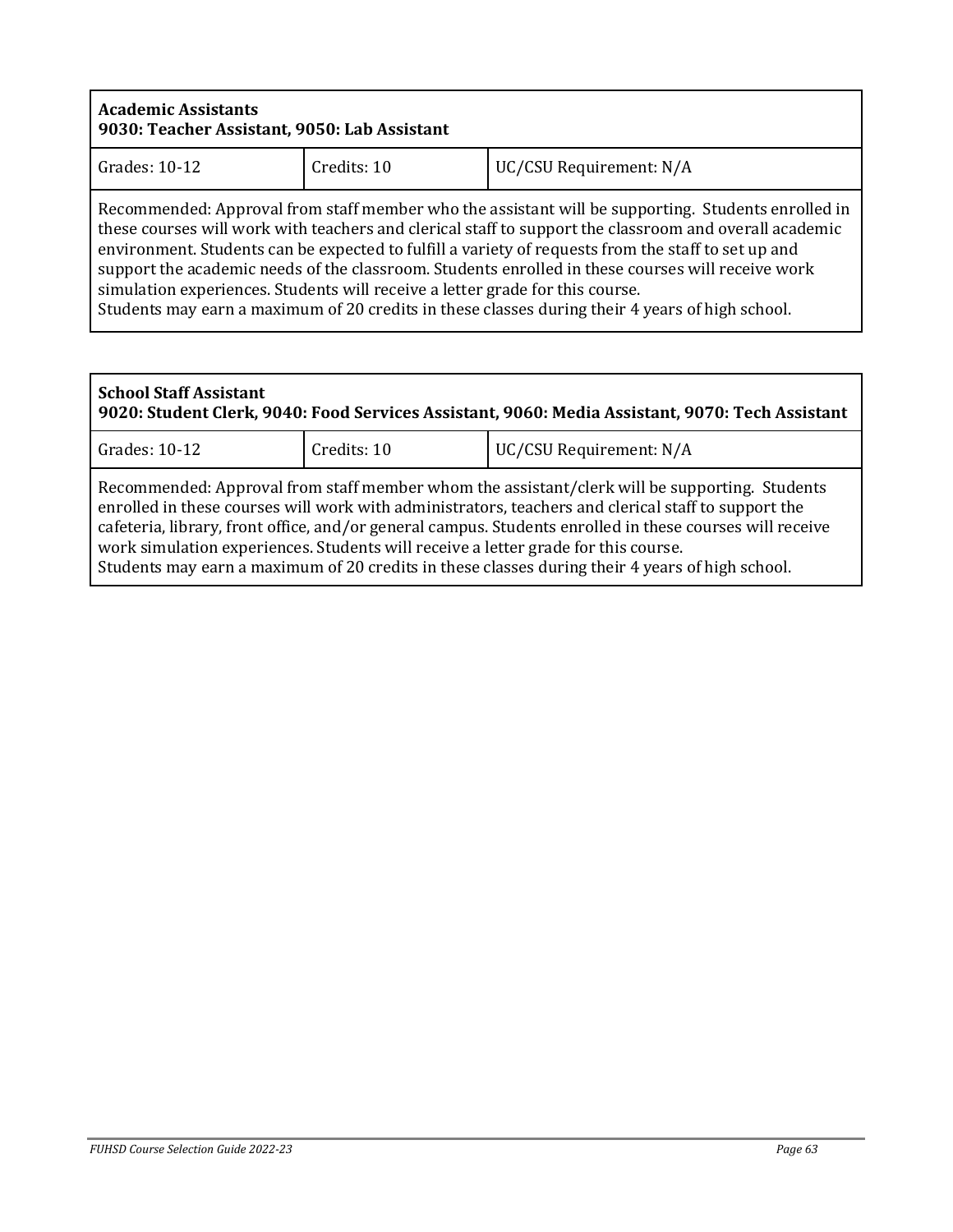# <span id="page-63-0"></span>**ADULT ED, SECONDARY ED, AND SUMMER ACADEMY PROGRAMS**

Fremont Union High School District offers a variety of alternative education programs. Each unique, innovative program provides specialized opportunities that lead to high school graduation, diploma equivalency testing, continuing educational opportunities and/or vocational/career training. Each program is set up on a voluntary basis allowing the student to self-select according to perceived needs. All programs require special applications and most require student-parent interviews.

Each alternative program is unique in its structure and method for reaching individual needs. Each also provides a strong instructional program based on district objectives and district wide curricular guidelines. Through the process of meeting different needs along varied avenues, the district provides the best education possible for all students.

The directory below serves as a resource to administrators, parents, and students to explore opportunities to develop educational plans for students who need special arrangements, creative and innovative programs to complete their education.

| <b>Adult Education</b> | High school students who are at least 17 1/2 may be released from high school to          |
|------------------------|-------------------------------------------------------------------------------------------|
| - GED Prep             | attend the GED Preparation Program. The program is designed to prepare students to        |
|                        | pass the GED. GED classes are held concurrently with ASE classes with course offerings    |
|                        | available in the mornings and evenings at the FUHSD Adult School.                         |
| <b>Adult Secondary</b> | A program which leads to an adult high school diploma. Students have the option of a      |
| <b>Education (ASE)</b> | traditional seat-time class or independent study. ASE is open to adults who are a         |
|                        | minimum of 18 years of age and whose high school class has graduated. Call the FUHSD      |
|                        | Adult School for information on program enrollment.                                       |
| <b>College Now</b>     | College Now is open only to seniors. Students will take US Government/Economics and       |
|                        | English during periods 1 and 2 at their high school site and then take 12-21.5 units on   |
|                        | the De Anza College campus. The students are considered co-enrolled at the home high      |
|                        | school as well as De Anza College. These are students who exhibit high levels of          |
|                        | maturity and responsibility and are ready to leave the high school campus. Ten seniors    |
|                        | from each campus will be selected from a lottery.                                         |
| <b>Community Day</b>   | A small essential school designed to meet the educational needs of expelled students,     |
| <b>School</b>          | and students transitioning from the juvenile justice system. The program is located in    |
|                        | the Educational Options Center directly behind the District Office. The primary mode of   |
|                        | instruction is direct teaching in all major subject areas. Meets five days per week, six  |
|                        | hours a day.                                                                              |
| <b>Customized</b>      | An alternative program designed for students who want to complete credits towards a       |
| <b>Learning</b>        | high school diploma in a modified independent study environment. Students will be         |
| Program (CLP)          | enrolled in a 2 hour per day 'learning recovery' class. Utilizing the Odyssey Ware online |
|                        | platform, small group work and in-class projects, students will have the opportunity to   |
|                        | complete high school credits needed for graduation. Students will be expected to spend    |
|                        | an additional 3-4 hours a day in diploma-track activities. Students will work with the    |
|                        | teacher to customize a schedule to complete these additional credits using community      |
|                        | college classes, home high school classes, Work Experience, internships etc.              |
| <b>EXCEL</b>           | A credit recovery course created to provide students with the opportunity to earn the     |
|                        | amount of high school credits needed to graduate. A Guidance Counselor and/or AP          |
|                        | determine admission to the program. The course $(s)$ of focus are determined and the      |
|                        | student, parent and EXCEL teacher sign a contract.                                        |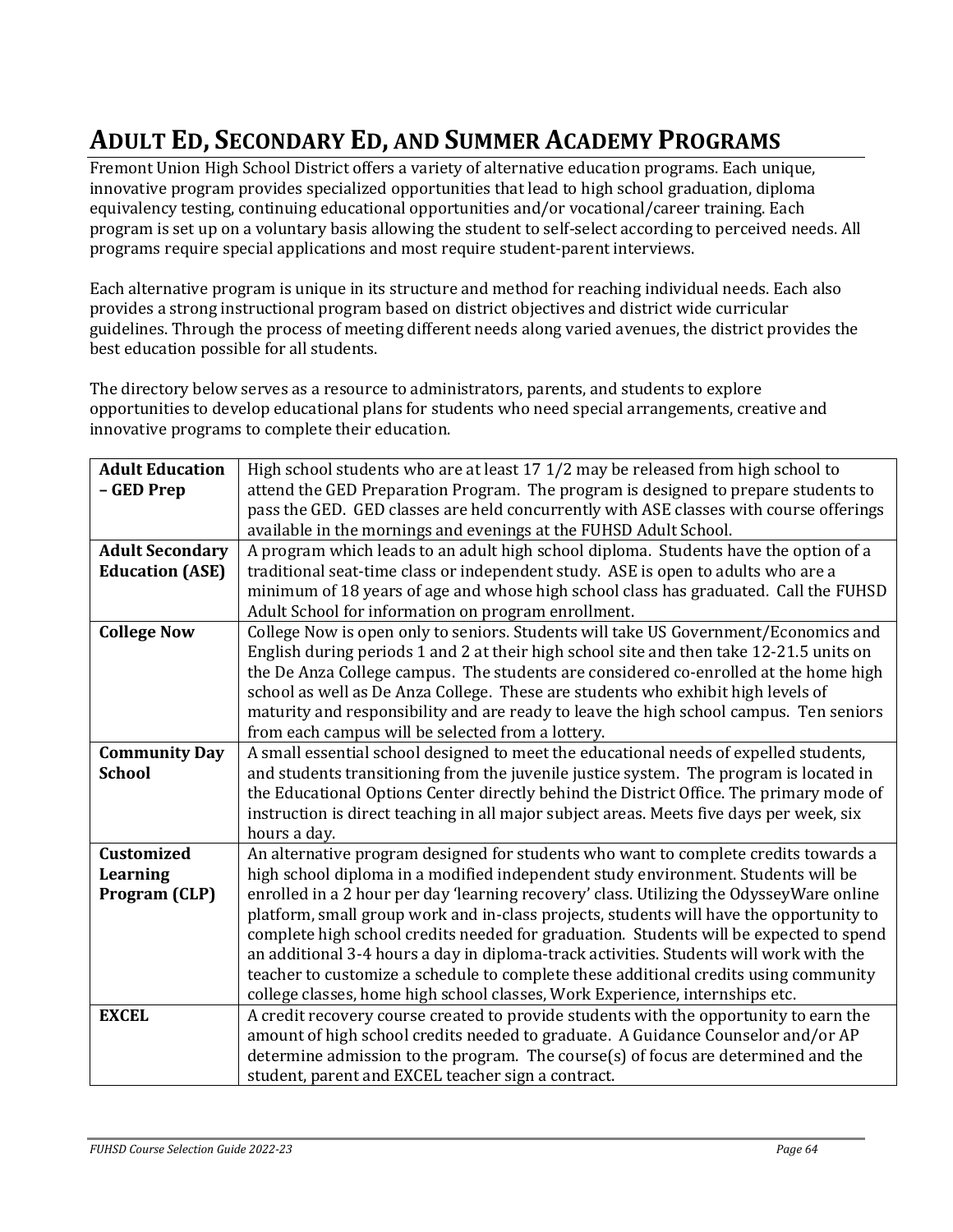| <b>Home Teaching</b>  | Teachers provide instruction to students who are medically excused from school due to                           |
|-----------------------|-----------------------------------------------------------------------------------------------------------------|
|                       |                                                                                                                 |
|                       | a temporary but extended medical disability, which is projected to continue for a                               |
|                       | minimum of three weeks. Physician verification is required.                                                     |
| <b>Educational</b>    | A program designed for Special Education students who have struggled within the                                 |
| <b>Options</b>        | comprehensive high school setting. One to one directed study, in combination with                               |
| <b>Resource</b>       | career/job training and transitions to work program, helps students gain academic                               |
|                       | skills while working toward a high school diploma or GED certificate and preparing for                          |
|                       | future employment.                                                                                              |
| <b>Middle College</b> | This is a model collaborative program between FUHSD and De Anza College designed to                             |
|                       | challenge 11 <sup>th</sup> and 12 <sup>th</sup> grade students who are academically very capable but, for a     |
|                       | variety of reasons, are not performing up to their potential. Students benefit from the                         |
|                       | teaching and support services of both institutions.                                                             |
| 8th Block -           | A program offered as an additional opportunity for $11th$ and $12th$ grade students to                          |
| Concurrent            | make up credits or recover A-G eligibility in English and Social Science classes. Classes                       |
| <b>Enrollment</b>     | are available to 10 <sup>th</sup> grade students on a space available basis. Classes are held at                |
| (formerly known       | Fremont, Homestead and Cupertino High School after school. 3 sessions run each year                             |
| as Night School)      | in the Fall, Winter and Spring. Students must register by completing an application                             |
|                       | with their high school Guidance Counselor.                                                                      |
| <b>Summer</b>         | This is a six-week summer session for students within the Fremont Union High School                             |
| <b>Academy</b>        | District. The Summer Academy program is designed for students deficient in credits                              |
|                       | and/or skills required for high school graduation. Limited spots are available for A-G                          |
|                       | recovery in English, Social Science, and Biology. Students may earn 5 to 10 credits                             |
|                       | during the summer.                                                                                              |
| <b>Terra Nova</b>     | Terra Nova is a personalized learning community designed for 10 <sup>th</sup> and 11 <sup>th</sup> grade        |
|                       | students who, while academically capable, have not performed well in the past. Located                          |
|                       | on the Cupertino High School (CHS) campus, the program is for high potential students                           |
|                       | still within the reach of graduation. Factors impacting their success may include social,                       |
|                       | emotional or family issues. All Terra Nova students are assigned to an advisor and have                         |
|                       | access to a licensed therapist. Academic classes with Terra Nova instructors include:                           |
|                       | 10th grade English, World History, and Study Skills; 11th grade English and Study Skills.                       |
|                       | Students have the opportunity to take additional classes on the CHS campus as well.                             |
| <b>VISTAS</b>         | An alternative education program located in the Educational Options Center designed                             |
|                       | for 11 <sup>th</sup> or 12 <sup>th</sup> grade students who lack a connection to high school, are significantly |
|                       | behind in credits and/or are not going to graduate. Students should be open to                                  |
|                       | considering multiple options during the program: GED; CHSPE; certificate programs                               |
|                       | available through community college or Adult Education; and/or transition to work.                              |
| <b>Work</b>           | Students who are employed may choose to enroll in Work Experience with priority                                 |
| <b>Experience</b>     | given to seniors who need credits toward graduation or need to work. Throughout                                 |
| <b>Education</b>      | their time in the program, students develop and complete a portfolio, which                                     |
| (WEE)                 | demonstrates research about multiple career paths alongside the abilities, knowledge,                           |
|                       | and skills gained through Work Experience. Credit is granted quarterly, and is based on                         |
|                       | a combination of completion of related instruction, attendance at class meetings,                               |
|                       | employer/teacher evaluations, and hours of employment. Students interested in this                              |
|                       | course should contact their Guidance Counselor.                                                                 |
|                       |                                                                                                                 |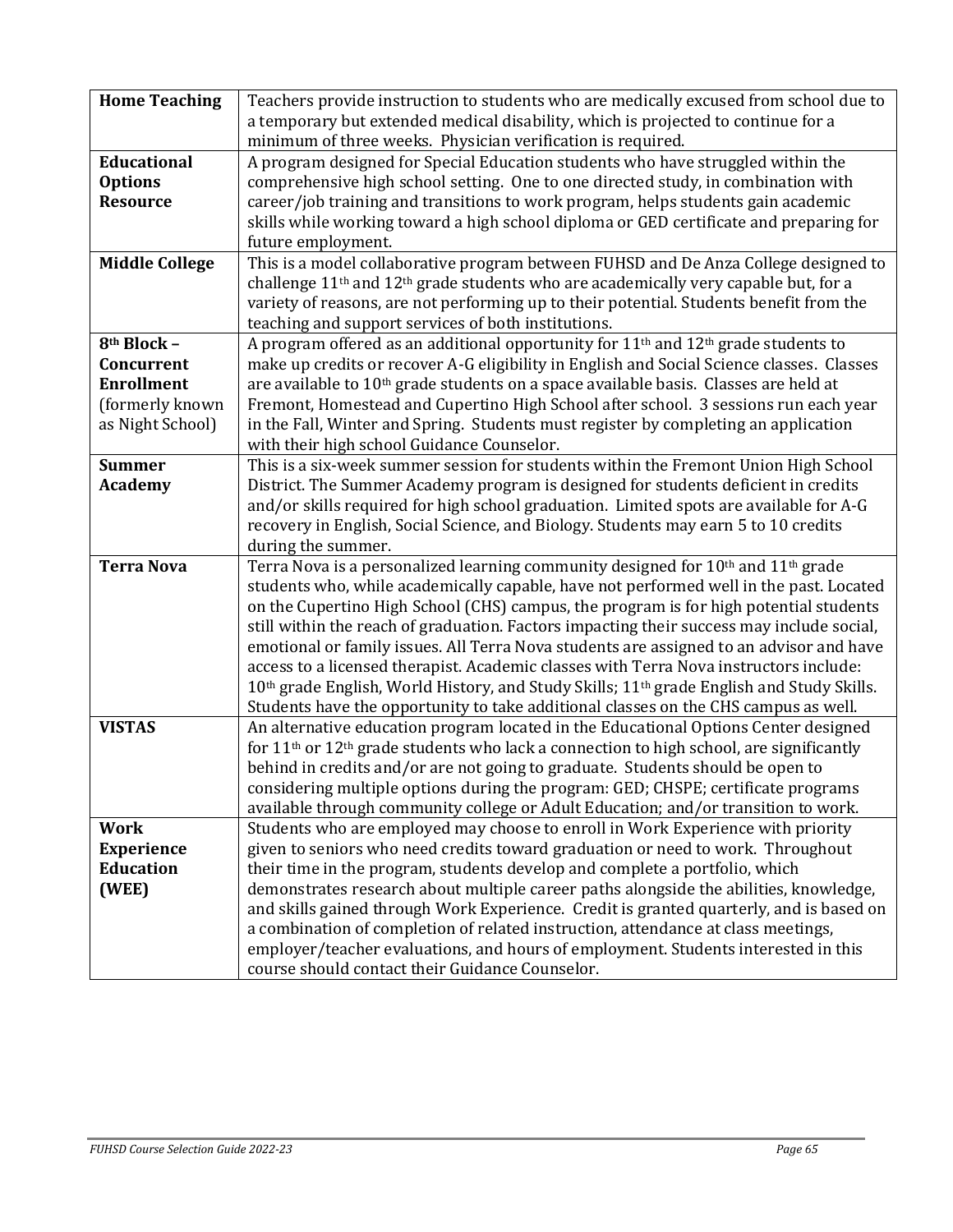# <span id="page-65-0"></span>**ALTERNATIVES TO GRADUATION WITH A HIGH SCHOOL DIPLOMA**

California has approved exams that students may pursue as equivalent to a high school diploma. Students interested in one of these options should carefully consider their post-secondary goals as these tests may not fulfill all requirements for future education or employment. For more information about these equivalency tests and where they are recognized, please refer to the California Department of Education's websites, listed below.

Passing one of these tests does not exempt a student from attending school unless he or she is 16 or over and has verified parental permission to leave early. Contact your Guidance Counselor or Assistant Principal for more information.

#### <span id="page-65-1"></span>**California High School Proficiency Exam (CHSPE)**

The California High School Proficiency Examination is a test for students who need to verify their high school level skills. Students who pass the CHSPE receive a Certificate of Proficiency from the California Department of Education. For more information, please refer to the California High School Proficiency Exam website: *<http://www.chspe.net/>* .

#### <span id="page-65-2"></span>**High School Equivalency Tests: General Education Development (GED), High School Equivalency Test (HiSet), Test Assessing Secondary Completion (TASC)**

These three tests are approved in California as high school equivalency tests. For more information, please refer to the California Department of Education's High School Equivalency Tests website: *<http://www.cde.ca.gov/ta/tg/gd/>*.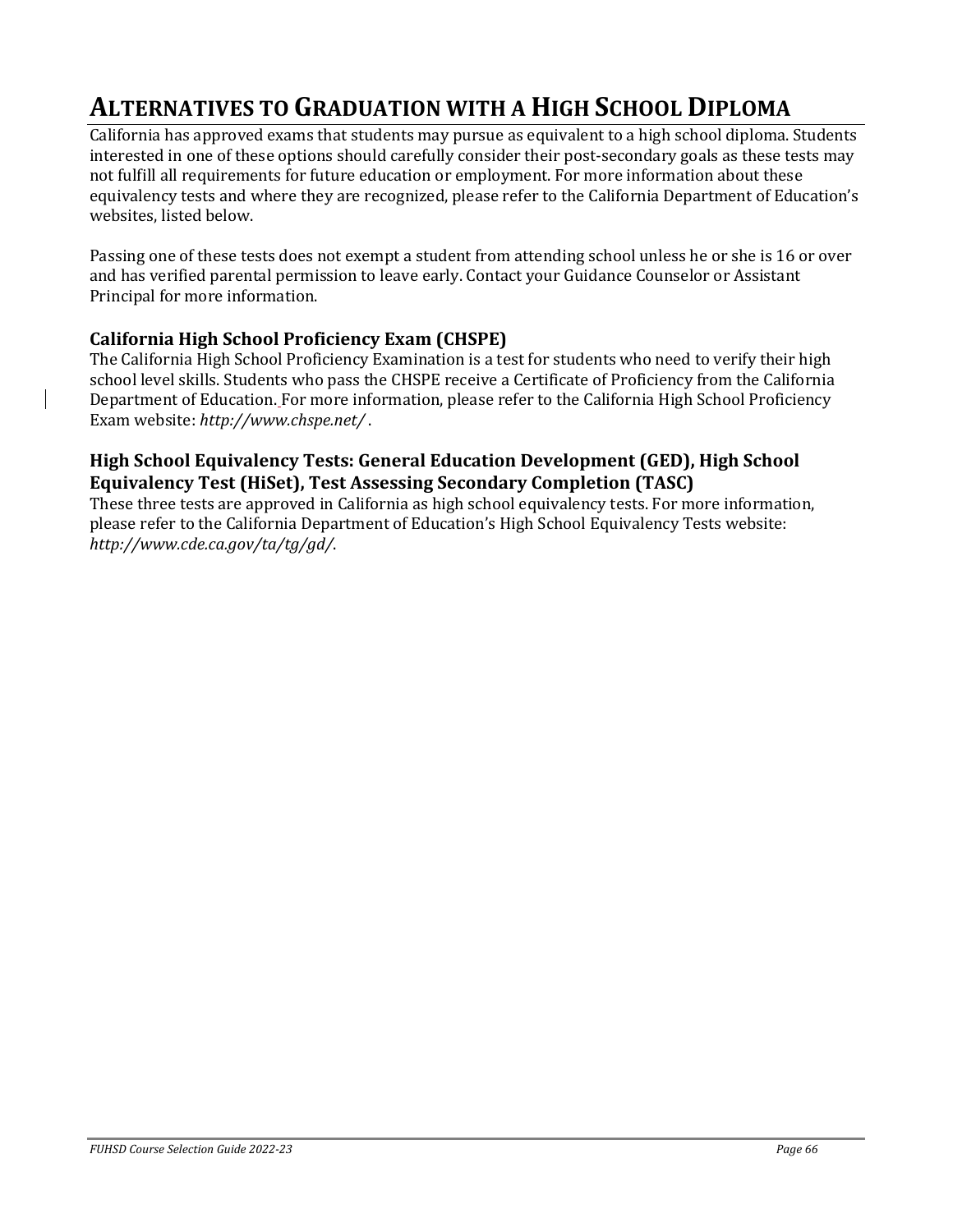# <span id="page-66-0"></span>**FUHSD AWARDS AND RECOGNITIONS**

The Fremont Union High School District recognizes students at the end of their senior year for accomplishments in certain areas beyond a high school diploma. Listed below are District and State awards and the respective criteria for each.

<span id="page-66-1"></span>**[FUHSD Board of Trustees Community Service Award:](https://www.fuhsd.org/students/community-service-award)** recognizes students who provide service to nonprofit organizations in the community. This recognition takes place as part of the Senior Awards ceremony at the schools and students may choose to wear their Community Service Award medal at their graduation ceremonies.

Students must complete a minimum of 80 hours of voluntary service with a nonprofit community organization between June and May 1 of their senior year. Time spent competing in events or attending conferences/events for a high school club does not count towards this total. Students must not receive any pay, recognition, award, or school credit for the voluntary service. Community service activities must be described on the Community Service Award application form and the student must obtain a verifying signature and phone number of the supervising adult.

<span id="page-66-2"></span>**FUHSD CTE Certificate of Completion:** recognizes students who have attained work-based competencies and knowledge by completing a designated Career Technical Education pathway and capstone course. Students who meet the eligibility criteria for the FUHSD CTE Certificate of Completion will receive a special certificate and a notation on their high school transcript. In order to be eligible for the certificate, students must earn a high school diploma, take the CAASPP ELA and Mathematics, and earn a GPA of 2.0 in industry pathway courses. FUHSD offers the CTE Certificate of Completion in the following industry pathways:

- Arts, Media, and Entertainment Design, Visual, & Media Arts
- Building & Construction Trades Cabinetry, Millwork, & Woodworking
- Business & Finance Business Management
- Business & Finance Financial Services
- Engineering & Architecture Engineering Design
- Health Science & Medical Technology Patient Care
- Health Science & Medical Technology Public & Community Health
- Hospitality, Tourism, & Recreation Food Service & Hospitality
- Transportation Systems Diagnostics, Service, & Repair

FUHSD schools offer different courses and CTE pathways. Students should refer to their school's course list or guidance department for information about the CTE pathways available at their school.

<span id="page-66-3"></span>**[State Seal of Biliteracy](https://www.fuhsd.org/students/seal-of-biliteracy)**: recognizes students who have attained a high level of proficiency in speaking, reading, and writing in two or more languages. Students who meet the eligibility criteria for the Seal of Biliteracy will receive a special seal with their high school diploma.

FUHSD offers the Seal of Biliteracy in the following languages**:** Chinese (Mandarin), French, German, Hebrew, Italian, Japanese, Korean, Latin, and Spanish. In order to receive the Seal of Biliteracy, students must meet the following criteria:

1. Successful completion of all FUHSD high school graduation and state requirements, with a minimum overall GPA of 2.0 through the Fall Semester of the 12th grade year; and